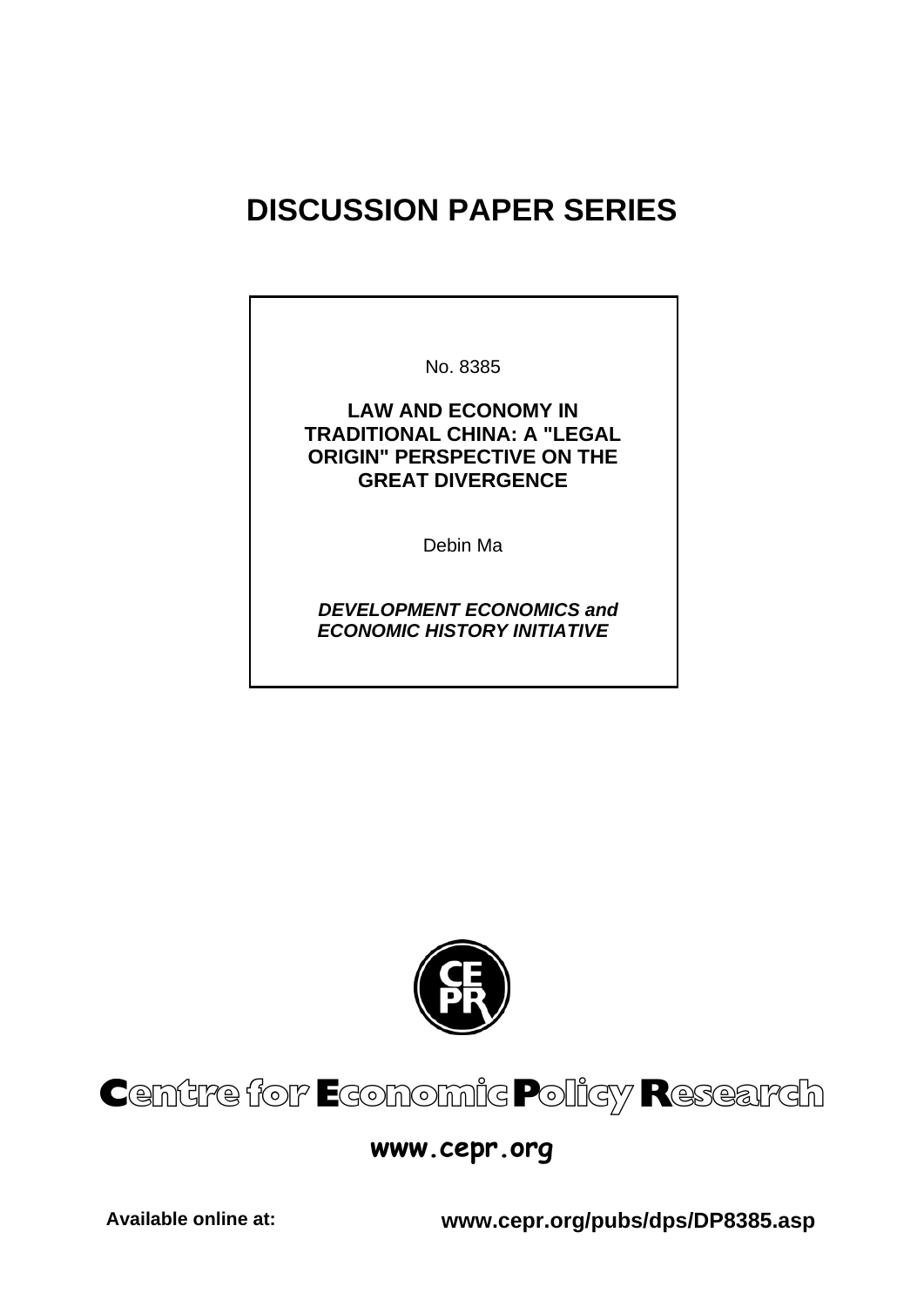## **LAW AND ECONOMY IN TRADITIONAL CHINA: A "LEGAL ORIGIN" PERSPECTIVE ON THE GREAT DIVERGENCE**

#### **Debin Ma, London School of Economics**

Discussion Paper No. 8385 May 2011

Centre for Economic Policy Research 77 Bastwick Street, London EC1V 3PZ, UK Tel: (44 20) 7183 8801, Fax: (44 20) 7183 8820 Email: cepr@cepr.org, Website: www.cepr.org

This Discussion Paper is issued under the auspices of the Centre's research programme in **DEVELOPMENT ECONOMICS** and the **ECONOMIC HISOTYR INITIATIVE**.This paper is produced as part of the project Historical Patterns of Development and Underdevelopment: Origins and Persistence of the Great Divergence (HI-POD), a Collaborative Project funded by the European Commission's Seventh Research Framework Progra Any opinions expressed here are those of the author(s) and not those of the Centre for Economic Policy Research. Research disseminated by CEPR may include views on policy, but the Centre itself takes no institutional policy positions.

The Centre for Economic Policy Research was established in 1983 as an educational charity, to promote independent analysis and public discussion of open economies and the relations among them. It is pluralist and nonpartisan, bringing economic research to bear on the analysis of medium- and long-run policy questions.

These Discussion Papers often represent preliminary or incomplete work, circulated to encourage discussion and comment. Citation and use of such a paper should take account of its provisional character.

Copyright: Debin Ma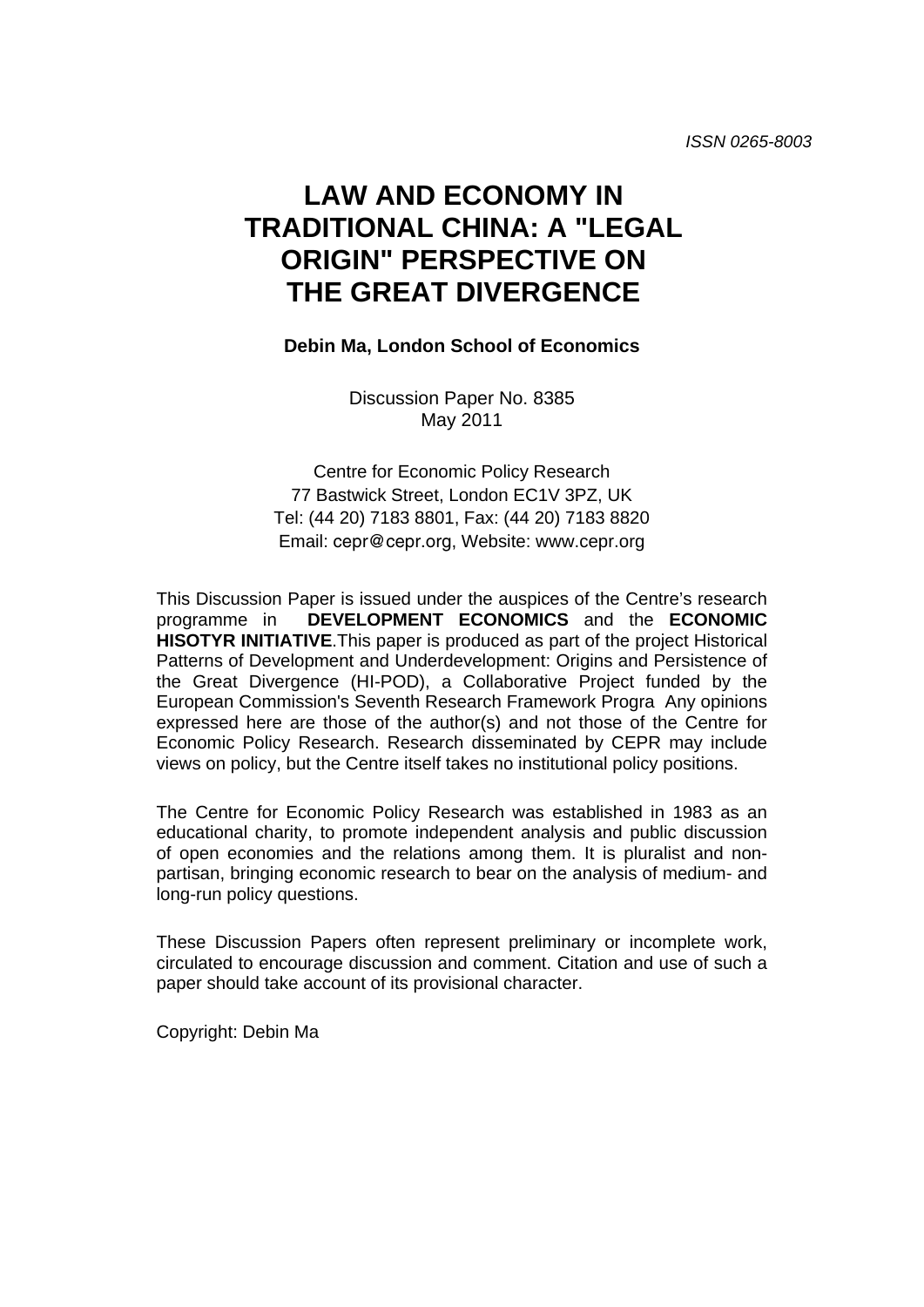May 2011

### **ABSTRACT**

### Law and Economy in Traditional China: A "Legal Origin" Perspective on the Great Divergence\*

This article offers a critical review of recent literature on Chinese legal tradition and argues that some subtle but fundamental differences between the Western and Chinese legal traditions are highly relevant to our explanation of the economic divergence in the modern era. This paper seeks to elucidate the fundamental feature of traditional Chinese legal system and the mechanism of dispute resolution within the framework of a disciplinary mode of administrative law within a bureaucratic hierarchy and intermediation within social-networks. By comparing the contrasting development of the legal professions in China and Western Europe, it reveals the importance of political institution, legal regime and the growth of jurisprudence that would ultimately affect property rights, contract enforcement and ultimately long-term growth trajectories.

JEL Classification: Keywords:

Debin Ma Dept. of Economic History London School of Economics Houghton Street London WC2A 2AE Email: d.ma1@lse.ac.uk

For further Discussion Papers by this author see: www.cepr.org/pubs/new-dps/dplist.asp?authorid=162828

\*This paper is produced as part of the project Historical Patterns of Development and Underdevelopment: Origins and Persistence of the Great Divergence (HI-POD), a Collaborative Project funded by the European Commission's Seventh Research Framework Programme.

Submitted 03 May 2011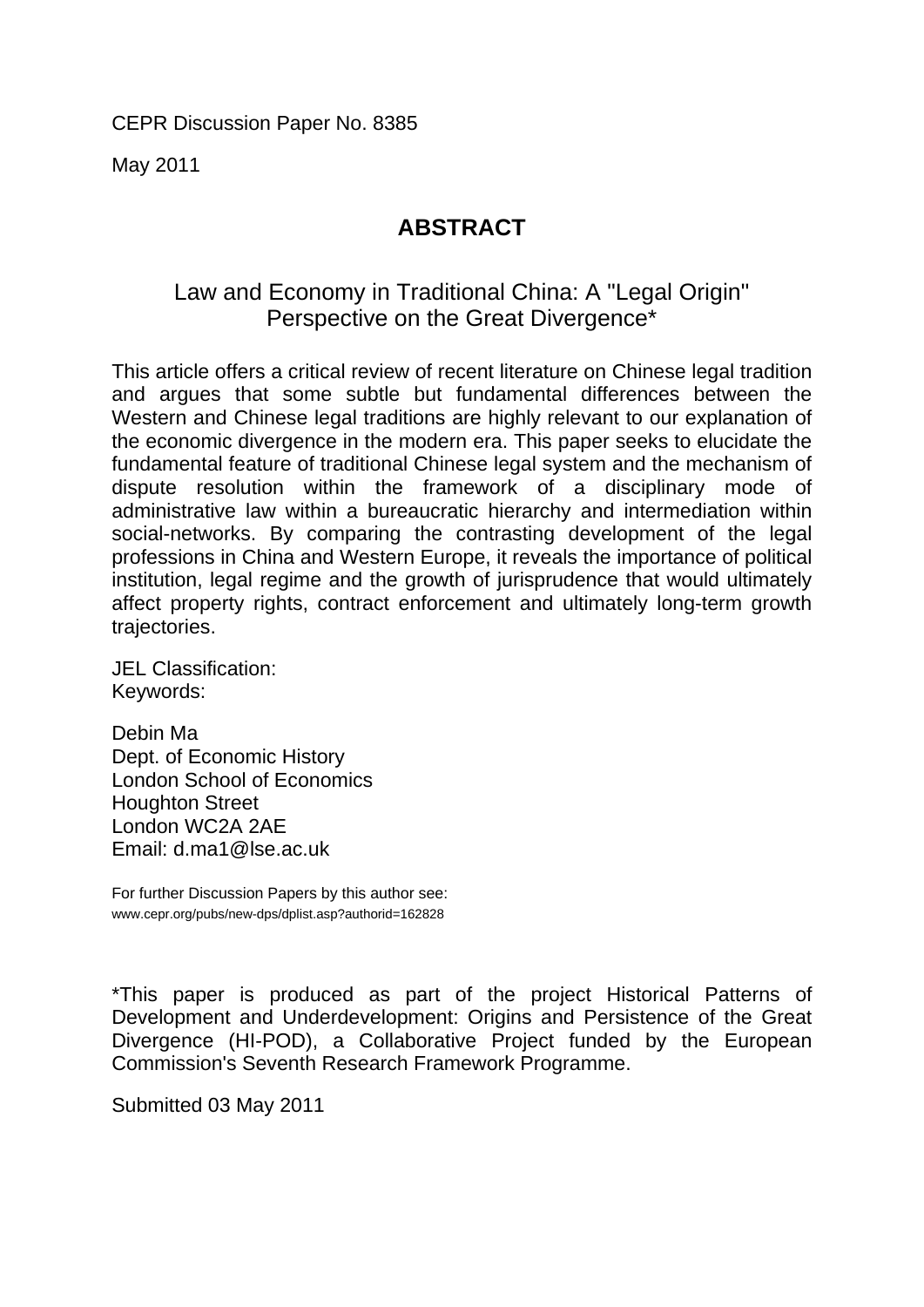# **Law and Economy in Traditional China: A "Legal Origin"**  Perspective on the Great Divergence<sup>1</sup>

Debin Ma

Economic History Department, London School of Economics

Sept. 2010

**Abstract:** This article offers a critical review of recent literature on Chinese legal tradition and argues that some subtle but fundamental differences between the Western and Chinese legal traditions are highly relevant to our explanation of the economic divergence in the modern era. This paper seeks to elucidate the fundamental feature of traditional Chinese legal system and the mechanism of dispute resolution within the framework of a disciplinary mode of administrative law within a bureaucratic hierarchy and intermediation within social-networks. By comparing the contrasting development of the legal professions in China and Western Europe, it reveals the importance of political institution, legal regime and the growth of jurisprudence that would ultimately affect property rights, contract enforcement and ultimately long-term growth trajectories.

Western law, with its unique features of legal formalism and rule of law, as argued by

Max Weber, has laid the foundation of Western capitalism and the eventual predominance of the West (Trubeck 1972). Crucial to the Western legal system is Weber's distinction between formal and substantive justice. Under formal justice, legal adjudication and process for all individual legal disputes are bound by a set of general and well-specified rules and procedures. Substantive justice, on the other hand, aims for optimal realization of maximum justice and equity in each individual case, often with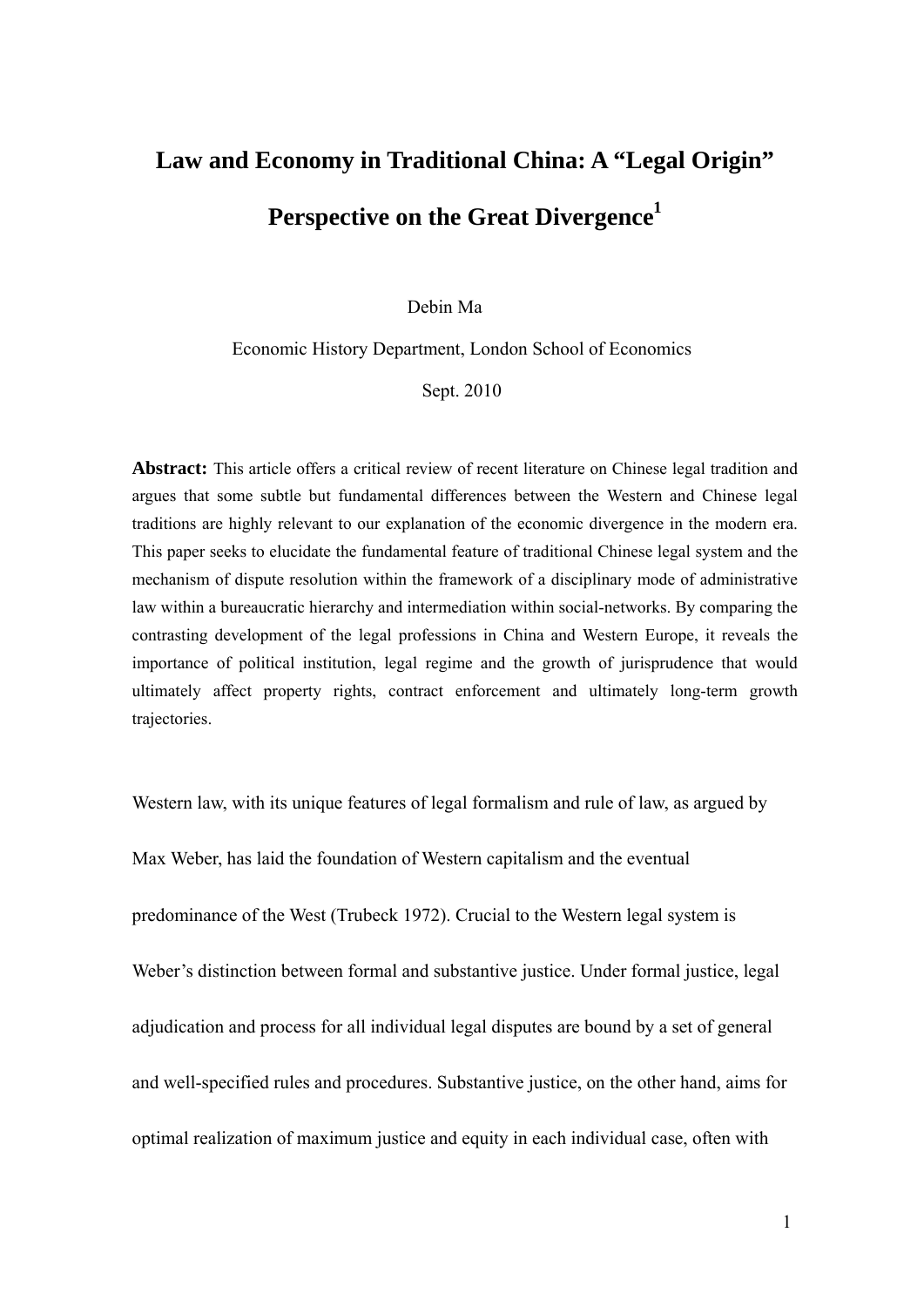due consideration to comprehensive factors, whether legal, moral, political, or other. Formal justice tends to produce legal outcomes that are predictable and calculable, even though such outcomes may often clash with the substantive postulates of religious, ethical, or political expediency in any individual case. Weber believed that formal justice is unique to the European legal system, with its highly differentiated, specialized, and autonomous professional legal class, independent of the political authority. Legal rules were consciously fashioned and rule-making was relatively free of direct interference from religious influences and other sources of traditional values. Formal justice reduces the dependence of the individual upon the grace and power of the authorities, thus often making it repugnant to authoritarian powers and demagogues. Above all, the rule of law born out of the Western legal tradition supplied what Weber described as calculability and predictability, elements essential for explaining the rise of Western capitalism and its absence in other civilizations.<sup>2</sup>

 The emphasis on a formal judicial system received new inspiration from the recent research in new institutional economics on recent on the importance of informal institution or relationships and community based mechanism to enforce property rights and contracts. As Greif and others argued, while informal mechanisms probably functioned well or even better than a formal legal system (which is expensive to set up)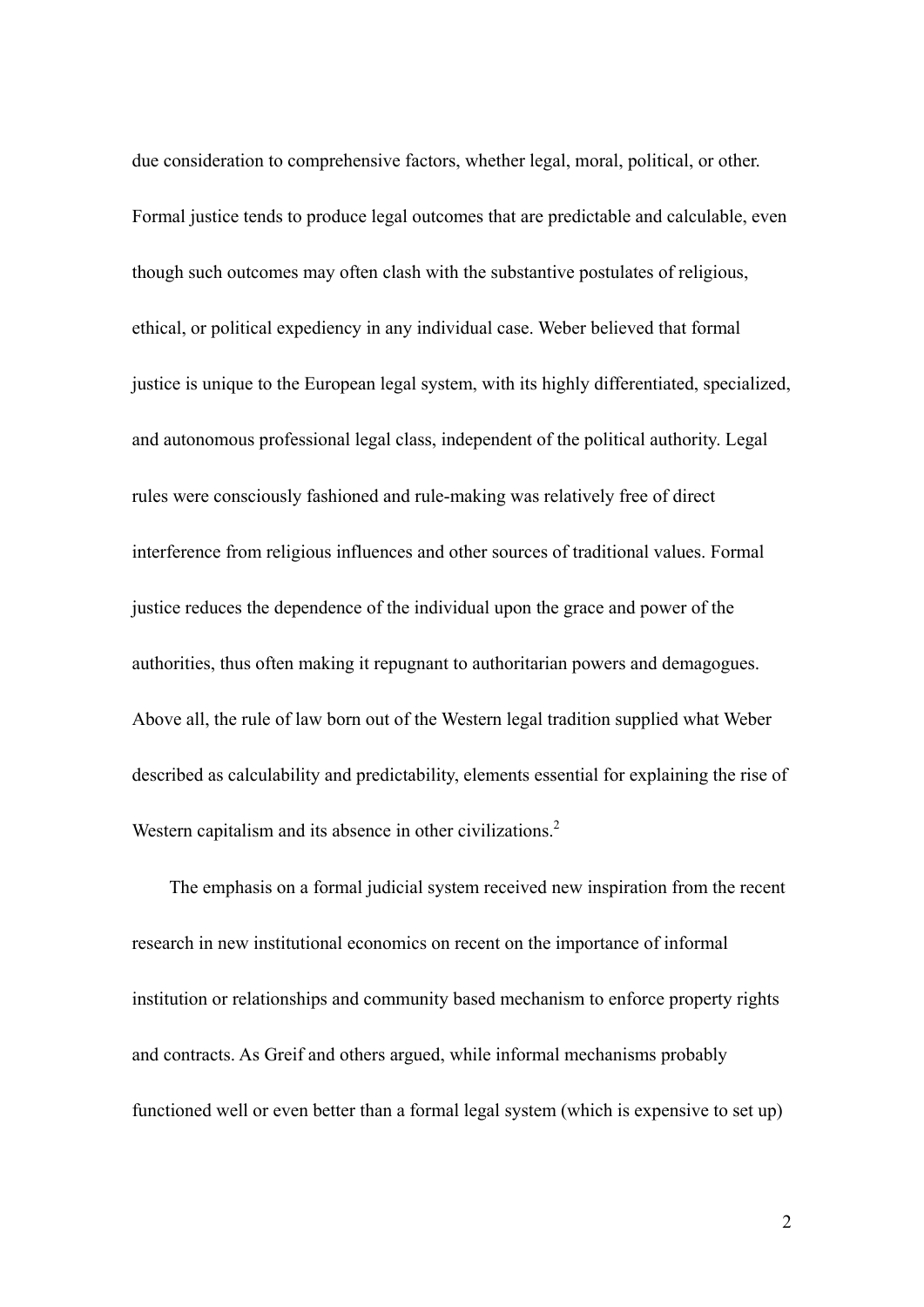when the extent of exchange and the scale of operations remain small and local, it was when the scale, the extent, and frequency of exchange began to stretch across distances and time that the cost and risks tended to grow exponentially (Greif 2006). An independent formal legal system with replicable standards and enforceable rules is a powerful aid in the large scale of impersonal exchange and complex commercial and industrial organizations that characterized modern capitalism.

The Weberian synthesis permeated the thinking of generations of sinologists on the Chinese legal tradition. Edwin O. Reischauer and John King Fairbank remarked that

The concept of law is one of the glories of Western civilization, but in Chinese, attitude toward all laws has been a despised term for more than two thousand years. This is because the legalist concept of law fell far short of the Roman. Whereas Western law has been conceived of as a human embodiment of some higher order of God or nature, the law of the legalists (in China) represented only the ruler's fiat. China developed little or no civil law to protect the citizen; law remained largely administrative and penal, something the people attempted to avoid as much as possible. Whereas Westerners have felt it safer to be ruled by impersonal laws rather than by personally fallible judges, the Chinese, presumably following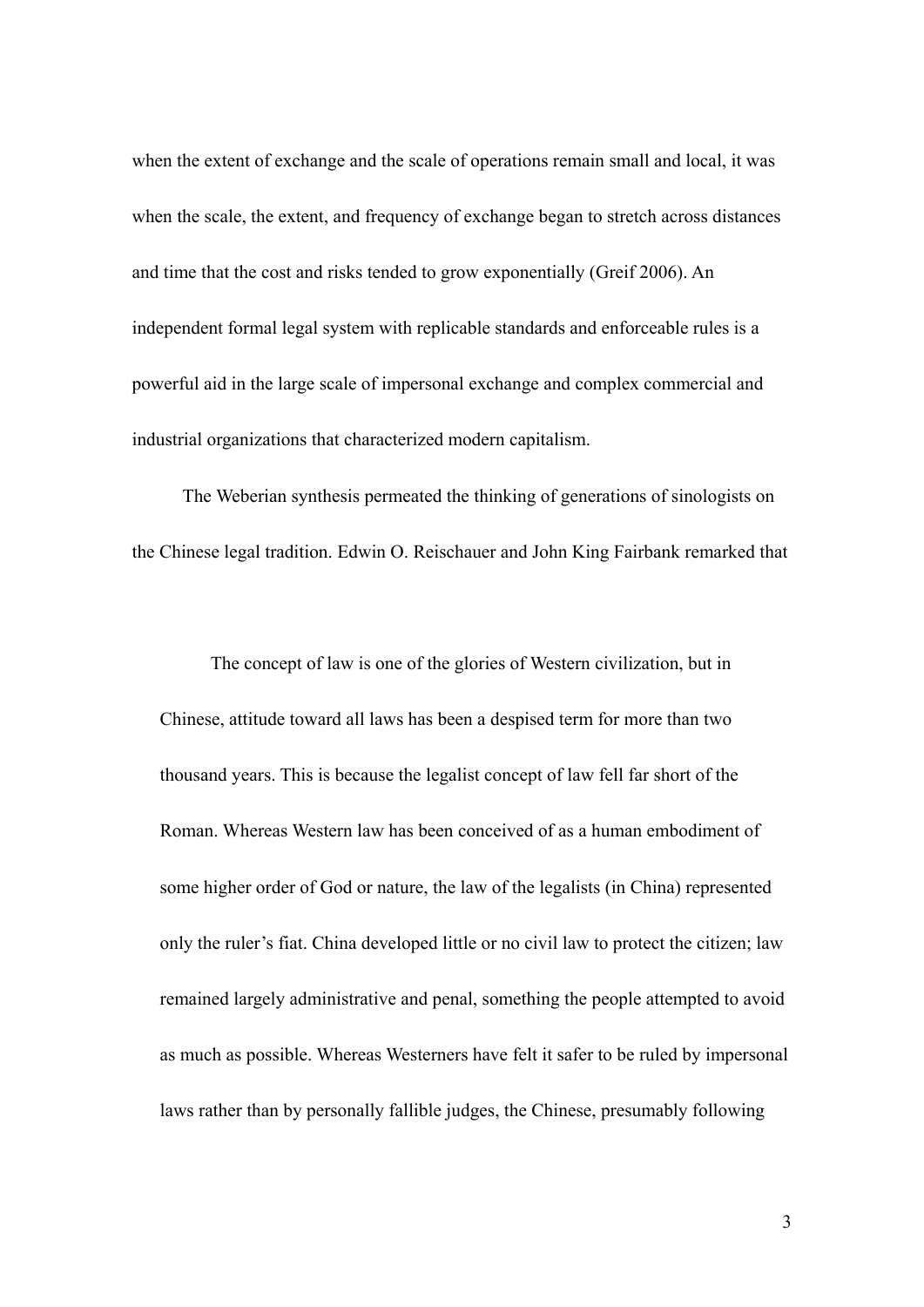Mencius in his estimate of human nature, have felt it safer to be ruled by ethically-minded administrators rather than by impersonal and, in their estimate, purely arbitrary laws (1960, p.84).

These sentiments on the relative "backwardness" of Chinese legal tradition have entered into summary form in a recent book by Chinese legal scholar, Zhang Zhongqiu. He sees the Chinese legal tradition as originating in tribal wars, dominated by public law and official legal codes, collectivist, moralistic, singular and closed, founded on rule by man and the ideal of no litigation. On the other hand, Western law originated in clan conflicts, dominated by private law and legal jurisprudence, individualistic, religious, pluralistic and open, founded on the rule of law and justice (2006). These broad-brush characterizations, while useful to a certain extent, border on stereotypes about legal cultures that have become the target of criticism from recent revisionist scholarship. Contrary to the traditional Weberian synthesis, these recent works on Chinese legal tradition have argued that the Qing imperial legal system, long regarded as the epitome of arbitrary justice, was in fact far more rule-bound and predicable in its upholding of private property rights and enforcement of private contracts than previously recognized (see Philip Huang 1996, Zelin, Ocko and Gardella 2004). This is also in line with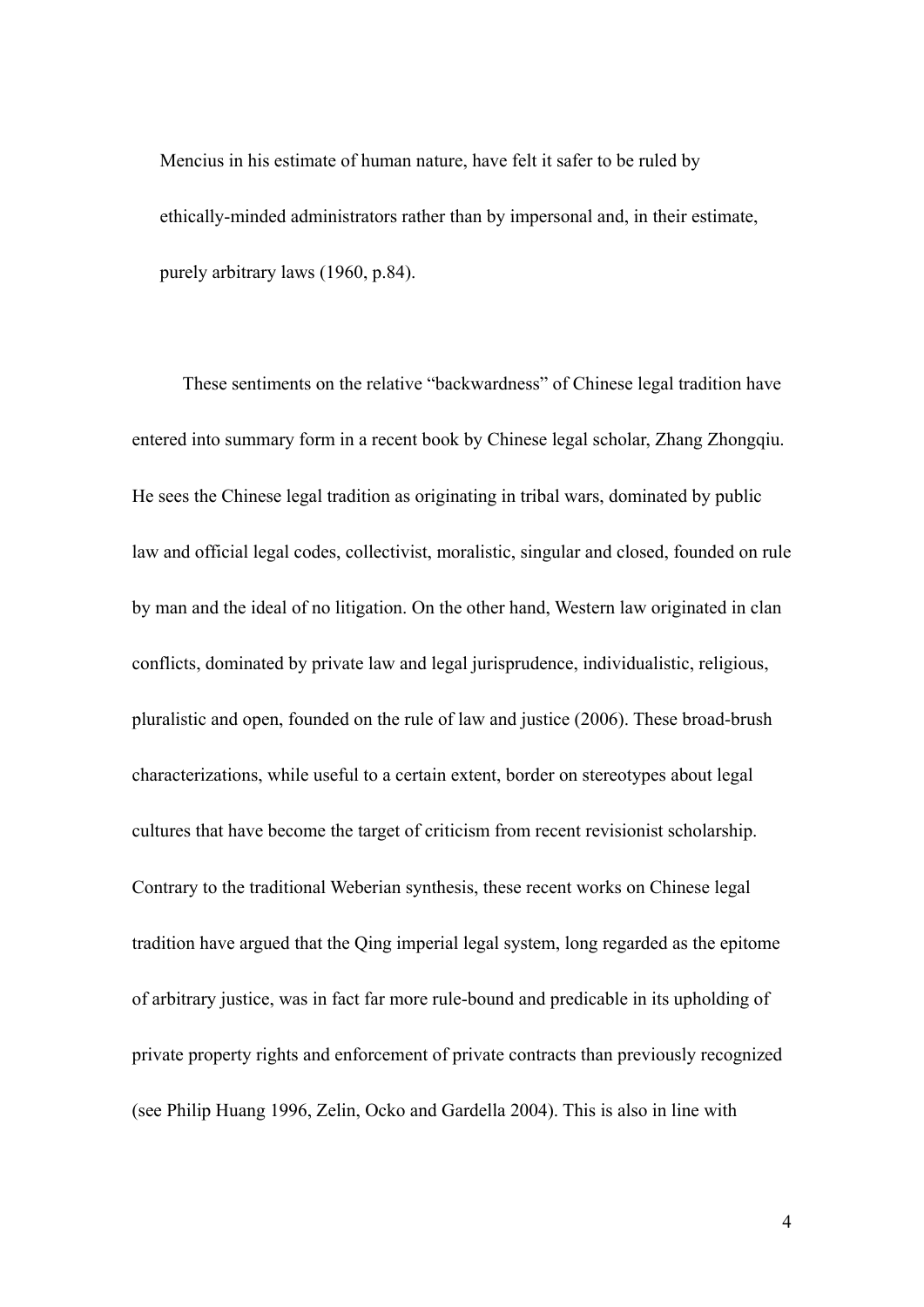another separate but influential argument advanced by Kenneth Pomeranz in his influential book, *Great Divergence,* which views property rights or the freedom to contract in traditional China as no less secure or flexible than in Western Europe. The in turn implies that the roots of economic divergence between China and Western Europe in the modern era need to be sought in areas other than ideological and institutional factors.<sup>3</sup>

This chapter offers a critical review of recent literature on Chinese legal tradition, and argues that while recent revisionist literature makes significant contributions to a lively and timely re-examination of the traditional Chinese legal system, it overlooks some subtle but fundamental differences between the Western and Chinese legal traditions that are crucial to the origin of economic divergence in the modern era. By bringing in legal regimes into the Great Divergence debate, this chapter broadens the the existing European focused "legal origin" literature to the wide Eurasian context. In particular, it makes a focused comparison of the contrasting patterns of the historical development the legal professions and jurisprudence as seen between the Chinese legal tradition disciplinary mode of administrative justice and the English common law tradition. It argues that the increasing control of an independent legal profession over the making and interpretation of legal rules in early modern England represented a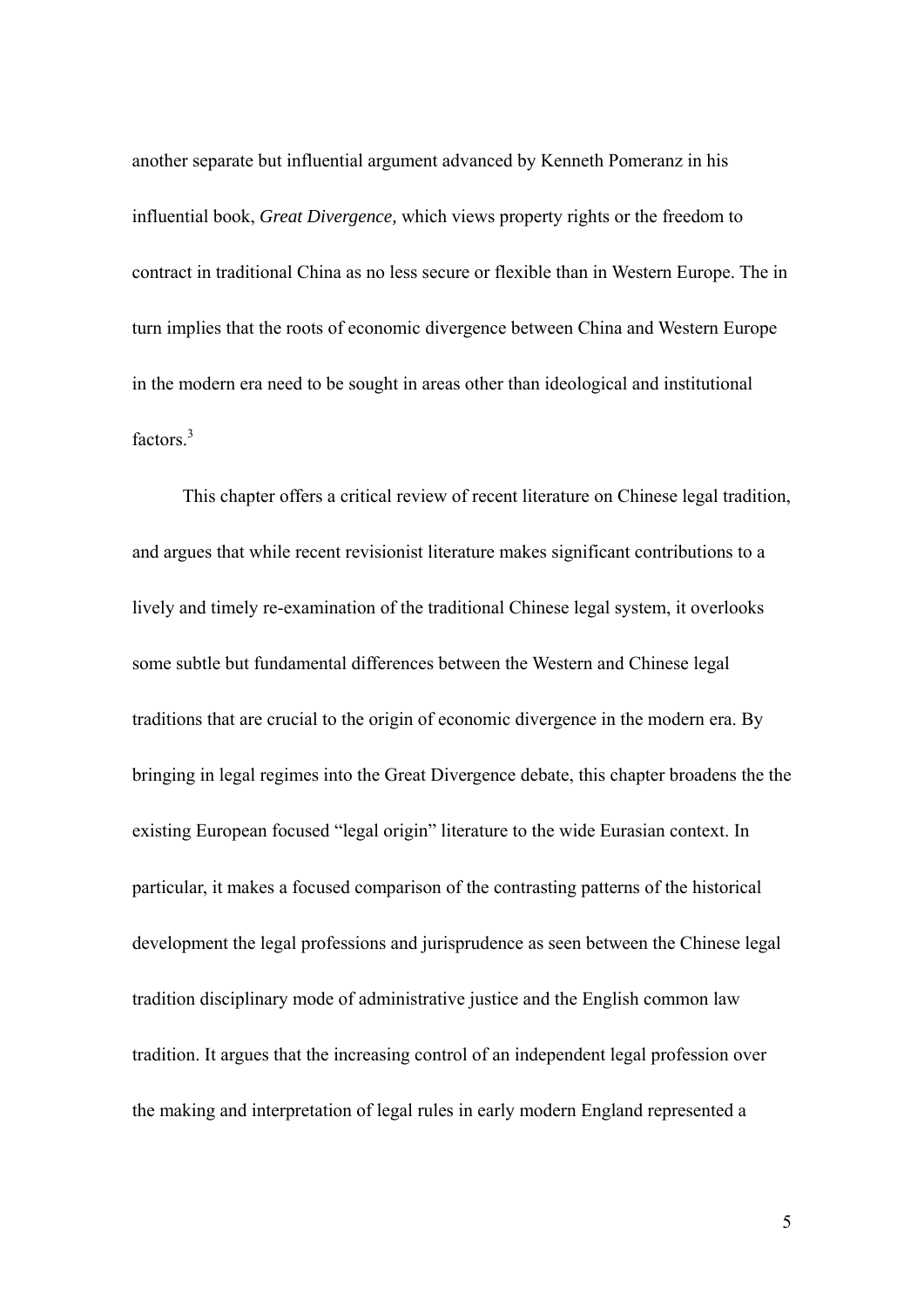historical process of internal legal logic and reasoning triumphing over political or other expediencies, which continued to dominate the priority of a state-centered legal system in traditional China. This contrast is reflective of the much larger differences in long-term evolution of political power structure between Western Europe and China decisively shaped the origin and design of their legal regimes which ultimately structure their respective regimes of property rights, contract enforcement, as well as their long-term growth trajectories.

The rest of the chapter is divided in three sections, followed by a conclusion. The first section reviews the major feature and related debate on the nature of the traditional Chinese legal system. The second section offers a comparative analysis of legal traditions between China and Western Europe, in particular England. The third section provides a preliminary analysis on the link between political institutions and legal regimes in China and Europe.

#### **1. Law and legal system in traditional China: issues and debates**

We start our review of the Chinese legal tradition with Thomas Stephens's useful classification of the traditional Chinese legal regime as "disciplinary" versus the West's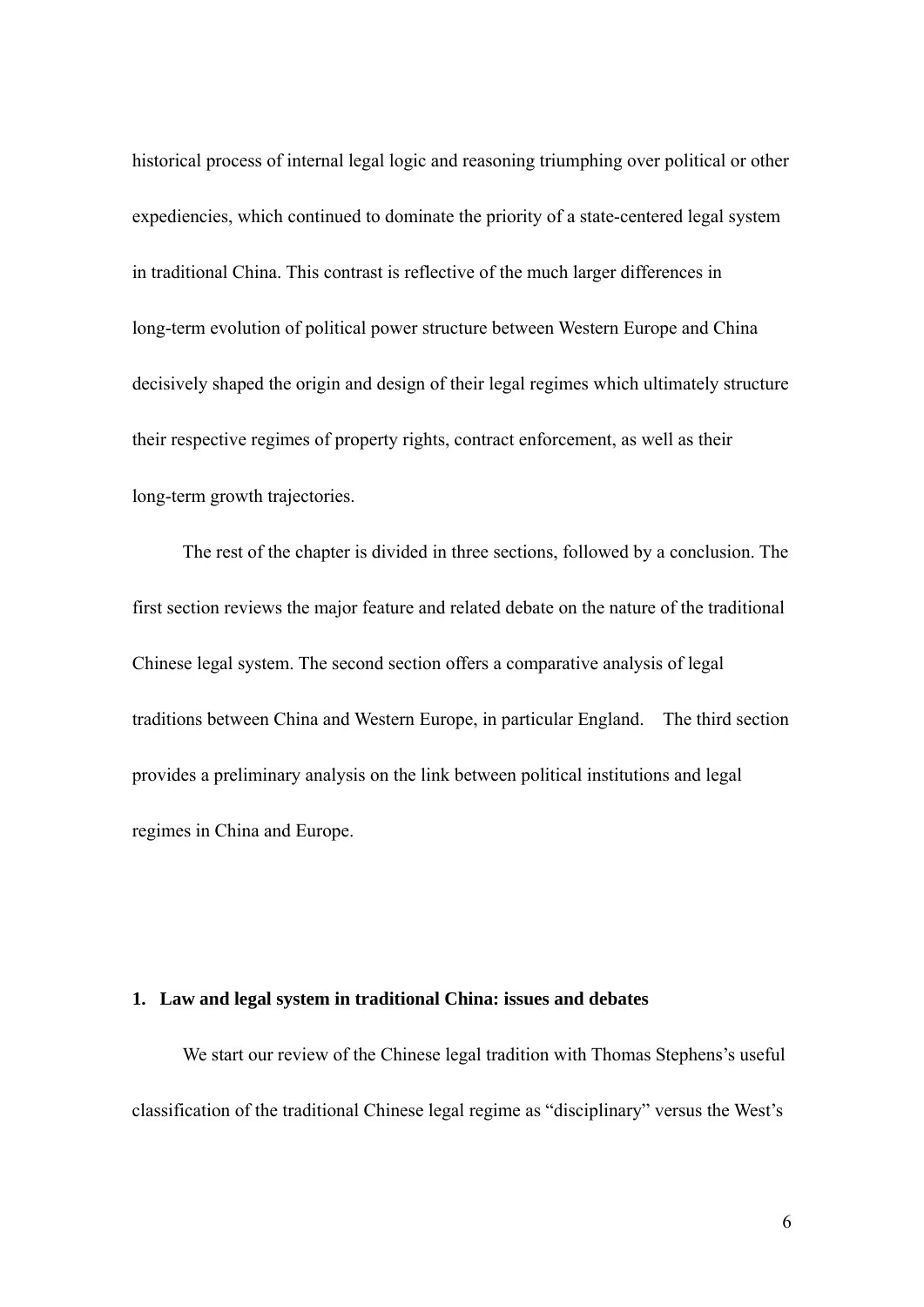"adjudicative" or "legal" emphasis. A disciplinary legal regime is akin to a military tribunal system whose overriding interest is the sanctioning of deviant behavior to ensure group solidarity and social order (p. 6). We can trace this disciplinary element in traditional Chinese law to etymology. The Chinese word for law, " $fa$ ," ( $\forall$  $\pm$ ) also means "punishment"  $(H)$  (Liang 2002, p. 36, Su, p. 6). In fact, pre-modern Chinese legal documents do not distinguish between punishment and military conquest (兵刑不分), in contrast to the Latin etymology of law ("*jus*"), which specifically denotes rights (Liang, 2002, p. 37-38).

In traditional Chinese law (as in Roman law), the emperor is the source of all law. The traditional Chinese legal apparatus had been an integral part of the administrative system, with the bureaucracy within the hierarchy – from the county level to the emperor – acting as the arbiter in criminal cases. The Chinese penal code was very elaborate and systematic. The compilation of China's first comprehensive legal code dated from 629 in the Tang dynasty (revised and completed in 737), only a hundred years after the Justinian code (drafted in 529 and promulgated in 533). Indeed, the early codification of formal Chinese legal codes had its parallel to that of Roman law where codification also followed the centralization of royal and imperial Roman power (Malmendier 2009). In the Qing legal system, almost all the court rulings on criminal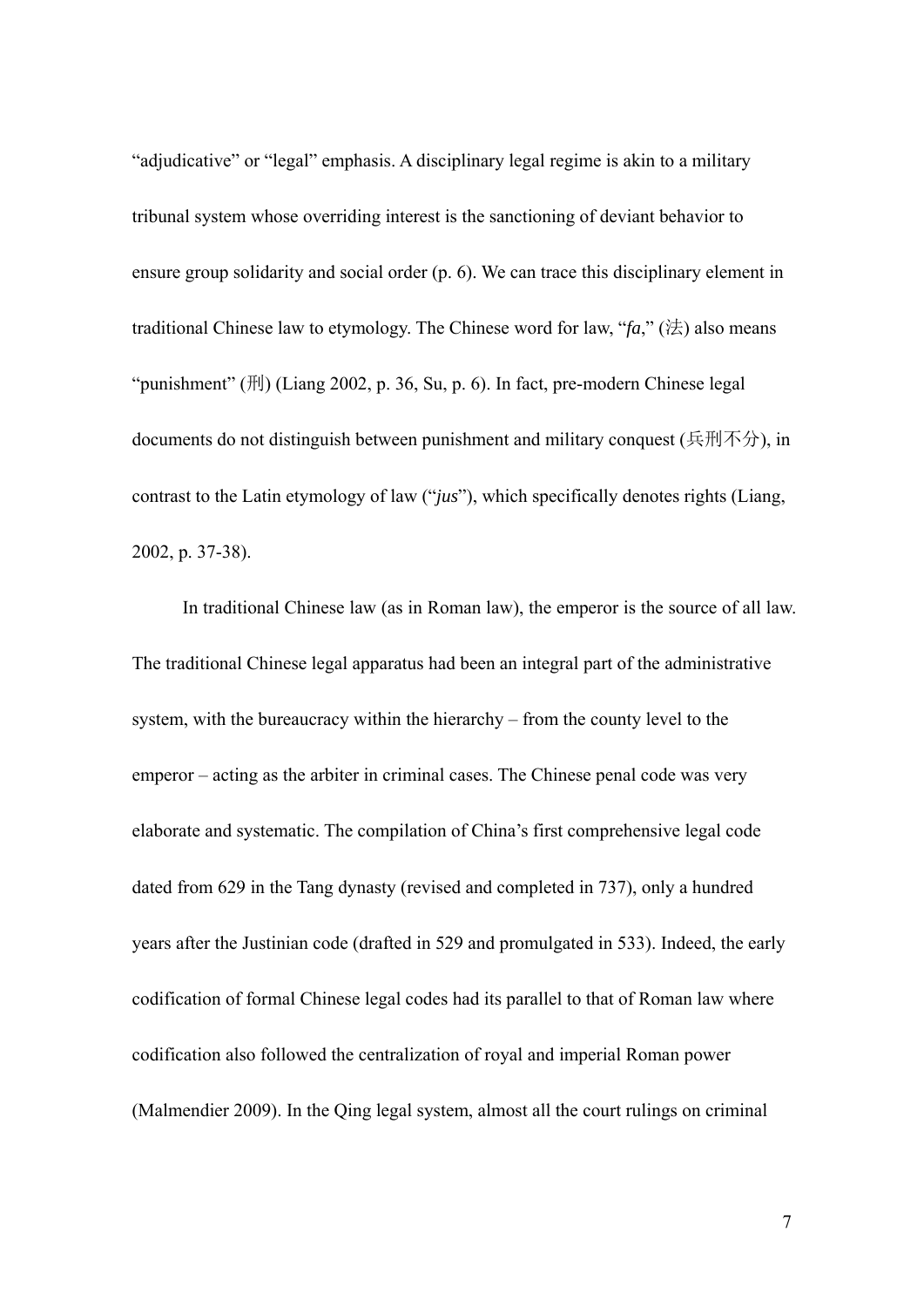cases were required to cite specific official penal codes and statutes as support.

Reflecting the highly centralized and hierarchical structure of Chinese bureaucracy, all legal decisions on criminal cases would - irrespective of whether or not there were appeals - need mandatory review through the administrative hierarchy, with capital punishment personally examined by the emperor himself (Shiga et al. p. 9). In principle, bureaucrats were agents of the imperial government, and hence would face punishment if their rulings were found to be mistaken after review.

Despite the elaborateness and sophistication of this legal system, in the end it was a bureaucratic code designed for officials to mete out punishments proportionate to the extent of criminal violations for the purpose of social control. The official legal codes were structurally organized along the six ministerial divisions under the imperial bureaucracy: government, revenue, ceremony, justice, military, and works (Liang, 1996*,*  p.128-9). "More than half of the provisions of the Qing code, as pointed out by William Jones, are devoted to the regulation of 'the official activities of government officials'" (cited in Ocko and Gilmartin, p.60).

If the emperor made decisions and rulings outside the purview of existing legal statutes or contravened existing codes, these decisions became new laws or sub-statutes, "Tianli" (条例), to be used as a legal basis for future cases (Shiga et al., pp.12, ). In fact,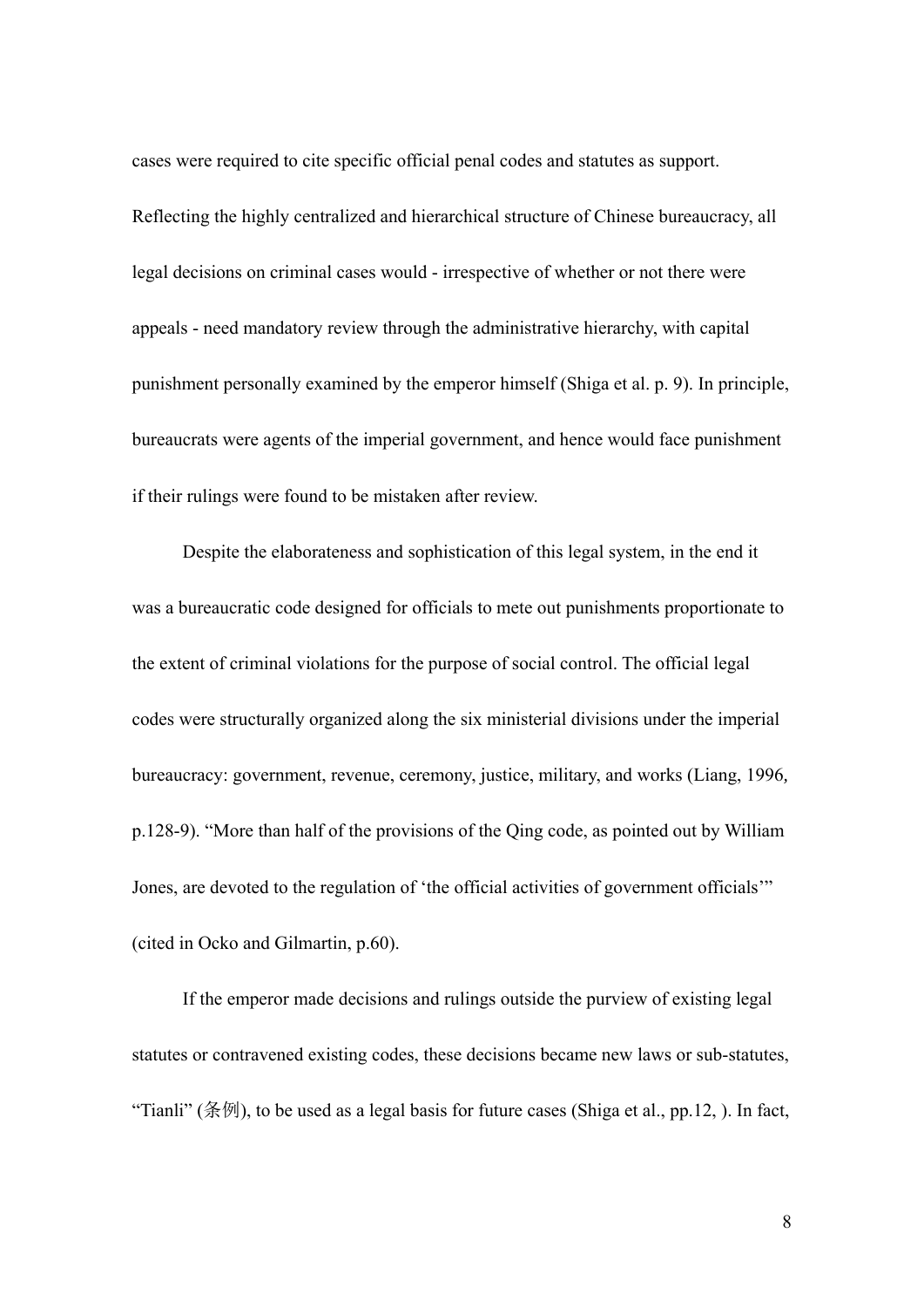as emphasized by Shiga and Terada, as the formal legal codes changed little over the dynasties, the emperor's legal decisions on individual cases formed the single most important dynamic changes in China's formal legal system (Shiga et al., pp. 120-121, Su 2000, chapter 9). It is mistaken, however, to think that such a legal system would be at the arbitrary whim of the rulers, despite the fact there were no legal or constitutional constraints on the imperial power (apart from informal ones such as the much talked about "mandate of heaven"). As Jones pointed out, since no single person could run an empire as vast as China, the most effective way for the emperor to control his bureaucratic agents was by enacting relatively standard and stable rules. An emperor could override the bureaucracy, but he could not do it very often if he wanted to retain his system of government. This logic laid the foundation for a certain degree of consistency and transparency within the legal system (see Jones, p. 49 and Ocko and Gilmartin, p. 61).

The fundamentally penal nature of Chinese legal codes render it less amenable to dispute resolution of a commercial and civil nature, which led to the long-held view that there was a complete absence of Chinese civil and commercial law. New research, however, reveals that the county magistrates, the lowest level bureaucrats, handled and ruled on a vast number of civil and commercial disputes that did not entail any corporal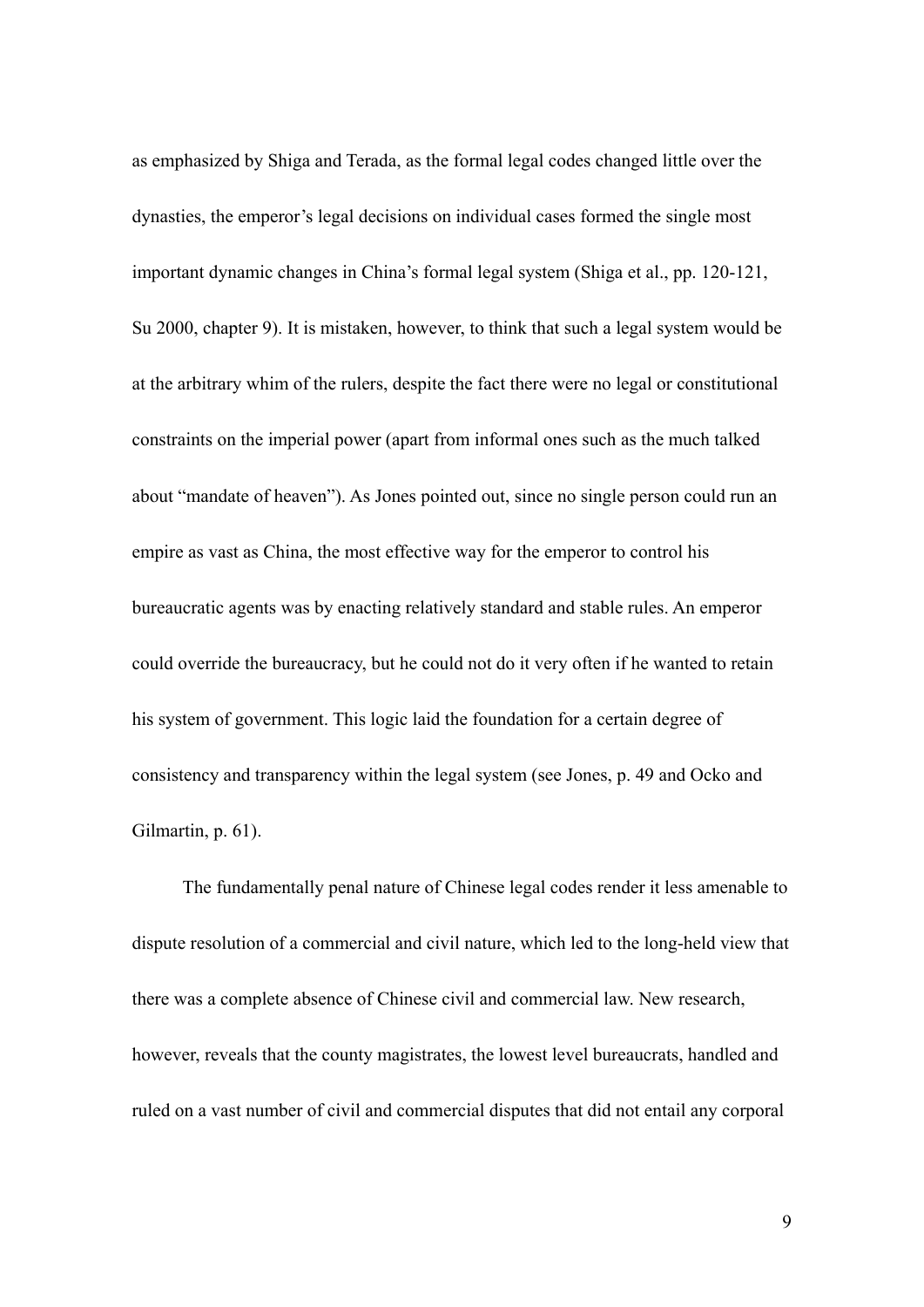punishment. Was there then an implicit or a functional civil and commercial law in traditional China?<sup>4</sup>

Shiga argues these county-level trials were something more akin to a process of "didactic conciliation," a term he borrowed from the studies by Western scholars on the Tokugawa legal system in Japan. The decisions of the magistrates were not legal "adjudications," as in the Western legal order. The magistrate's ruling was effective, and a legal case was considered to have been resolved or terminated only to the extent that both litigants consented to the settlement and made no further attempts at appeals. Although not common, Shiga did point to cases where a legal dispute dragged on indefinitely when one of the litigating parties reneged – sometime repeatedly — and thus refused to fulfill his or her original commitment to the settlement. Thus, this kind of ruling lacked the kind of binding and terminal force that legal adjudication has in the modern sense.<sup>5</sup>

Shiga was also interested in the legal basis of magistrate's rulings, and found that although they invoked general ethical, social, or legal norms, they rarely relied on or cited any specific codes, customs, or precedents. In accordance with its intermediation characteristics, the magistrate's ruling showed less concern for the adoption of a reasonably uniform and consistent standard than for the resolution of each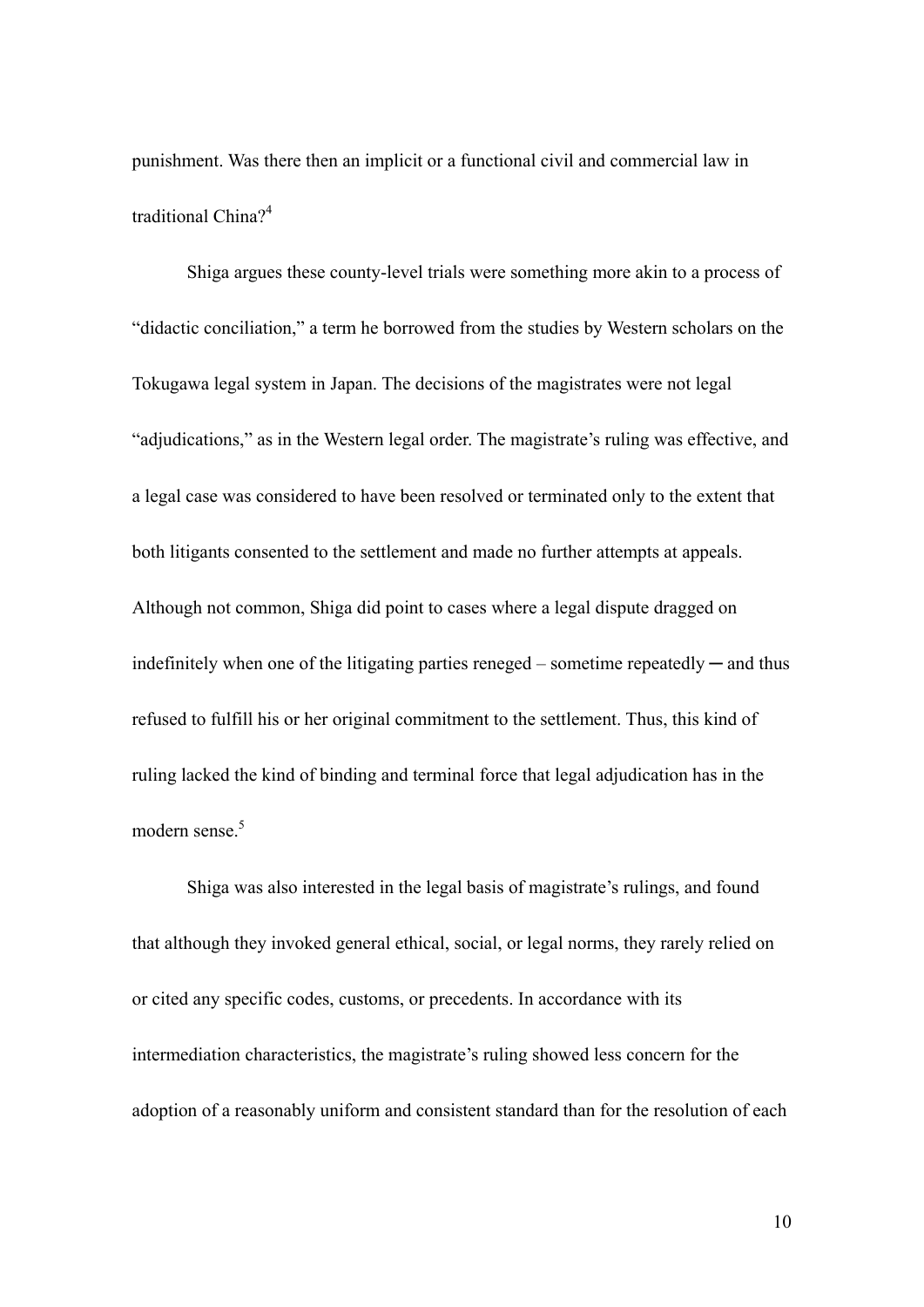individual case, with full consideration for its own merits. Shiga generalized that the magistrates often resorted to a combination of "situation, reason, and law" (情, 理, 法) as tools of persuasion or threat where it becomes necessary (see Shiga et al. 1998, Shiga 1996, 2002).

This can best be illustrated by a specific case used by Shiga:

A widow of over 70 years old, Mrs. Gao, living in the nineteenth century in Shandong province pawned land to her junior uncle and his two sons at 45,000 cash. Later, Mrs. Gao wanted her cousins to buy and take over the land by paying an additional 50,000 cash. The cousins refused and the disputes were taken to the court.

The magistrate started his ruling by declaring that blood relations are far more important than money matters, and the welfare of the old widow needs to be looked after by her extended family. As there is a local custom that usually sets the pawning price of land at half the sale value of the land, the widow should ask for an additional 45,000 cash rather than 50,000 from the cousins. The magistrate further advised that the uncle and his two sons could share in their payment to the widow. The dispute seemed to be resolved, with both parties agreeing to the magistrate's settlement (Shiga et al., p. 56).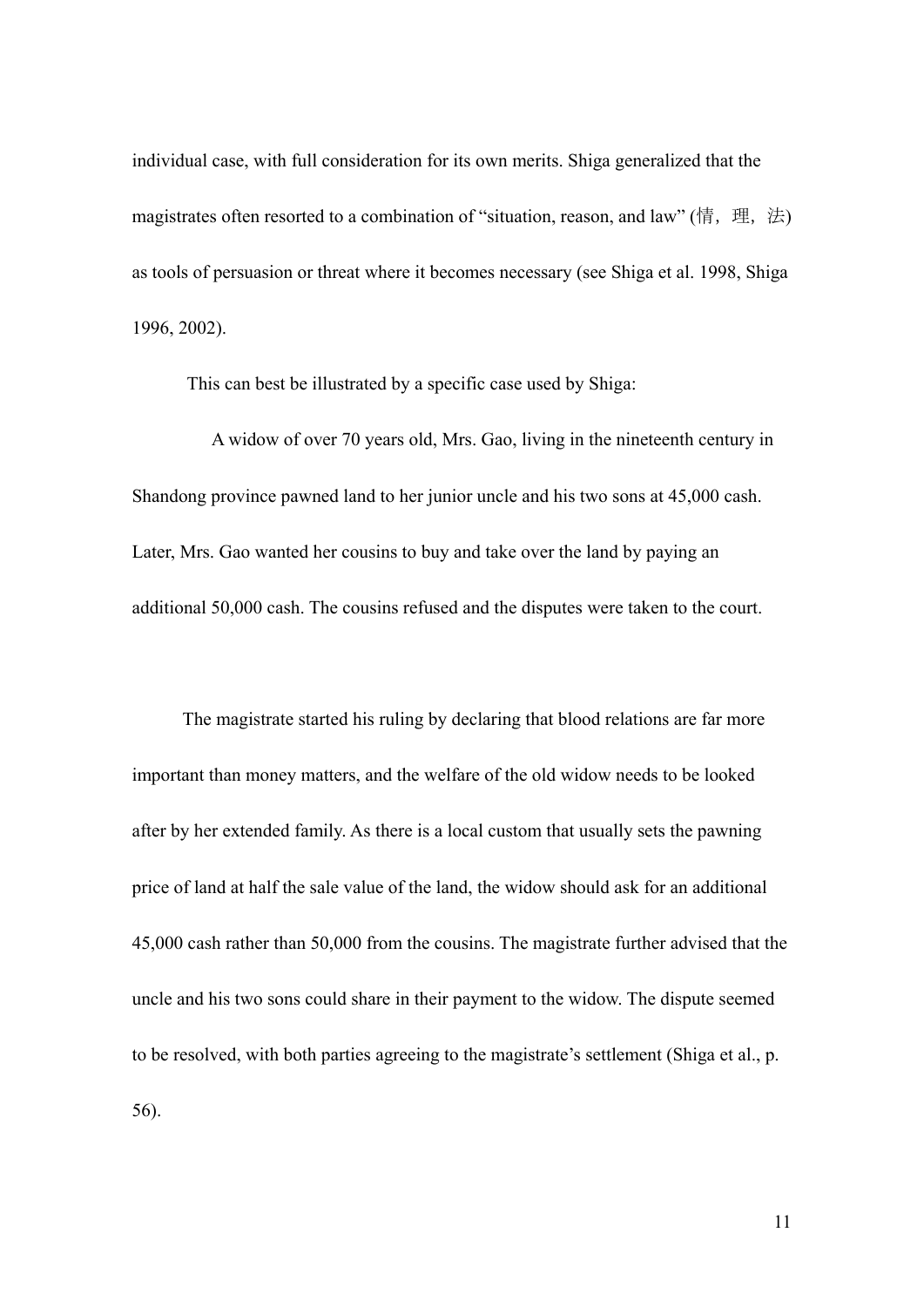The specific case clearly shows that the magistrate's ruling went far beyond narrow legal spheres. In fact, he was much more interested in influencing the outcome of the case – rather than the rules  $-$  by bringing about what he viewed as a socially ethical and harmonious outcome at the expense of the original terms of the agreement. His ruling relied on the power of persuasion more than a legal basis. Shiga's particular interest in this case comes from the fact this was one of the few that specifically cited a local custom. But clearly, as Shiga points out, the customs cited here were nowhere implied as the legal basis of his ruling or as a binding social rule. In fact, Shiga pointed to other cases where local customs were simply ignored or even condemned (Shiga et al., pp. 57-59).

Clearly, legal rulings on civil cases by the magistrate's court often served multiple objectives, which sometimes included redistribution. Indeed, as stated by one of China's legendary iconoclastic late-Ming bureaucrats, Hairei (海瑞): "When in doubt during a litigation, my ruling would rather err on the side of the poor than the rich, on the side of the weak than the powerful."<sup>6</sup> This has led scholars to question the fundamental meaning of courts and contracts in traditional China. Instead of defending the terms of the contract, Terada argued that the magistrate's court more often served as a forum to renegotiate a new settlement to accommodate the changed conditions.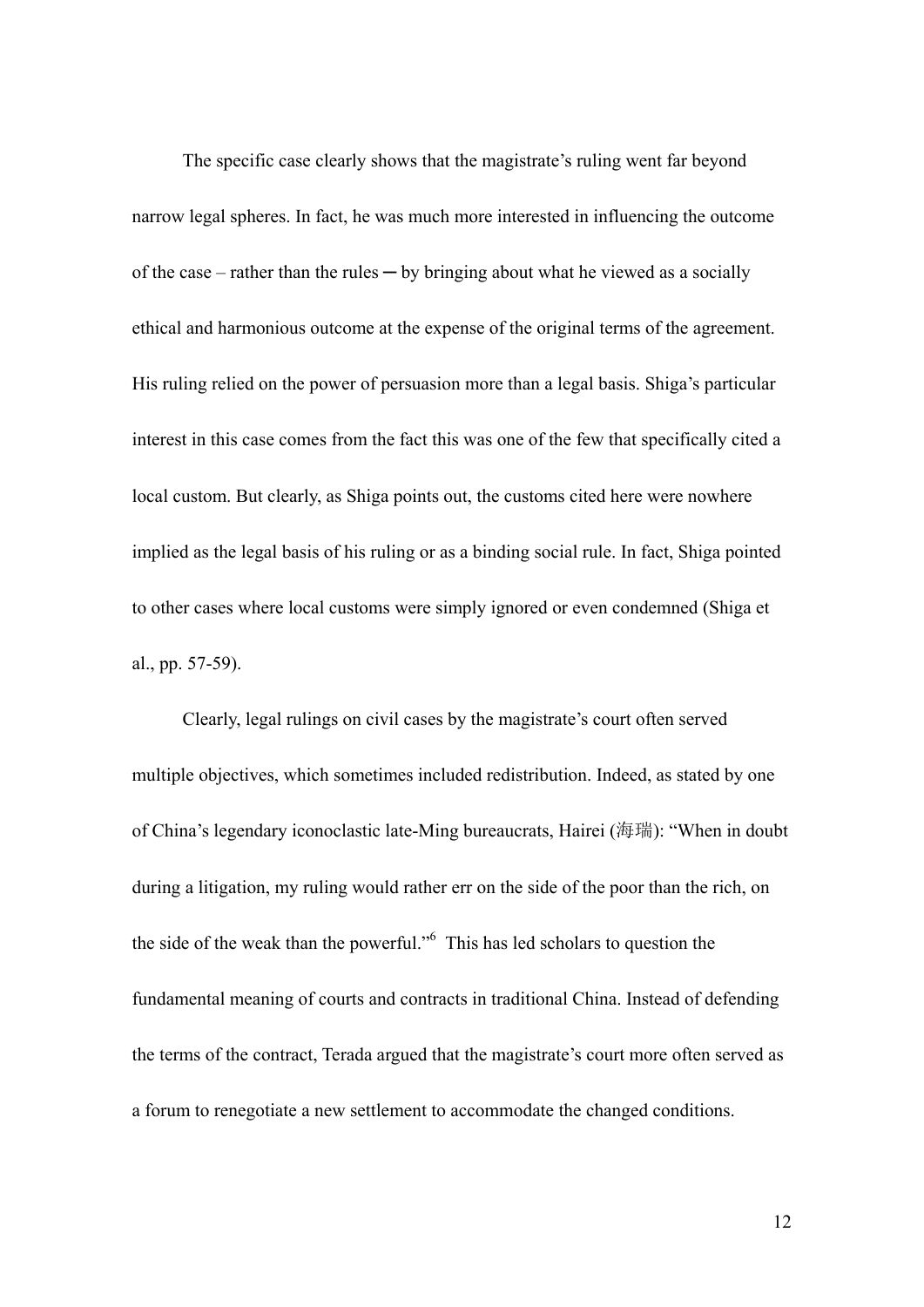"Contract" in traditional China was merely a written proof of a mutual agreement that may or may not have binding power in the future (Terada 2003, p. 95). Others echoed that "regardless of subject matter, contracts and 'documents of understanding' were more social than legal in nature because they were rooted in and protected by the social relationship of the parties;" or alternatively, "the surest guarantee of one's rights seems to have been their acknowledgement by the local community" (by Myron Cohn and Ann Osborne, respectively, cited in Ocko and Gilmartin, p. 74). Ironically, the importance of social relationships behind the contracts partly explains the motivation for litigation at the magistrate's court. People filed complaints to enforce a contract and settle a debt, but also, by having a case accepted for hearing or getting a favorable ruling, they maneuvered the balance of power in favor of the litigants in the social networks, a process more aptly termed "liti-negotiation" (Ocko and Gilmartin, p. 71).

This largely Weberian re-interpretation of the traditional Chinese legal system is not without challenge. Based on Qing archival legal cases of civil disputes, Philip Huang concluded that the rulings of magistrates were far from arbitrary, but were rooted in formal legal codes and seemed legally binding for most of the cases. As pointed out in a series of rebuttals by Shiga and Terada, however, Huang's somewhat contentious finding hinges on the very specific methodology he adopted. Although there was no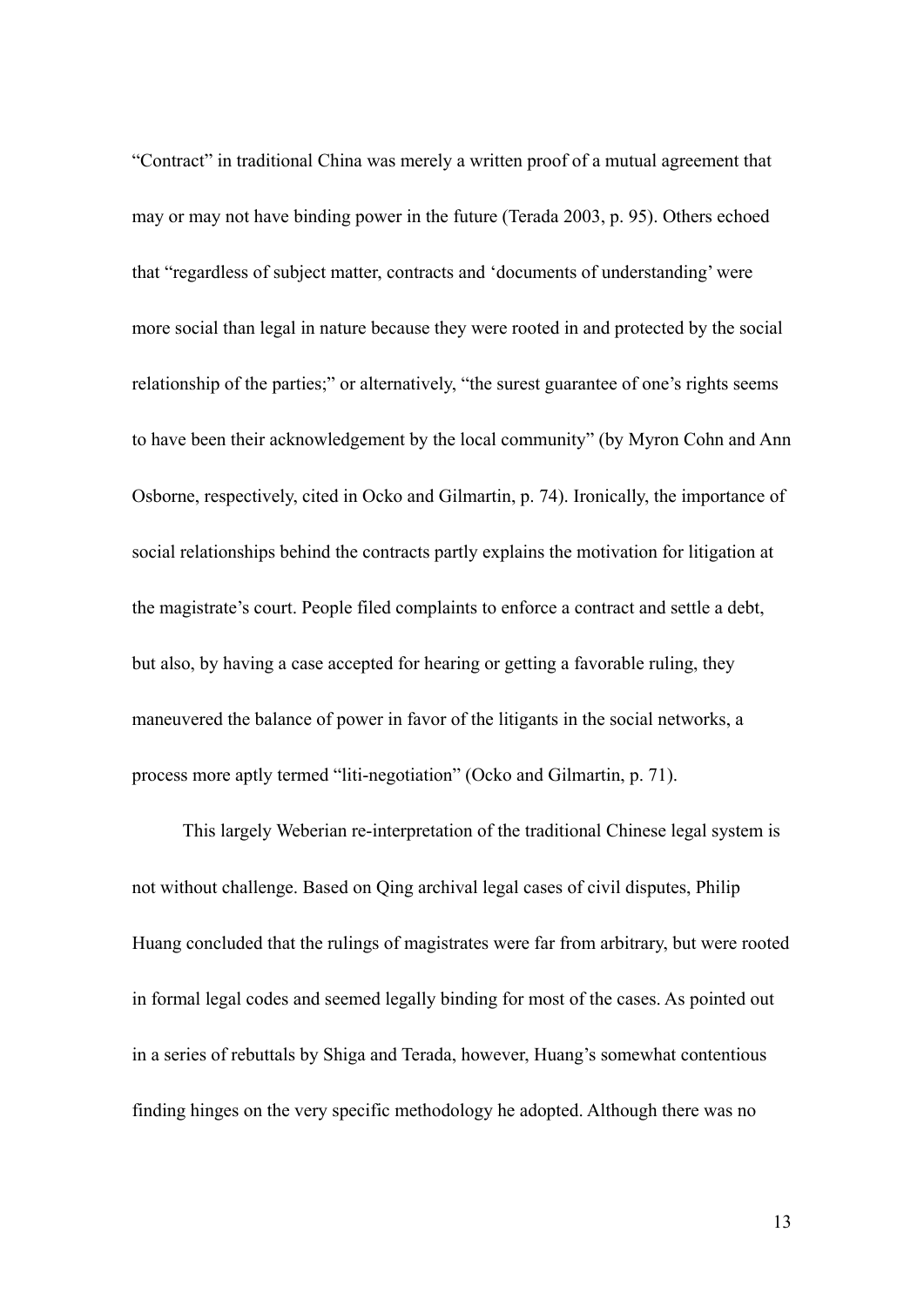evidence to show that the original rulings by the magistrates cited any legal statues or local customs as their legal basis, Huang matched the contents of the ruling with the what he deemed were the relevant codes in the formal Qing legal penal code (Shiga 1996 and Terada 1995).

While there is much to be desired about Huang's methodology of inserting legal codes *ex post* to back up legal rulings made by magistrates several centuries earlier, the idea that magistrates ruled by some general moral and legal concepts and principles embedded in formal codes does merit attention.<sup>7</sup> In fact, when Huang's criticism of Shiga is framed in this way, it actually brings him closer to Shiga's original position, in which he explicitly stated that the magistrate's ruling appealed to a wide set of moral and ethical values, most of which could be embedded in formal penal codes. If so, are the legal traditions indeed as divergent as Weber may have made out to be? After all, Western legal rules were also partly formed through the codification of local customs and norms, which may well have reflected general ethical and moral values. In particular, the English Common law system exemplifies such a process of law-finding and law-making based on the incorporation of principles embedded in customs and norms.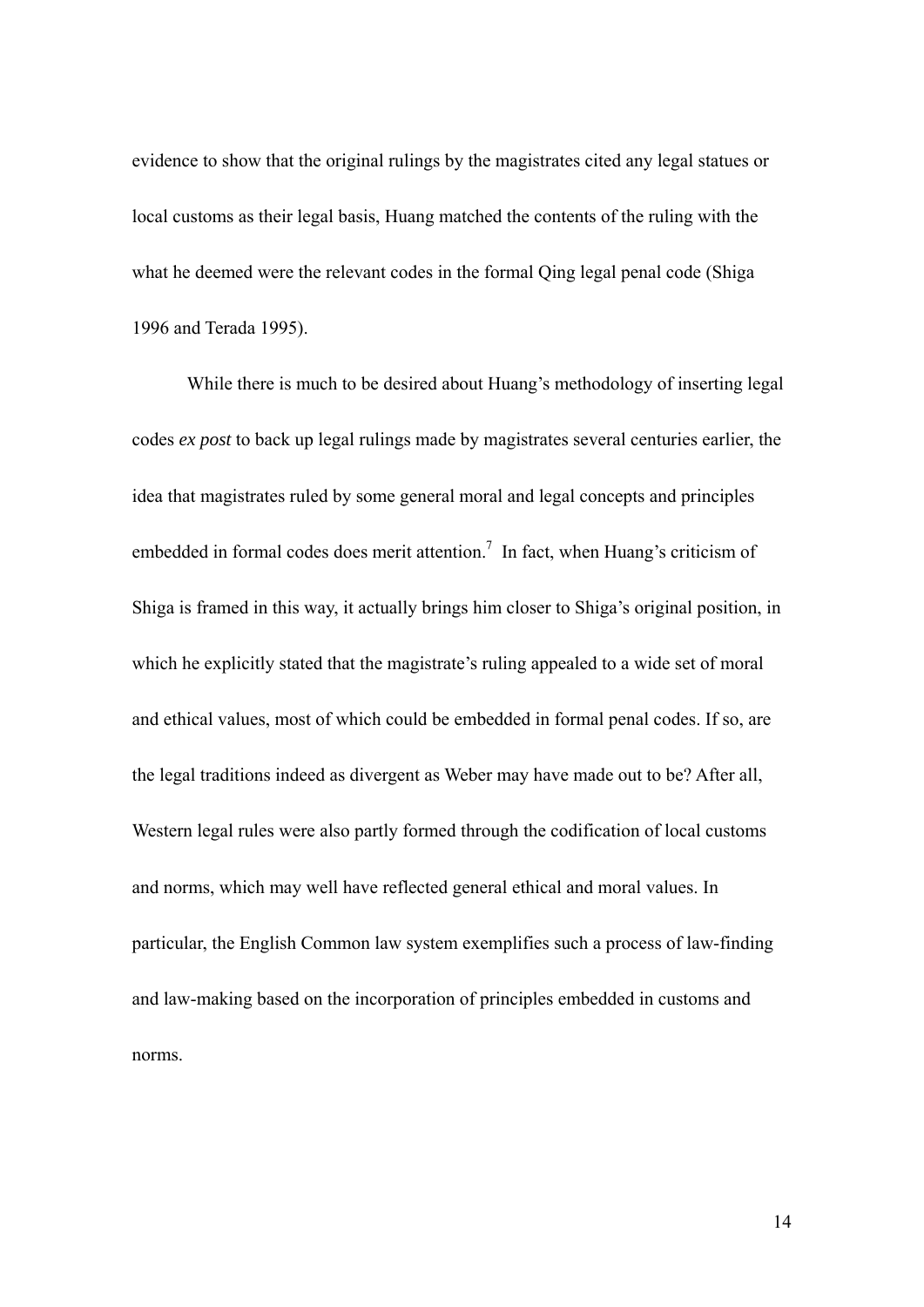## **2. Convergent or divergent legal traditions: legal professions in China and England**

To appreciate the often subtle yet fundamental differences between the Chinese and Western legal traditions, let us start with Harold Berman's characterization of the fundamental features of the Western legal tradition traceable to the papal revolution of the Middle Ages that marked the beginning of the separation of church and state:

- There is a sharp distinction between legal institutions and other types of institutions. Custom, in the sense of habitual patterns of behavior, is distinguished from customary law, in the sense of customary norms of behavior that are legally binding.
- The administration of legal institutions is entrusted to a special corps of people, who engage in legal activities on a professional basis.
- The legal professionals are trained in a discrete body of higher learning identified as legal learning, with its own professional literature and in its own professional schools.
- There is a separate legal science, or a meta-law. Law includes not only legal institutions, legal commands, legal decisions, and the like but also what legal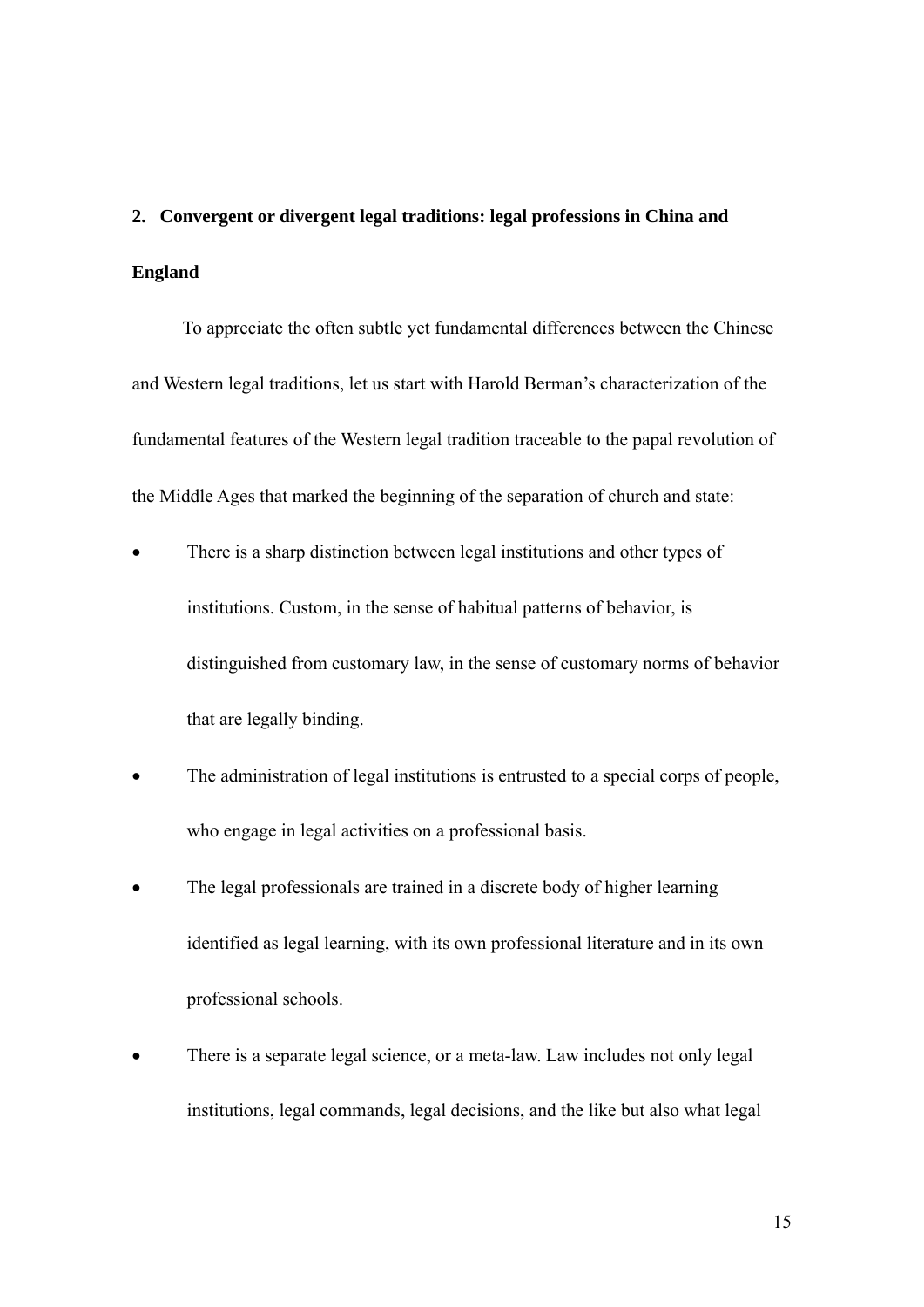scholars say about them.

- Law has a capacity to grow and the growth of law has an internal logic.
- The historicity of law is linked with the concept of its supremacy over the political authorities. The rulers (or the law-makers) are bound by it. …. (Harold Berman 1983, p. 7-8).

While Berman's characterization is structured within Western legal tradition, the somewhat peculiar historical development of the English common law regime makes it more interesting to compare with the Chinese legal system. Unlike the Continental civil law regime, which is often premised on abstract principles and logical deduction, the case-based method of reasoning in English common law seemed, at first sight, to share a common feature with Chinese magistrates' reasoning based on the "situation, reason, and law" of each civil case. Indeed, the casuistic nature of English common law led to Max Weber's famous criticism of its being "irrational," which itself is paradoxical to the whole Weberian thesis, given that England was the pioneering nation of modern capitalism (Li, Honghai 2003, pp. 352-357).

Yet, behind this seemingly shared "irrationality" between the two legal traditions lay a sharp distinction. As noted by Maitland, what allowed the English case-law system to develop independently from the Continental Civil Law regime, was not just the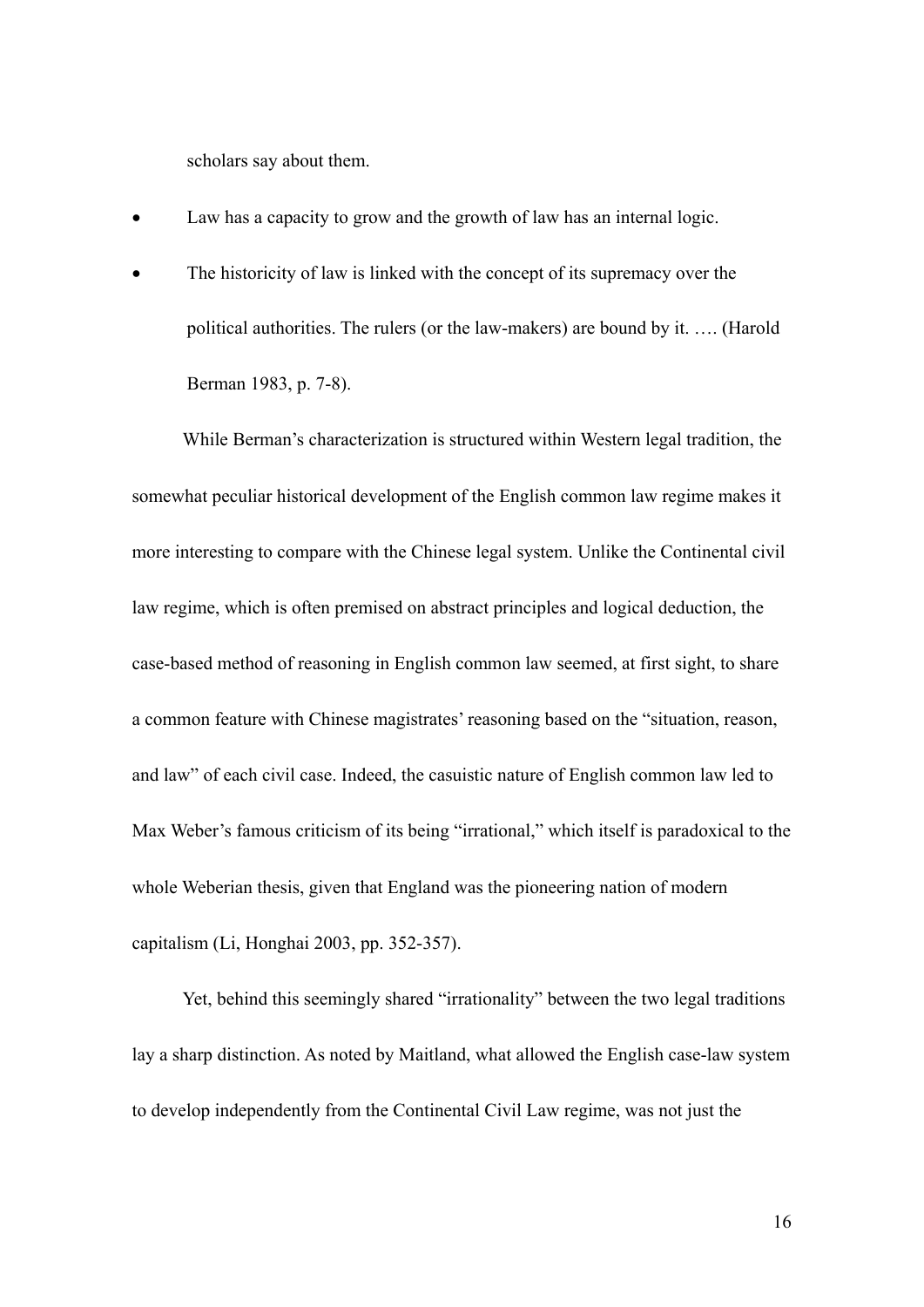Parliament or the jury system  $-\infty$  as the former was widespread in Europe and the latter originated in France ─ but the rise of a professional legal guild of lawyers and judges organized under the system of inns of court and chancery and their related training methods based on the study of legal case reports (Li 2003, p. 20). Originating in the medieval era, the inns of court grew from a training institution to become the equivalent of a law school, which by the Tudor period would be known as the third University of England (outside Cambridge and Oxford) (J.H. Baker 2002, p. 161).

The power of the professional legal body would have come to naught had it not been that the accreditations from the inns of court became the exclusive way to enter the legal profession of lawyers and judges in the common law court, and even the royal judiciary appointments. The gradual control by independently trained professionals of the power to interpret the law also sowed the seeds of judiciary independence from political or state control. By the seventeenth century, even as the supreme ruler of the land, King James I was famously admonished by his own royal chief justice, Edward Coke, that the power of adjudicating legal cases did not lie in his hands, but in those of professionally trained judges guided by the laws and customs of England (Berman 1983, p. 464, Jones p. 46-47).

Legal professionals also became prominent in parliamentarian representation and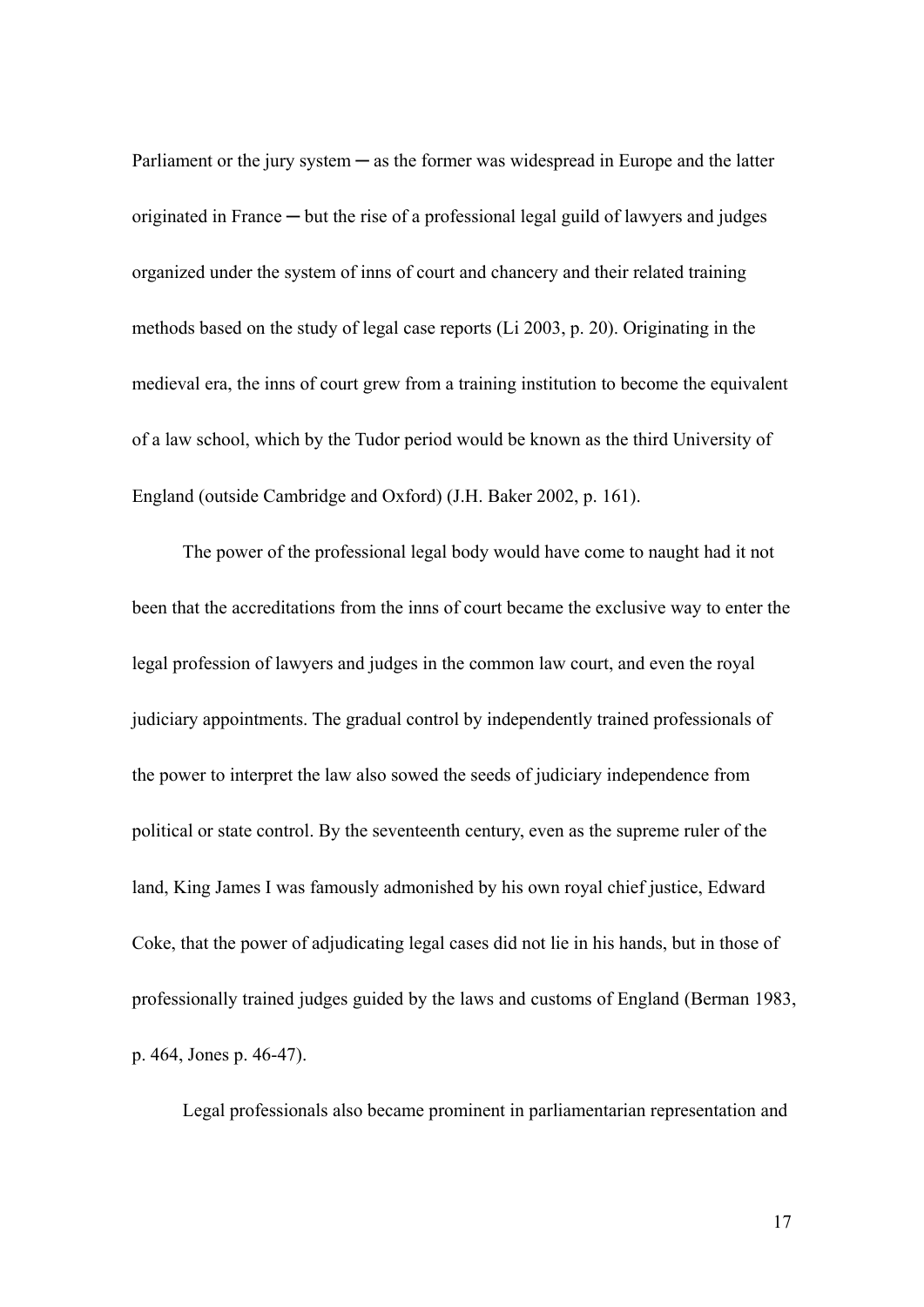other important political posts, allowing their influence to extend far beyond the legal sphere and bringing a legal mindset conducive to political changes that eventually saw the rise of an English Constitutional tradition rooted in the rule of law. Throughout the often bloody and violent political wrangling of the seventeenth century, the legal community sided with the parliamentarians to control the jurisdiction of the king's prerogative courts and eventually secure the independence of the English judiciary and the triumph of the common law courts after the Glorious Revolution of 1688 (Berman 1983, pp. 214-215, J.H. Baker 2002, pp. 166-8, Chen, chapter 6).

The triumph of legal and professional reasoning over the expedience of political logic and vested interests was essential for an autonomous legal community to emerge as a safeguard to consistency and predictability in legal outcomes derived from the case-law methods, even before the establishment of the strict doctrine of binding precedents by the nineteenth century (Duxbury, chapter 2). The autonomy of the legal profession also touched off a dynamic process in which judges and lawyers, through reasoning based on legal logic such as the extension of "legal fictions," gradually transformed what had started out as a mere set of royal civil remedies to a body of legal rules covering wide-ranging commercial and civil disputes (Berman 2003, chapter 9). Hence the growth of common law took on its own logic and course through a bottom-up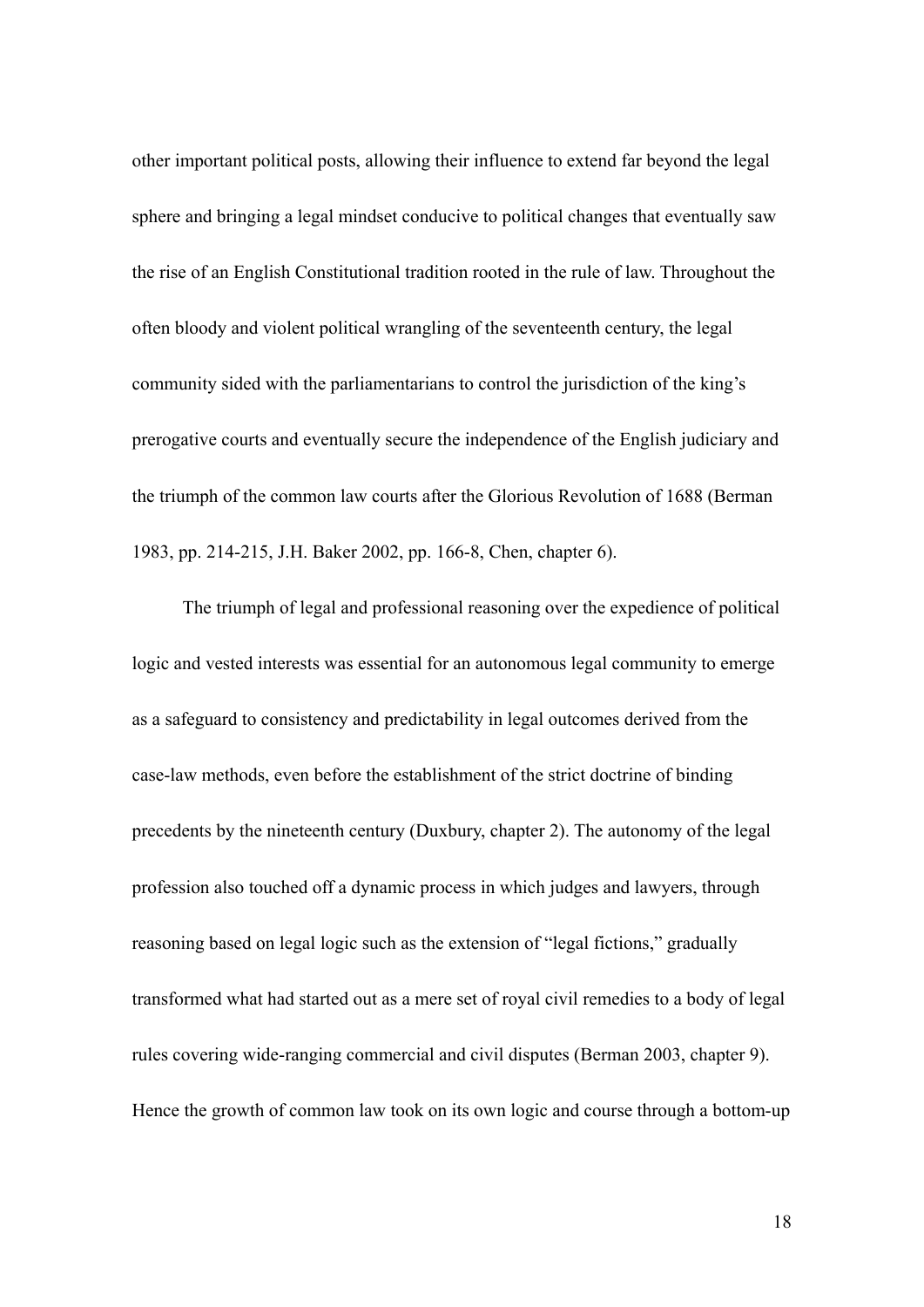process of law-finding and law-making. This historical context possibly provides the missing link to resolving the so-called Weberian paradox of the English legal system and sheds new light on his enigmatic comment: "while not rational this (common) law was calculable, and it made extensive contractual autonomy possible" (Weber 1951, p. 102).

The evolution of the Chinese legal system presents a sharp contrast to the professionalization in England over time. Not only did the entire legal system continue to be part of the administrative organ of the state, but also, as Shiga aptly put it, all parties involved in dispute resolution in traditional China, ranging from magistrates, third-party witnesses, to guarantors and contracting parties, remained distinctively "laymen" (Shiga 2002, chapters 4 and 5). The in-depth research by Chiu Pengsheng (2004) offers a vivid portrayal of a magistrate's court in action in Ming and Qing China. The court session was open to the public, often thronged with various onlookers, sometimes unrelated to any parties of the litigation. With an official qualification based on his success in a state examination system inculcated in Confucian classics, and appointed under a three-year country-wide rotating system of bureaucratic posting, the magistrate was often ill-prepared both in legal expertise and local knowledge of the county he was serving. As a magistrate could face demotion or even physical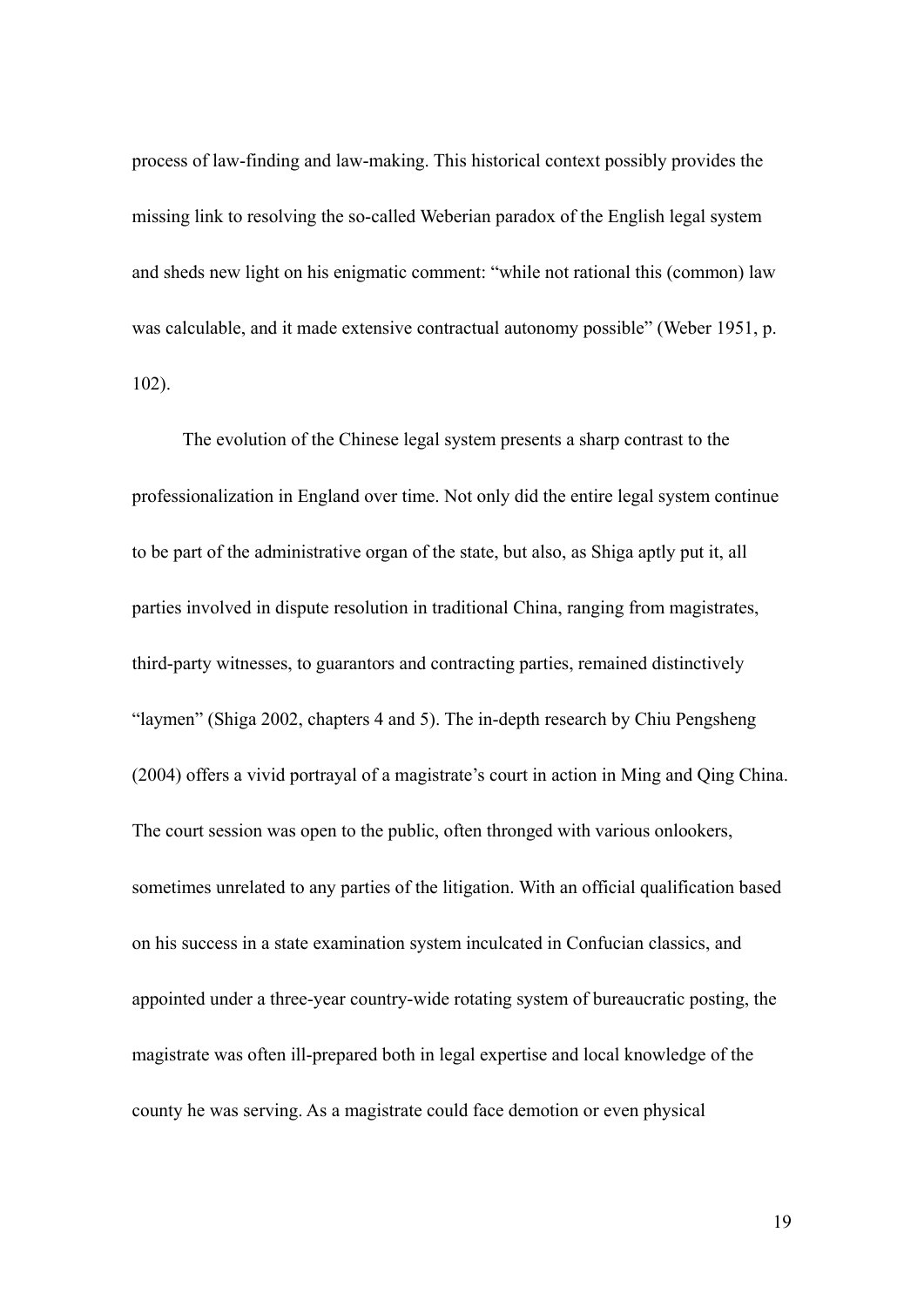punishment if his legal decisions were reviewed and determined to be mistaken by the upper level administrative hierarchy, or if the discontented litigants appealed to his superior (an extremely costly process) against his rulings, the effectiveness of his rulings to satisfy the review from the above became important. $8$ 

As a result, most magistrates came to rely heavily on the legal assistance of the so-called "mu-you" (幕友), the private legal secretaries hired at their "personal" expense. These legal secretaries were not allowed to be physically present at the court, and thus operated behind the scenes, basing their advice entirely on the written documentation. The magistrates' dependence on their personal legal secretaries also led to the rise of a profession equivalent to what would have been lawyers in the West, the so-called "litigation masters or pettifoggers(讼师)," who used their legal expertise to assist the litigating parties in legal proceedings. As their legal assistance tended to encourage legal suits that clearly clashed with the state objective of social stability, litigation master as a profession had long been stigmatized with various pejorative labels, was branded as illegal, and subject to penal punishment. The memoir of Wang Zhuhui, an eminent legal secretary with a long and successful career serving various magistrates in the late eighteenth century, related with pride how he handled these litigation pettifoggers after catching them: they would be physically tied to a column in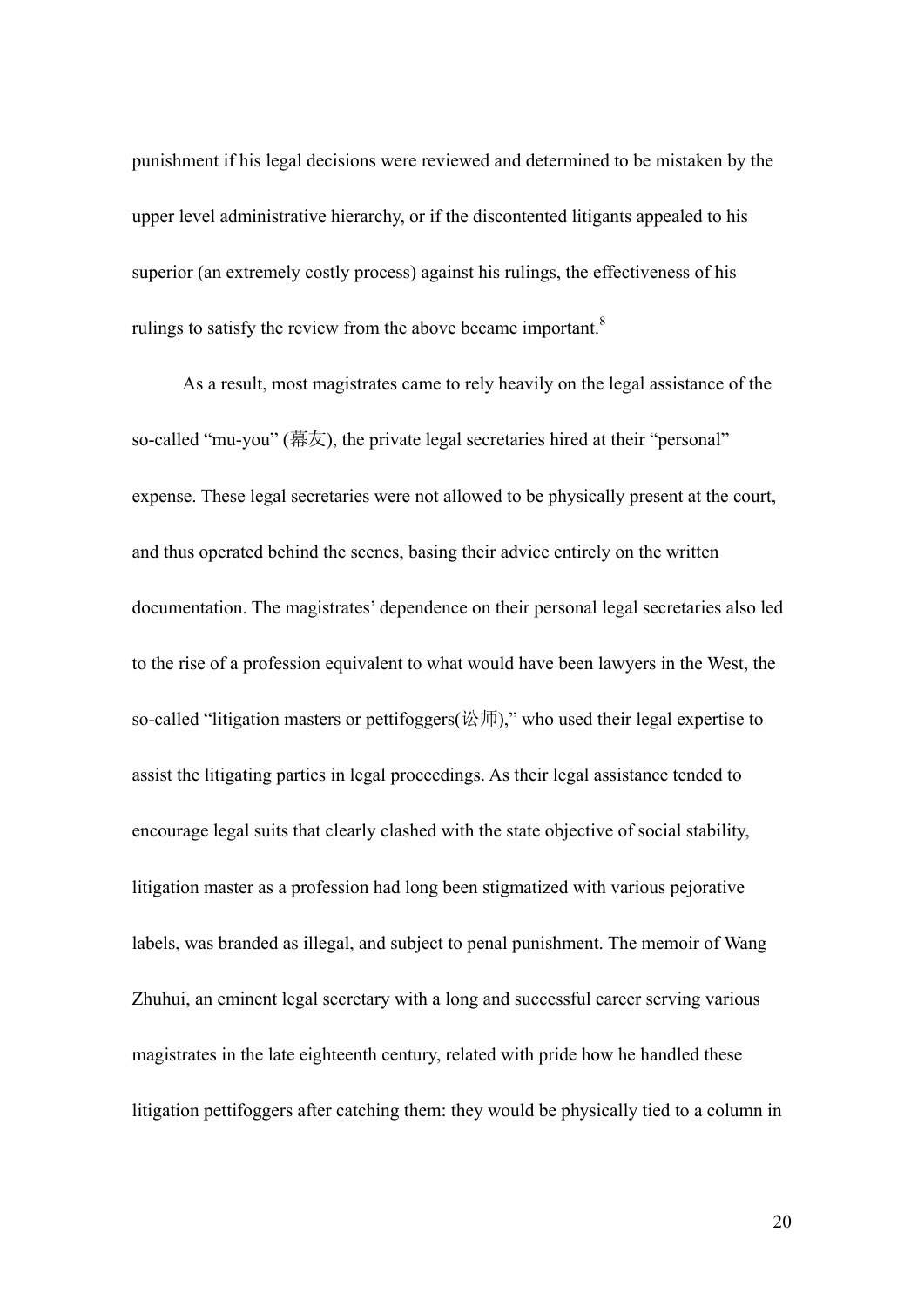the magistrate's court and put on public display to witness the litigation they helped instigate; they would then be caned and made to repent in public the next day before being finally released. Indeed, a secret guidebook for the professional litigation masters specifically advised them not to turn up at the court to avoid being picked out from among the crowd (see Chiu 2004, pp. 55-6).

With the official ban, litigation pettifogging flourished as an underground profession that engaged in drafting legal suits as well as conniving with court runners or clerks to influence the legal outcome. The operation of an informal legal profession either underground or behind the façade of a government bureaucrat in the magistrate's court room forms a sharp contrast to the trend towards formal institutionalization of an increasingly autonomous legal profession in England in the early modern era.

#### **3. Legal regimes and political regimes**

The origin of this divergence in legal traditions can at least partly be traced to historical divergence in political structures between a centralized empire in China and political fragmentation and independent competing power groups within each polity in Western Europe.<sup>9</sup> The peculiar political structure that had fragmented the Western European political landscape since the medieval era not only made possible a regime of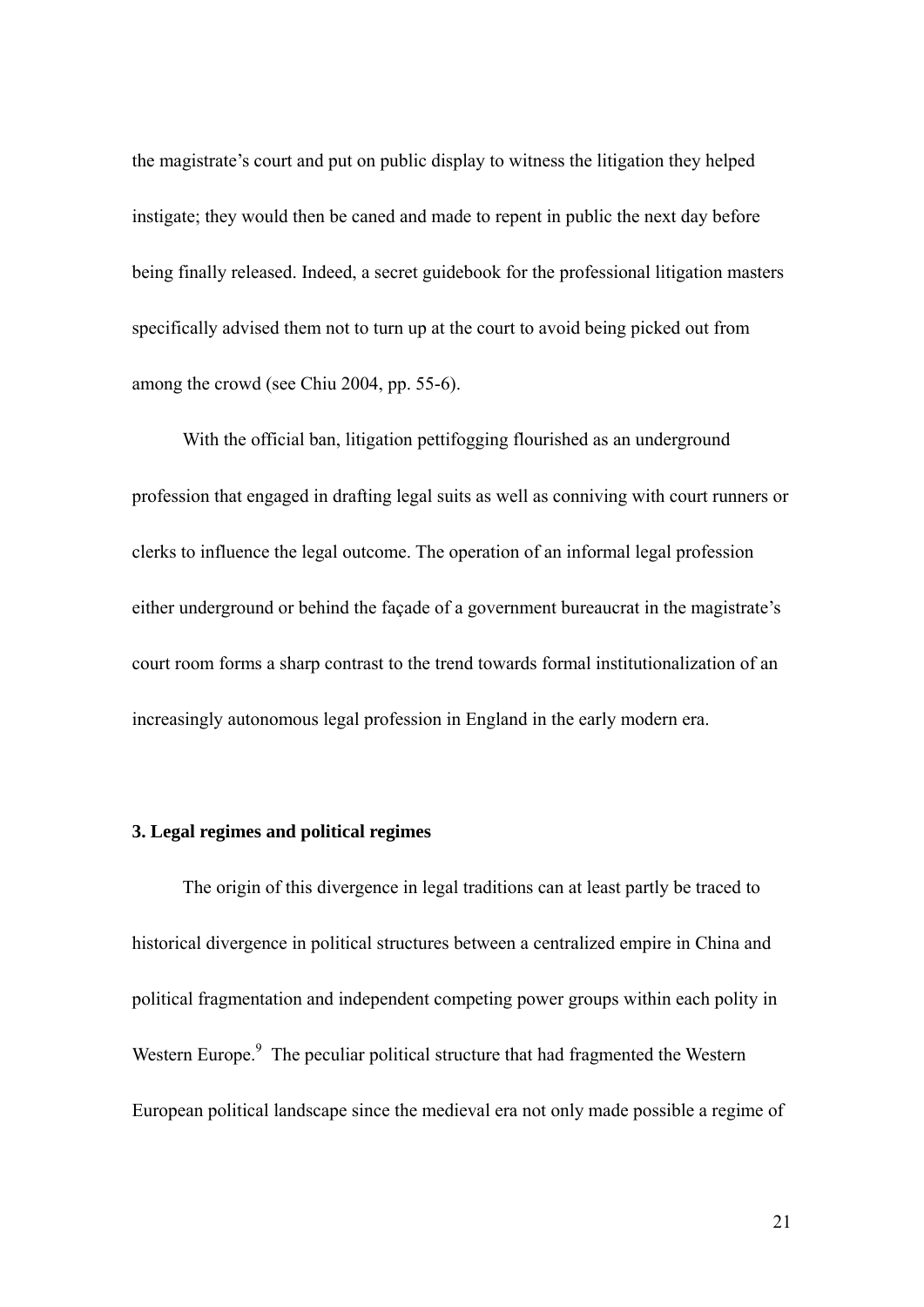inter-state competition, but also created autonomous space within a single polity for independent corporate bodies that embodied commercial or propertied interests. As argued by Greif (2008), the existence of elites with administrative powers in Europe constituted an essential precondition for the rise of constitutionalism. In England, the ability of parliamentarians to mobilize administrative and military counterweights against the king allowed the growth of independent corporate bodies such as the legal community.

In this regard, the precocious rise of a unitary political rule in imperial China offers a mirror case study. While early elaboration and "rationalization" of a bureaucratic law served the aim of political control and social stability, the political dominance of a unitary imperial rule rested on the elimination of any independent contending elites and was supported by a highly centralized bureaucratic machine, both of which limited the rise of autonomous civil bodies.<sup>10</sup> A formal and autonomous legal profession constitutes a potential threat to the imperial monopoly by contesting for the power to make and interpret the rules. Indeed, throughout the Qing, the emperors controlled the power to directly review legal cases submitted through the Ministry of Justice especially those involving capital punishment or against high level officials, sometimes affirming but other times overturning rulings made by ministry officials.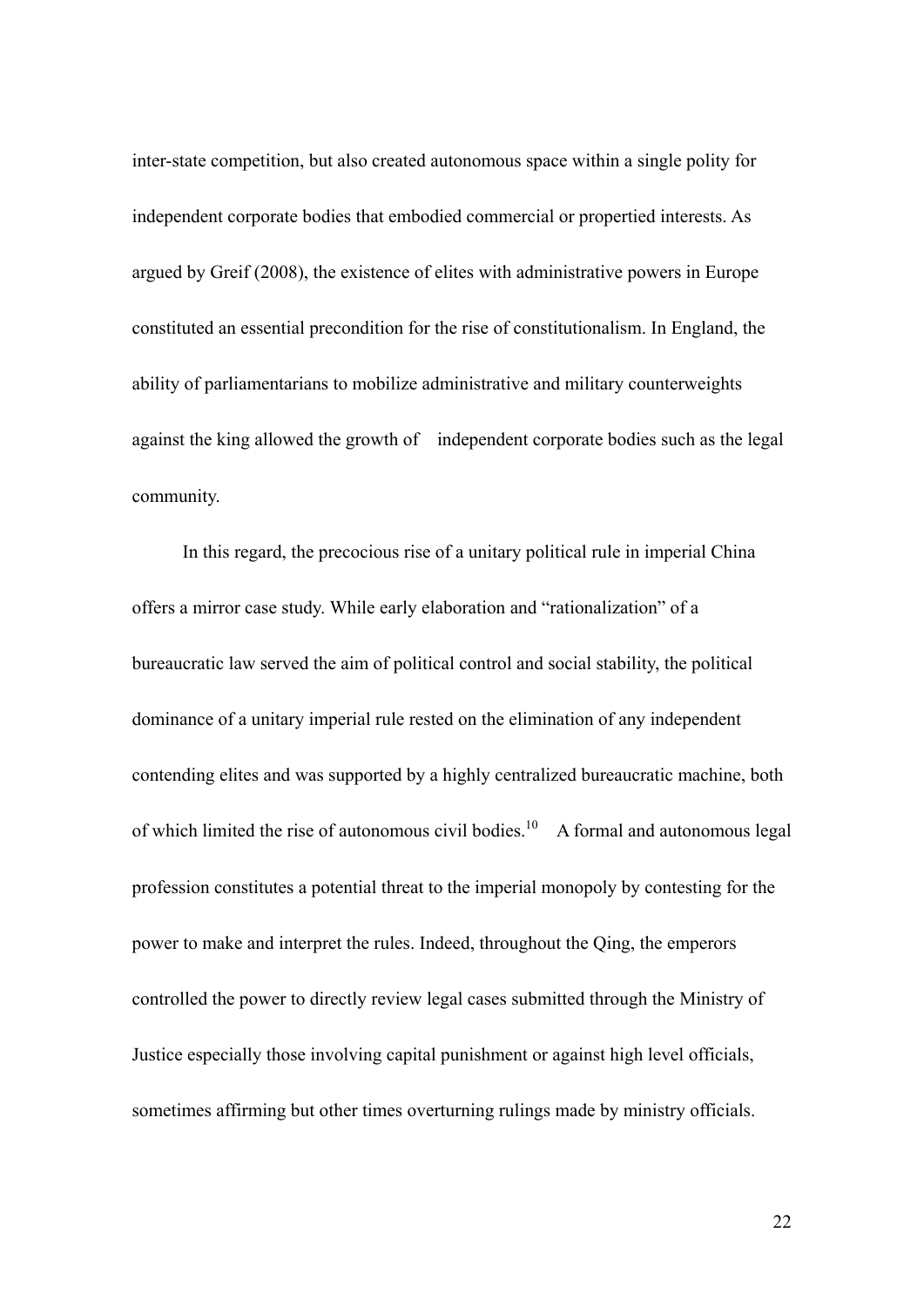Wang Zhiqian's study reveals hardly any case in which ministry officials contested the emperors' opinions on individual cases in the Qing period, let alone their legitimacy for final judicial review, as justice Edward Coke famously did to King James I in England (Wang Zhiqian pp.204-205). In fact, as vividly revealed in Zhen Qin's quote, the official letter from the Ministry of Justice to Qianlong emperor's revision request to amend a legal decision in 1746 was one of immediate compliance accompanied by admissions of grave guilt, remorse and trepidation on the part of the officials (2003, p.76).

Ultimately, this imperial monopoly over the interpretation of legal and administrative rules gives the rulers the power to rule as dictated by the political needs of imperial governance. Indeed, as the traditional Chinese saying "*yindi zhiyi yinshi zhiyi*" (因地制宜 因时制宜) goes, legal enforcement should be adjusted to suit the time and place: laws could be implemented more harshly in times of lax discipline and more leniently in times of stability (Terada 2007, p. 82). The extent of this discretionary power over enforcement was allocated through the bureaucratic hierarchy in descending order, with the emperor sitting at the top. This is consistent with what Ch'u T'ung-tsu's classic study described as the hierarchical nature of the Chinese law, in that not only did the senior members in the society (whether defined by bureaucratic or patrilineal status) receive lesser punishments for the same crime than the junior ones, but also the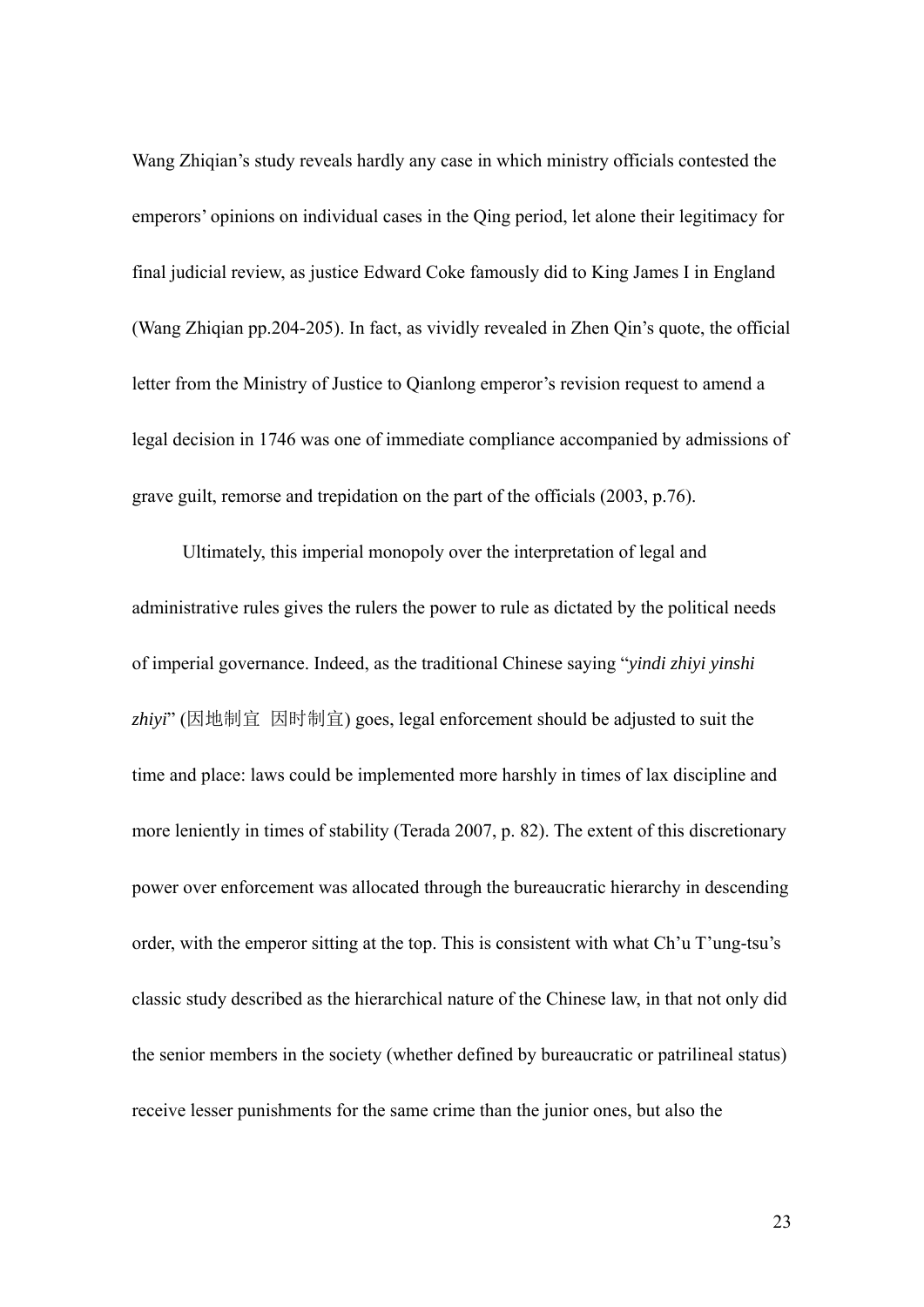operating rules and procedures followed by officials at the lower level courts or administrative levels could not touch officials (or gentry with academic degrees) who ranked higher in the hierarchy.

The power of discretion represents a peculiar form of *de jure* total power in the sense that not only could the rulers choose when and where to exercise it, but also that, given the resource constraint of a traditional empire, they might opt not to use it in areas where no direct state interest was at stake. Indeed, the state's long-standing policies on civil and commercial disputes discouraged formal litigation and encouraged self-resolution. In many cases the state found it expedient to "farm out" coercive violence or disciplinary duties to non-official elites as a means of social control with the condition that the state could exercise control over these groups or communities through a system of collective responsibility.11 Meanwhile, the *de jure* total power gave the rulers a free hand to intervene where they saw fit in almost any aspect of Chinese society, public or private, criminal or civil. This led to a lack of distinction between legal and extra-legal, or what Liang Ziping termed as "ethicalization of law" and "legalization of ethics" (Liang 2002, chapters 10 and 11). Clearly, the overriding interest of this state-dominated legal system was in the *ex-post* outcome not the *ex-ante* rules.

Again, this *de jure* total power did not necessarily mean that that rulers had no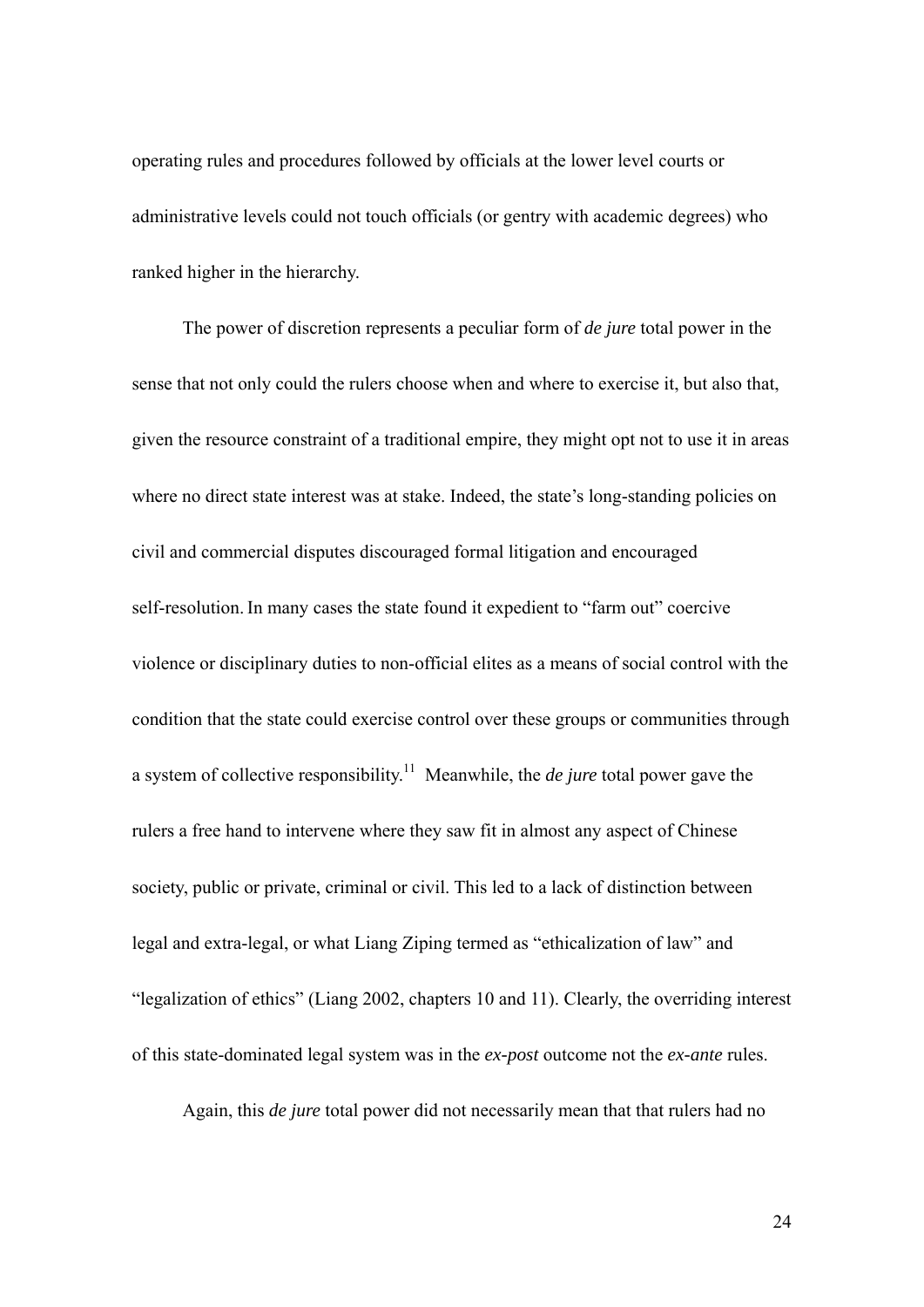respect for consistency and regularity of rule, which continued to remain as the most effective way for the emperor to solve his agency problem in a vast empire. Indeed, as brilliantly demonstrated by Zheng Qin, when the somewhat paranoid but wily Yongzheng emperor (1722-1735) was bent on eliminating one of his powerful high-ranking official, he followed all the proper legal procedures to "allow" the Ministry of Justice to slap him with death penalty, being accused of having violated a shocking 95 Qing criminal statues when in fact the gist of his offenses may be that he simply was getting too arrogant and irreverent. Zheng pointed to numerous other historical examples of legal procedures and rules being manipulated for political purpose (2003, pp.77-81). Hence, self-imposed respect for rules and procedures from the top down is a far cry from the rule of law which was institutionalized bottom-up.

In England and large parts of Western Europe, the legal systems had also reflected the interests of the ruling elites and their vested power structure in the early modern era. But a crucial difference is that the ruling elites there usually consisted of a coalition in the form of corporate groups such as cities and guilds and above all, parliament, who maintained a relatively independent existence to the royal or political power structure. As property and wealth defined membership status of the political and corporate elites, they gained an independent existence in and direct access to the formal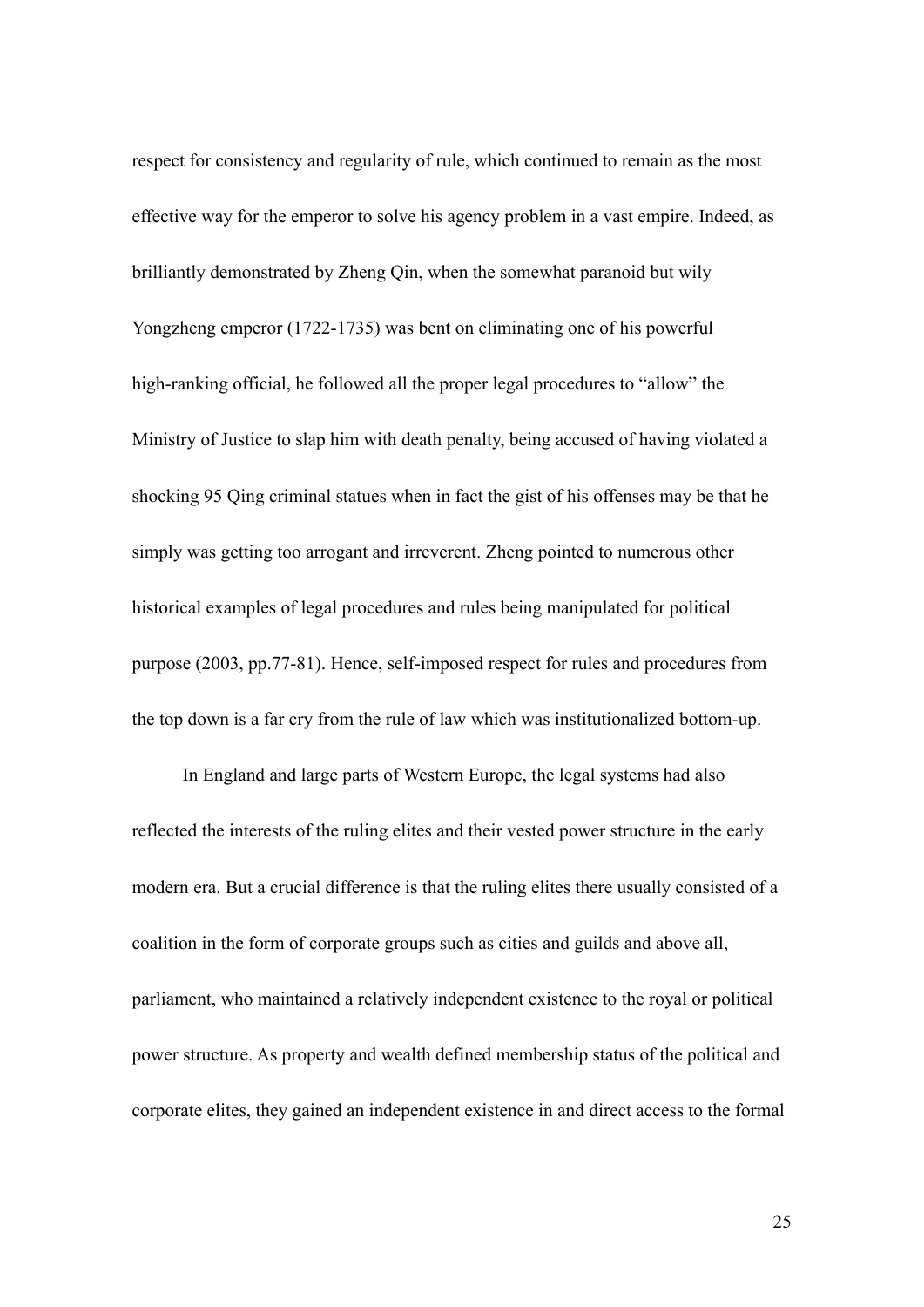political structure through the institution of political representation, a uniquely Western institution Medieval in origin. Hence the clarification and defense of property rights became a defining feature in the evolution of the Western legal system. Accompanied by the rise of an autonomous professional legal class, this political structure made possible the emergence of the rule of law, first for the propertied elites, and later to other economic and social classes (North, Wallis and Weingast 2009, chapters 3 and 5).

In China, however, the route to power went in the opposite direction: property emanated from political power; properties or property rights were secondary or derivative to the social and political status of individual members within the power hierarchy. We can find this phenomenon in historical tales of once penniless civil service examination candidates who, by virtue of having obtained degrees after years of failures, found themselves quickly swarmed by the men of their village, with the poor offering themselves as domestic servants, the rich transferring part of their land deeds, and the money lenders offering interest-free loans – all in the hope of gaining favor and protection once the civil servant was in office (Ping-ti Ho, pp. 43-4). Of course, most of the capital and wealth may have been created and accumulated outside officialdom. But the massive investment of Chinese merchant lineage in their offspring's preparation for China's civil service examination or their purchase of official titles, as well as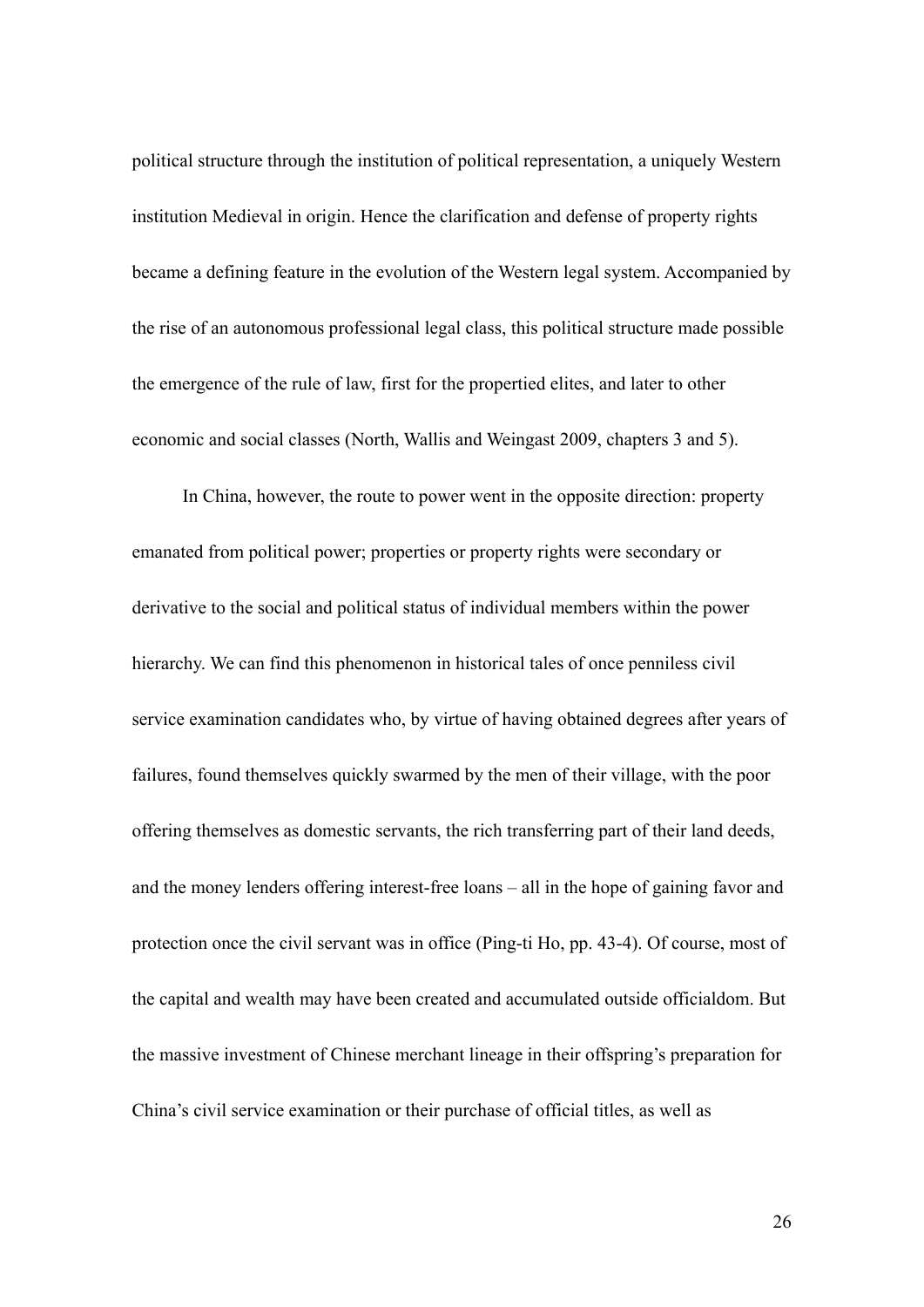concentration of wealth in the distinctively bureaucratic class of Chinese gentry, were all testimony to the predominance of political status or posts over property ownership.<sup>12</sup> This is what led to what Deng Jianpeng termed the fundamental dilemma of property rights in China: the weakness of formal legal protection led property owners to seek custody under political power, yet property thus generated through political power were fundamentally extra-legal (Deng, p. 69).

The dilemma of formal property rights could explain the wide gulf often observed between formal legal rules and private customs in early modern China. Deng Jianpeng, for example, pointed to the clear expressions of private property rights in various forms often found in the tens of thousands of private land sale contracts in traditional China. But there were few attempts at any systematic institutionalization or codification of these rights in the state legal system, whose overriding interest in private land transactions remained in the securing of land taxes.<sup>13</sup> The other illuminating example is the case of copyright in traditional China. Contrary to the contemporary image that there was no concept of intellectual property rights, Deng argued that the early invention and diffusion of printing led to rising demand and repeated attempts by publishers to assert and defend their property rights to printed editions, yet none of these attempts received any clear backing from the state or institutionalization in the formal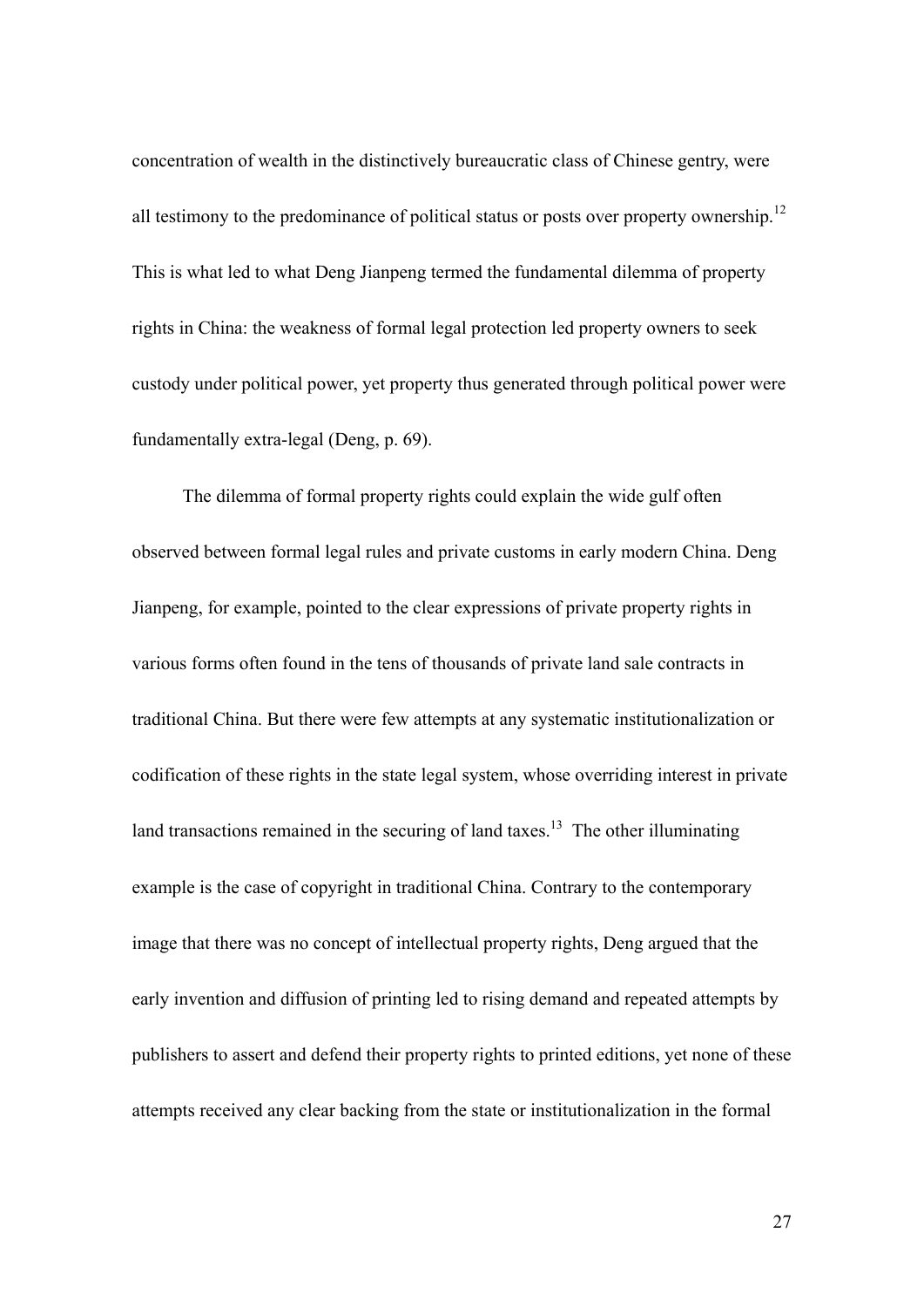legal system. Meanwhile, the state's own heavy handed regulation of publication and copyright was largely motivated by political censorship or the protection of state sponsored publications of Confucian classics (Deng, chapter 3).

The gap between state laws and private customs in China in fact led Shiga and Jerome Bourgon to question the translation of the Chinese word "*xiguan*" (习惯) as "custom," which was not really the exact equivalent. "Custom" in the West was not only a sociological phenomenon but also a judicial artifact that was asserted by witnesses or appreciated by the jury, often with a clear territorial delimitation. In contrast, "custom" in China, according to Shiga and Bourgon, identifies only loose, largely unwritten social practices that had no territorial delineation. They did not harden into law.

For that matter, Shiga and others also questioned the appropriateness of translating the term "*lu-xue*" as "jurisprudence." (Zhang Zhongqiu, chapter 6, Shiga et al,, p.13-15). In fact, Shiga pointed out the etymology of the word "*lv*" (律): refers to musical notes, which implies that the Chinese "*lv-xue*" is all about finding the appropriate scale of punishments for crimes (Shiga et al., p.16). Legal literature did blossom in the form of technical guidebooks for the litigation master profession or legal secretaries and bureaucrats, as well as in the numerous well-known private compilations of legal cases tried and ruled on in the court (see Zheng 2003, pp.497-8, also see the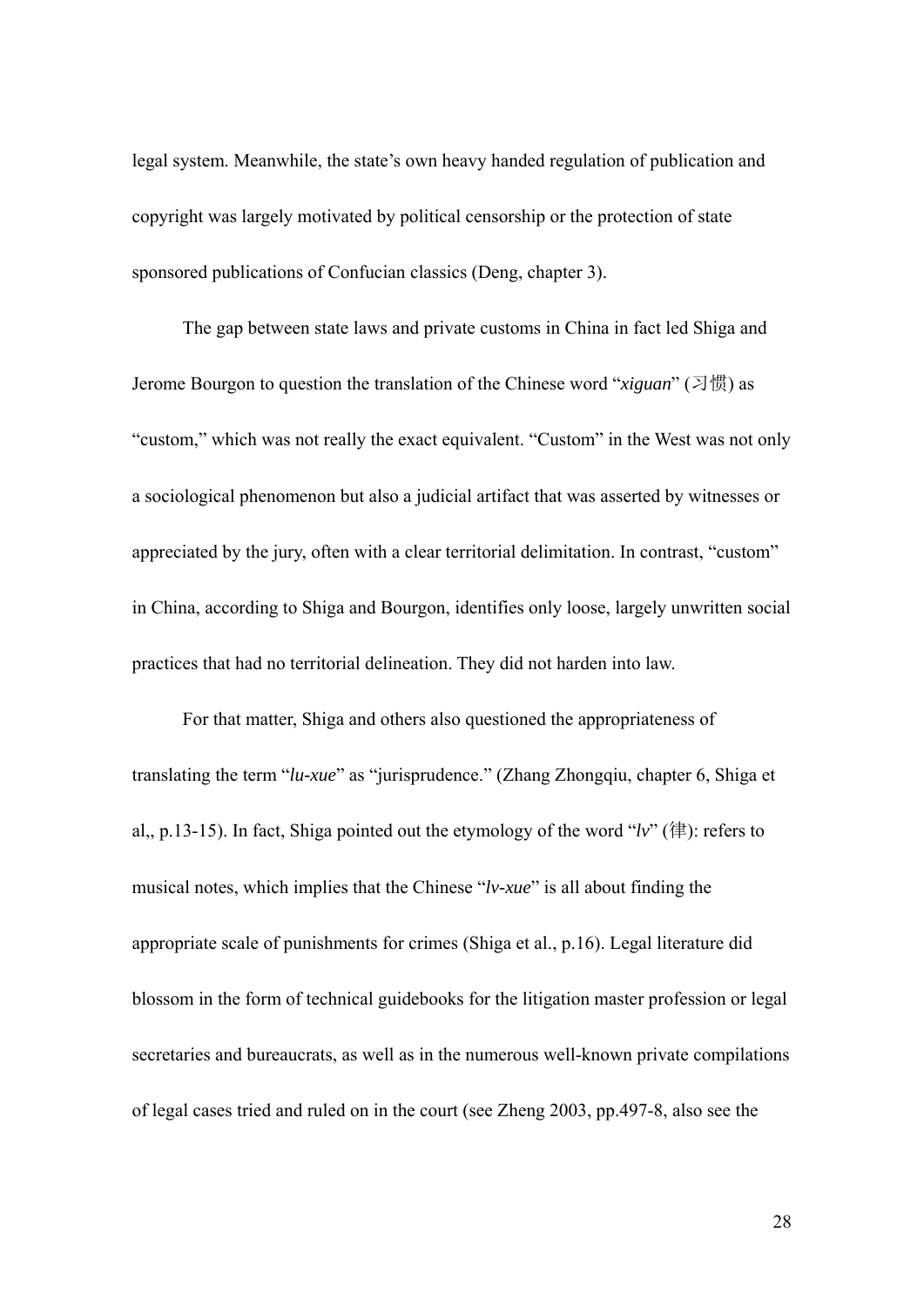chapters by Kishimoto and Zurndorfer in this volume). Indeed, as pointed out by Zheng Qin, the published compilation of legal cases often led to the use of "rulings by analogy" (类比) by officials in their legal trial in order to achieve some form of consistency in their legal decisions. Furthermore, the fact that most of the so-called sub-statutes supplementing the formal Qing legal codes were derived from the judgment of actual legal cases led to the argument for an embryonic form of Chinese case-law. However, as emphatically pointed out by Su Yegong, the legal validity of these sub-statutes rested solely in the power of the Chinese emperors, as contrasted with the English common law regime where binding precedents were sent through professional judges (2000, 205-217). Likewise, the practice of ruling by analogy among bureaucrats was often discouraged for fear that officials might deviate too far from the formal codes or imperial instructions (Zheng 2003, p.501-2).

Therefore, we need to distinguish a legal regime that has the capacity to transform disparate customs and norms into generalizable and positive legal rules or precedents (as in the West) from one that entrusted and embedded similar moral and ethical principles in the hearts and minds of individual bureaucrats or mediators (as in the case of traditional China). Because internalized and intuitive reasoning did not enter into a sphere of public knowledge that was subject to debate, reflection, analysis, or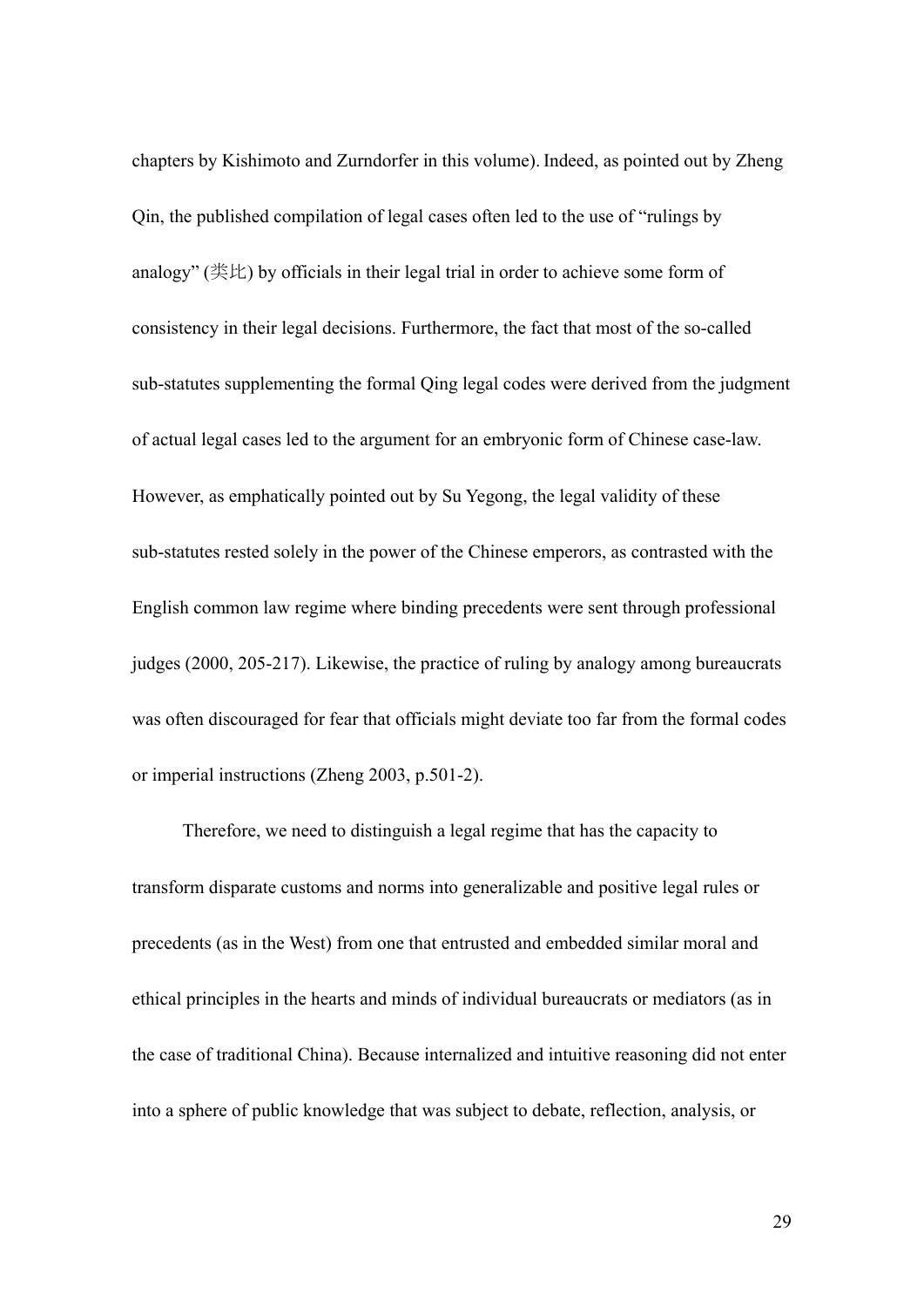synthesis, traditional China did not have one of the most important dynamic elements that Berman emphasized for European law: its historicity, or its capacity to grow with its own internal logic, or, as embedded in the common law regime, the institutional capacity of law-making and law-finding from the bottom up. In this sense, the formal institutionalization of an independent and autonomous legal profession and legal education marks an important step towards the rise of an impartial third party enforcement mechanism that distinguished the rule of law from the the rule of man, a point that could be lost in the type of *ex-post* "matching exercise" engaged in by recent Chinese legal revisionist scholarship.

#### **Conclusion**

The argument for the relative economic efficiency of divergent legal traditions is not a value judgment against the relative merits of comparative civilizations or multiculturalism. Nor should it be viewed in a static perspective. The Western experience shows that a private social order not only constitutes the evolutionary basis for public institutions but also continues to play an indispensable role even in modern economies. In China, the inherited cultural and institutional endowments are essential to the making of economic miracles. The long experience of social networks, communities,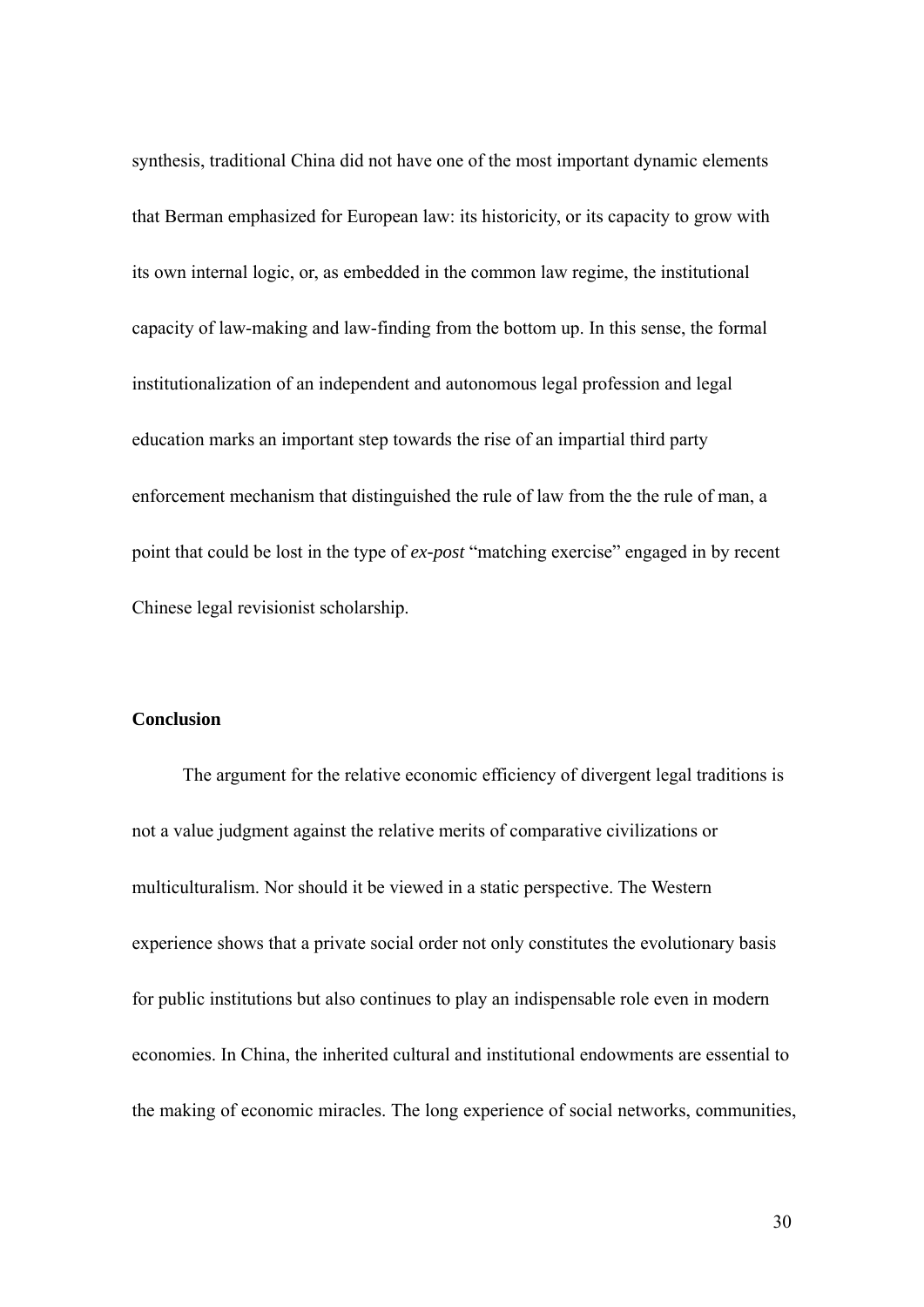and informal institutions accumulated in China helped reduce transaction costs and supplied trust to enable economic growth to occur in the nineteenth and twentieth centuries, even before the clarification and reform of formal rules and institutions. The traditional preference for flexibility over fixed rules may have helped Chinese reforms in the early 1980s to successfully evade much of the ideological rigidities with little social tension. This may have contributed to the spontaneous emergence of institutional innovations of a highly experimental and often ad-hoc nature.

These developments have led to reinterpretation of Chinese economic history that has taken to task the long-term stagnation thesis, instead, maintaining there was substantial economic and substantial progress and perhaps even demographic transition for early modern China. While both the post-WWII East Asian miracle and post 1980 Chinese miracle provided the important motivation for the revisionist impulse, it is often easy to forget how many political and institutional transformations transpired in the past one and half centuries to enable the modern economic growth achieved today. What probably distinguished East Asia from the rest of the developing world today, or what Max Weber failed to anticipate, was its learning capacity to absorb not only Western technology but also formal institutions  $-$  from legal system to state-building and monetary regimes.<sup>14</sup> In this light, the claim by the revisionists that, had the coal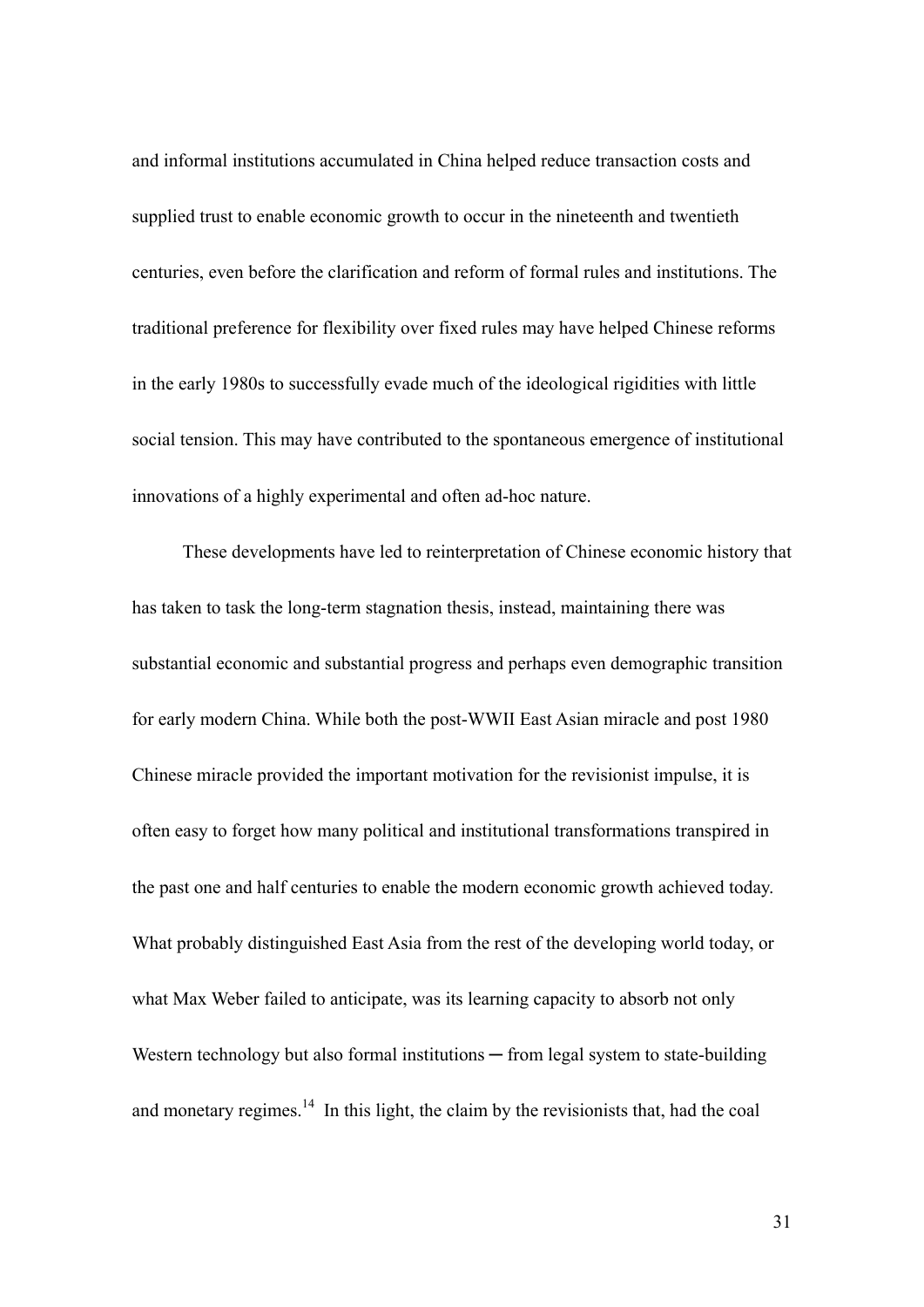deposits been located in the right spot, or had new territories been discovered and opened up, the 18th century China or East Asia-way before all the wrenching ideological and institutional revolutions under the nineteenth-twentieth century Western impact-could have engineered an industrial revolution all on their own, seems to be pressing its luck too hard.

Our debate on the "Great Divergence" should integrate the divergent traditions in legal traditions and institutions between China and the West in the early modern period. The rise of an independent legal profession in England and Western Europe and its absence in traditional China was merely reflective of two contrasting political structures at the ends of Eurasian continent, that possibly bear greater explanatory power on their long-term economic divergences in the early modern era. To the extent that those institutional and epistemological elements that underpinned the legal revolution in the eleventh and twelfth centuries – the separation of church and state, the emergence of an independent territorial jurisdiction, the pursuit of transcendental, objective, and rectifiable standards – were also relevant for the rise of a scientific revolution in early modern Europe, as argued by Toby Huff, it is also important to take seriously the link between legal institutions and the origins of the industrial revolution.

It is easy to underestimate the dynamic implication of the growth of public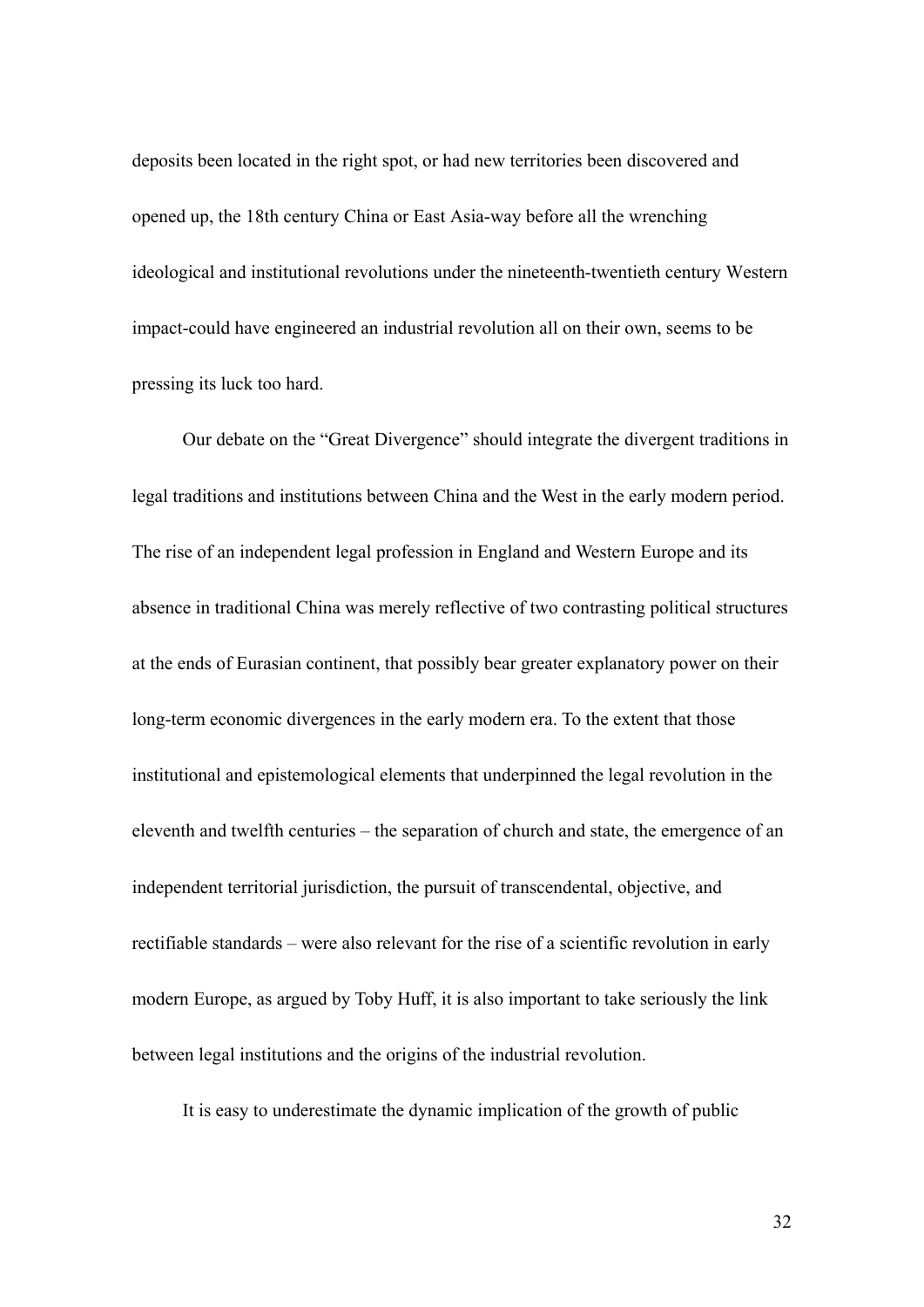knowledge in the form of jurisprudence often associated with a formal and independent legal regime. Indeed, others have argued that the logic of legal growth through the derivation of transcendental rules from the study of practical legal cases and private customs based on juridical reasoning in many ways paralleled some methodological features that underpinned the early modern scientific revolution. Just as the growth of an autonomous scientific community in the form of incorporated universities or independent associations had been essential to the rise of the scientific revolution, the rise and growth of an independent legal community, from the apprenticeship-based training legal guild to the higher institution of university law school, also underpinned the basis of European legal revolutions.<sup>15</sup>

In this context Joel Mokyr's recent resurrection of the role of the scientific revolution and industrial enlightenment to the industrial revolution in England is very relevant. The significance of the industrial revolution lies in its cumulative and sustainable effect on growth, which is distinguished from earlier growth spurts that petered out. What changed in eighteenth century Europe is what he termed an expanded epistemic base resulting from the foundation of scientific revolution and industrial enlightenment. Key to this argument is that knowledge has the characteristics of a public good and acts as a fixed input that can generate scale economies. And through a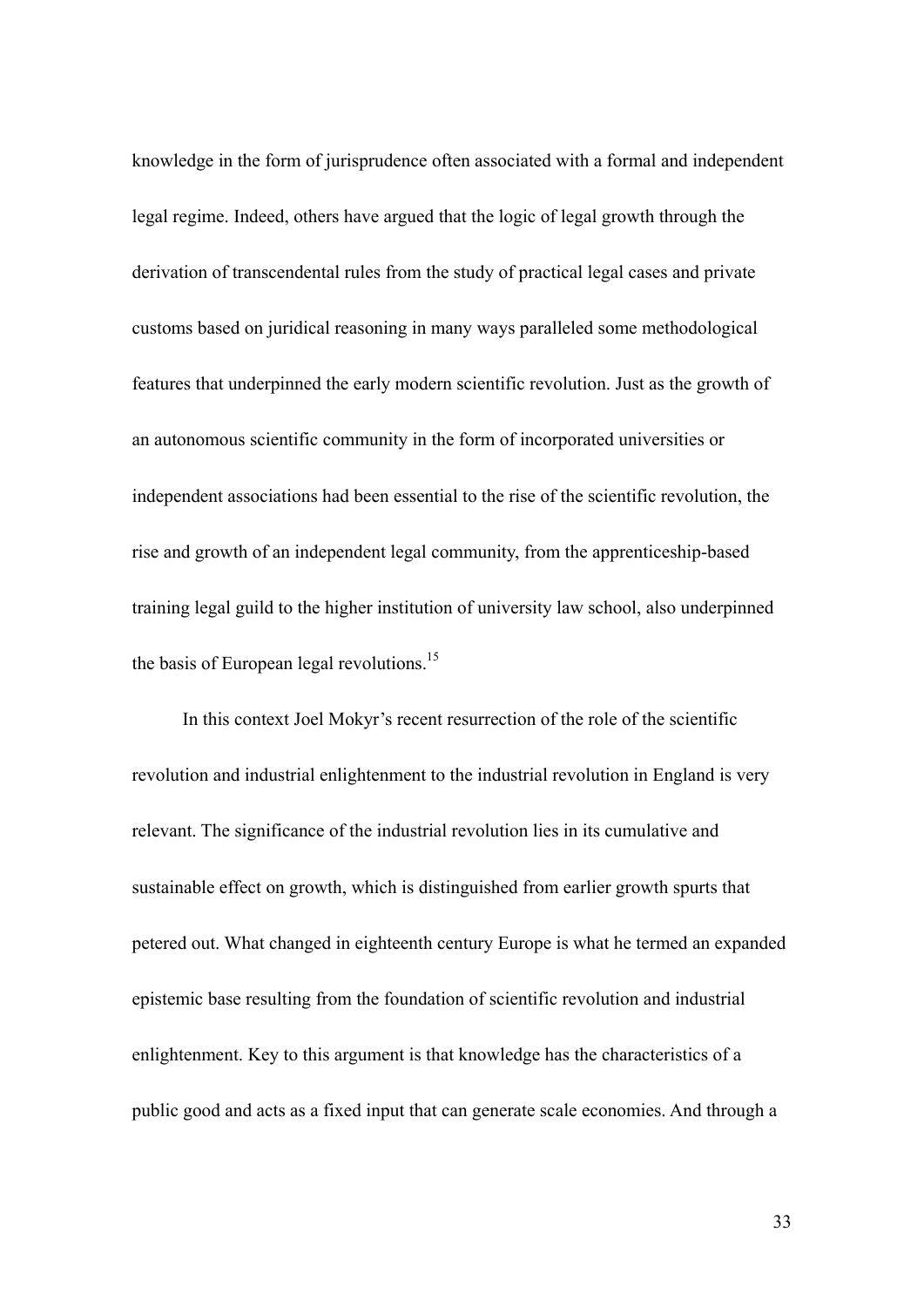feedback loop between what he termed prescriptive and propositional knowledge, knowledge itself generates a learning process that creates new knowledge (Mokyr 2002).

While much has already been written in the areas of science and technology, future research should also explore the mechanism that ties together the role of political institutions, legal regime, and jurisprudence (as public knowledge) to long-term economic growth.<sup>16</sup> This thesis may also be very relevant for explaining the long-term economic and institutional trajectories in traditional China. The process of social and collective learning – a process that may be the key to cumulative long-term institutional change – would either falter or curtail if legal knowledge or legal and intellectual communities were driven underground as in traditional China. The resultant outcome of long-term stagnation in the development of political ideology and legal jurisprudence might well explain the recurrent phases of violent rebellions and revolutions throughout Chinese history that led to the rise of new regimes or dynasties that were often mere modified replicas of the old order that the rebellion had come to replace.

#### **References**

Baker, J. H. (2002). *An Introduction to English Legal History* (4<sup>th</sup> ed.) Butterworths, LexisNexis.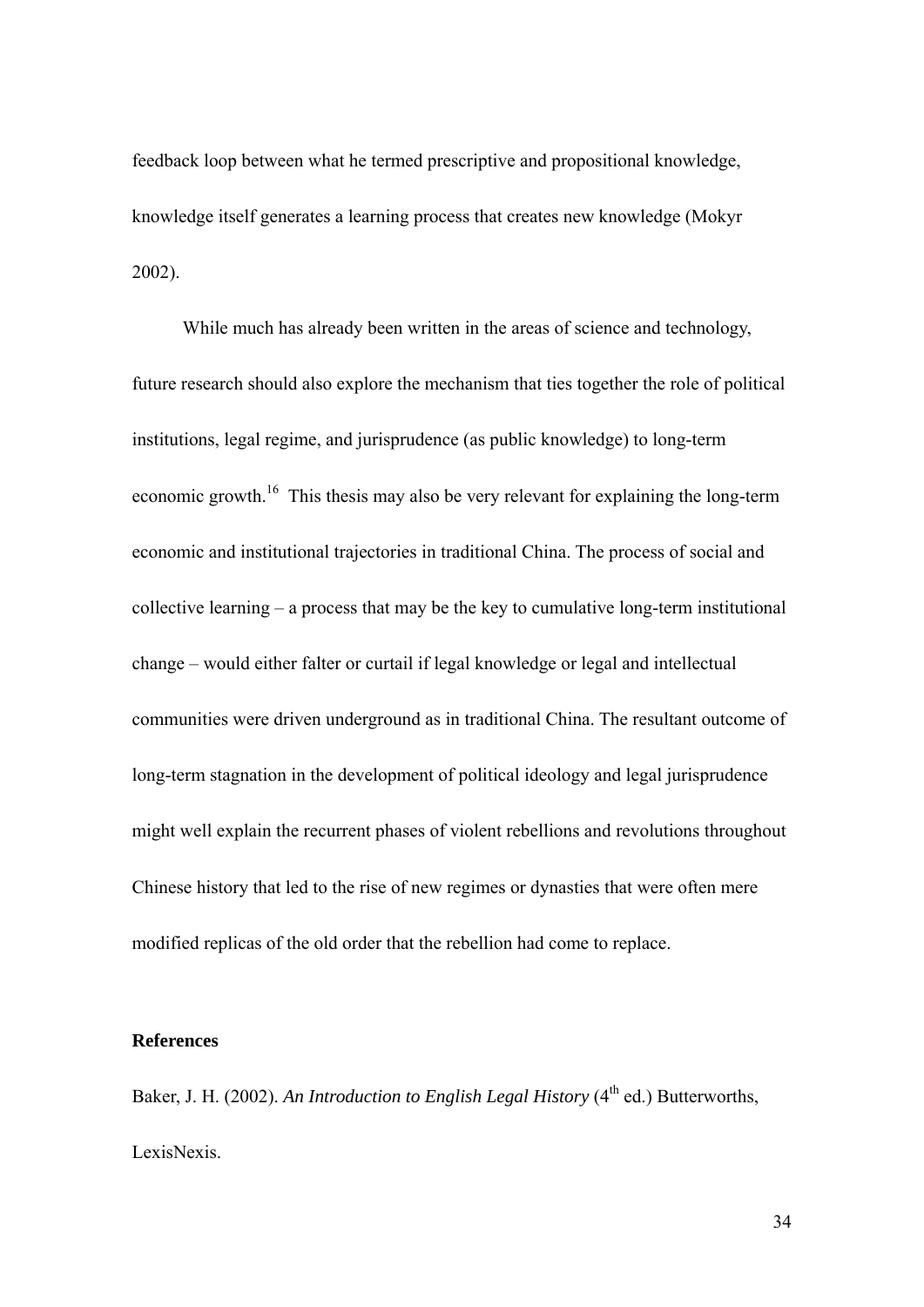Berman, Harold (1983). *Law and Revolution: the Formation of the Western legal Tradition.* Cambridge, Mass.: Harvard University Press.

\_\_\_\_\_\_\_\_\_\_\_\_ (2003). *Law and Revolution II: The Impact of the Protestant* 

*Reformations on the Western Legal Tradition.* Cambridge: Harvard University Press.

Bourgon, Jerome (2002). "Uncivil Dialogue: Law and Custom Did not Merge into Civil Law under the Qing," *Late Imperial China.* vol. 23, no.1 (June 2002): 50-90.

\_\_\_\_\_\_\_\_\_\_\_\_ (2004) "Rights, Freedom, and Customs in the Making of Chinese Civil Law, 1900-1936," chapter 4 in W.C. Kirby (ed.) *Realms of Freedom in Modern China.*  Stanford, Stanford University Press, pp. 84-112.

\_\_\_\_\_\_\_\_\_\_\_\_\_\_ (2007). "Figures in the Carpet: a Discussion about "Customs" and

"Contracts" in Qing Legal Culture," unpublished paper.

Chang, Chung-li (1955). *The Chinese Gentry: Studies on Their Role in Nineteenth Century Chinese Society.* Seattle: University of Washington Press.

Chiu, Pengsheng (2003) "Yifa Weiming - songshi yu muyou dui Ming Qing falv zhixu de chongji" (In the Name of Law – The Impact of Litigation Masters and Legal Secretaries on Ming and Qing Legal Order). Xin Shixue vol. 15, no. 4.

Ch'u T'ung-Tsu (1980). *Law and Society in Traditional China.* Westport, Conn:

Hyperion Press.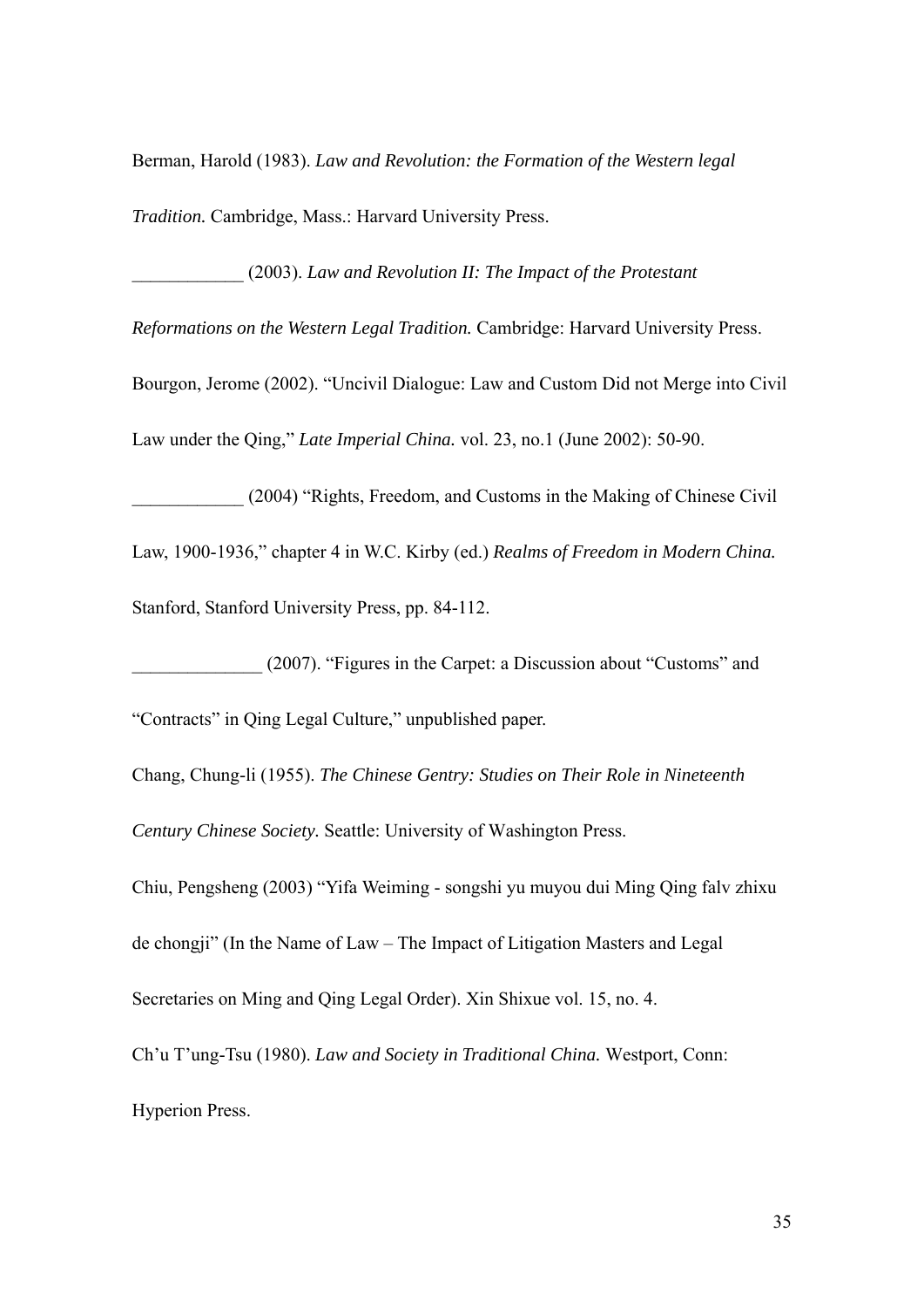Deng, Jianpeng (2006). *Caichan quanli de pinkun* (The Poverty of Property) Beijing: Law Press.

Duxbury, N. (2008). *The Nature and Authority of Precedent.* Cambridge: Cambridge University Press.

Fuma, Susumu (1998). "Ming Qing shidai de songshi yu susong zhidu" (The Litigant Masters and the Litigation System in Ming and Qing) in Shiga, Shuzo; Terada, Hiroaki; Greif, Avner (2006). *Institutions and the Path to the Modern Economy*. Cambridge: Cambridge University Press.

\_\_\_\_\_\_\_\_\_ (2008). "The Impact of Administrative Power on Political and Economic Development: Toward Political Economy of Implementation," chapter 1 in *Institutions and Economic Performance.* Elhanan Helpman, ed. Cambridge: Harvard University Press.

Han, Xouyao (2004). *Ming Qing Huizhou de Minjian Jiufen jiqi Jieju)* (Civil Disputes and Resolution in Ming and Qing Huizhou), Anhui University Press.

Ho, Ping-ti (1962). *The Ladder of Success in Imperial China: Aspects of Social Mobility, 1368-1911.* New York: Columbia University Press.

Huang, Philip (1996). *Civil Justice in China: Representation and Practice in the Qing.*  Stanford, California: Stanford University Press.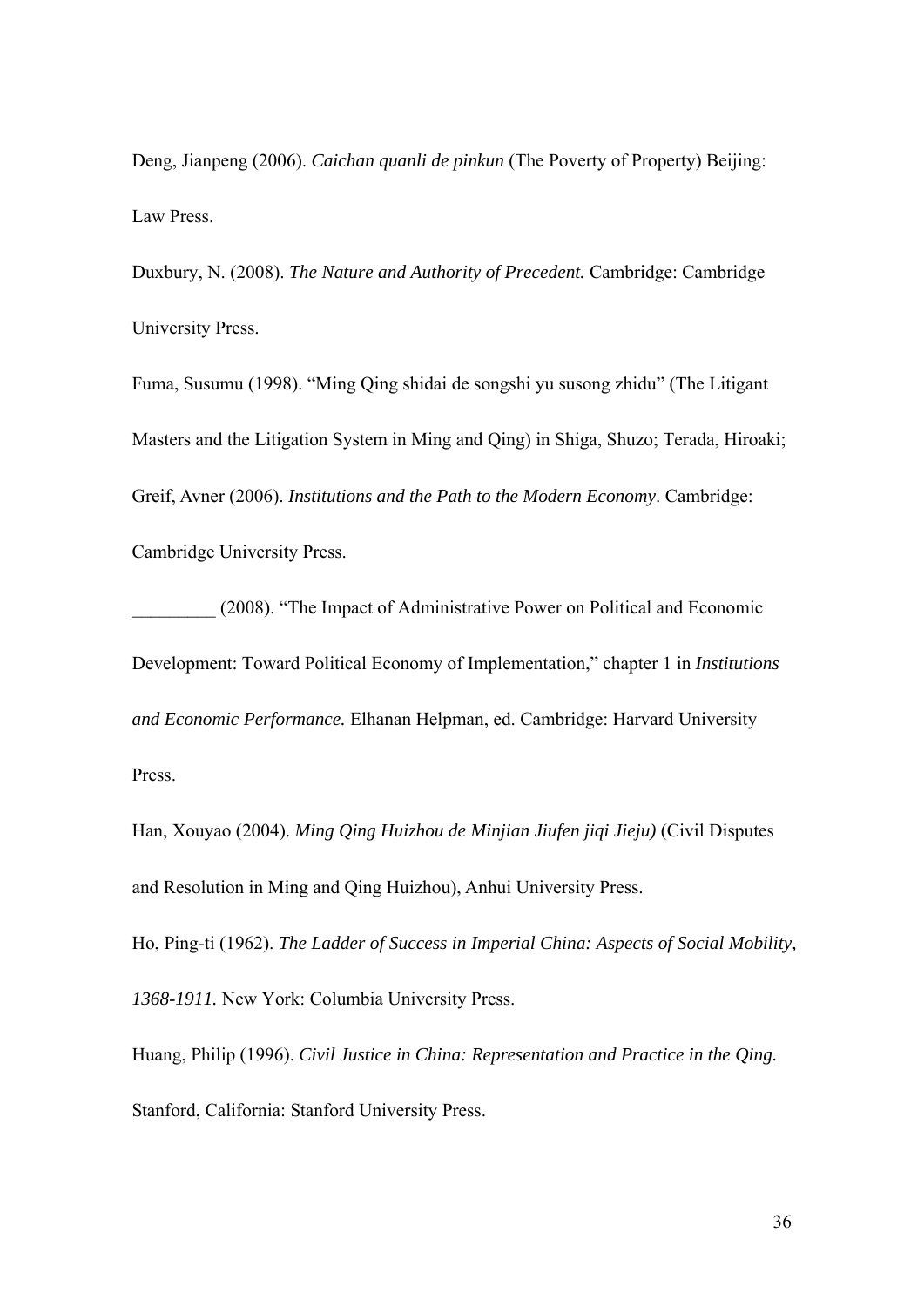Huff, Toby (2003). *The Rise of Early Modern Science: Islam, China, and the West.* 2nd ed., Cambridge: Cambridge University Press.

Jones, William (2004). "Chinese Law and Liberty in Comparative Historical Perspective," chapter 2 in W.C. Kirby (ed.) *Realms of Freedom in Modern China.*  Stanford, Stanford University Press, pp. 44-56.

Kishimoto, Mio (2003). "Ming Qing shidai de "Zhaojia huidu" wenti") ("The Problem of 'Compensation and Repurchase' in Ming and Qing,") in Yang Yifan, ed. *Rben xuezhe kaozheng zhongguo fazhishi zhongyao renwen xuanye (Translations of Important Articles on Chinese Legal system by Japanese Scholars, vol. 4 Ming and Qing).* Beijing: Chinese Social Science Press.

\_\_\_\_\_\_\_\_\_\_\_ "Property Rights, Land, and Law in Imperial China" Chapter 4, in Debin Ma and Jan Luiten van Zanden (eds.) *Law and Long-Term Economic Development, an Eurasian Perspective.* Forthcoming with Stanford University Press.

Li, Honghai (2003). *Putongfa de lishi jiedu* (Historical Interpretation of the Common

Law). Beijing: Tsinghua University Press.

Li, Qin (2005). *Minguo shiqi de qiyue zhidu yanjiu* (A Study on the Contract System in Republic China). Beijing: Beijing University Press.

Liang, Ziping (1996). *Qingdai xiguanfa: shehui yu guojia* (Customary Law in Qing:

Society and the State). Beijing: Zhongguo Zhenfa University Press.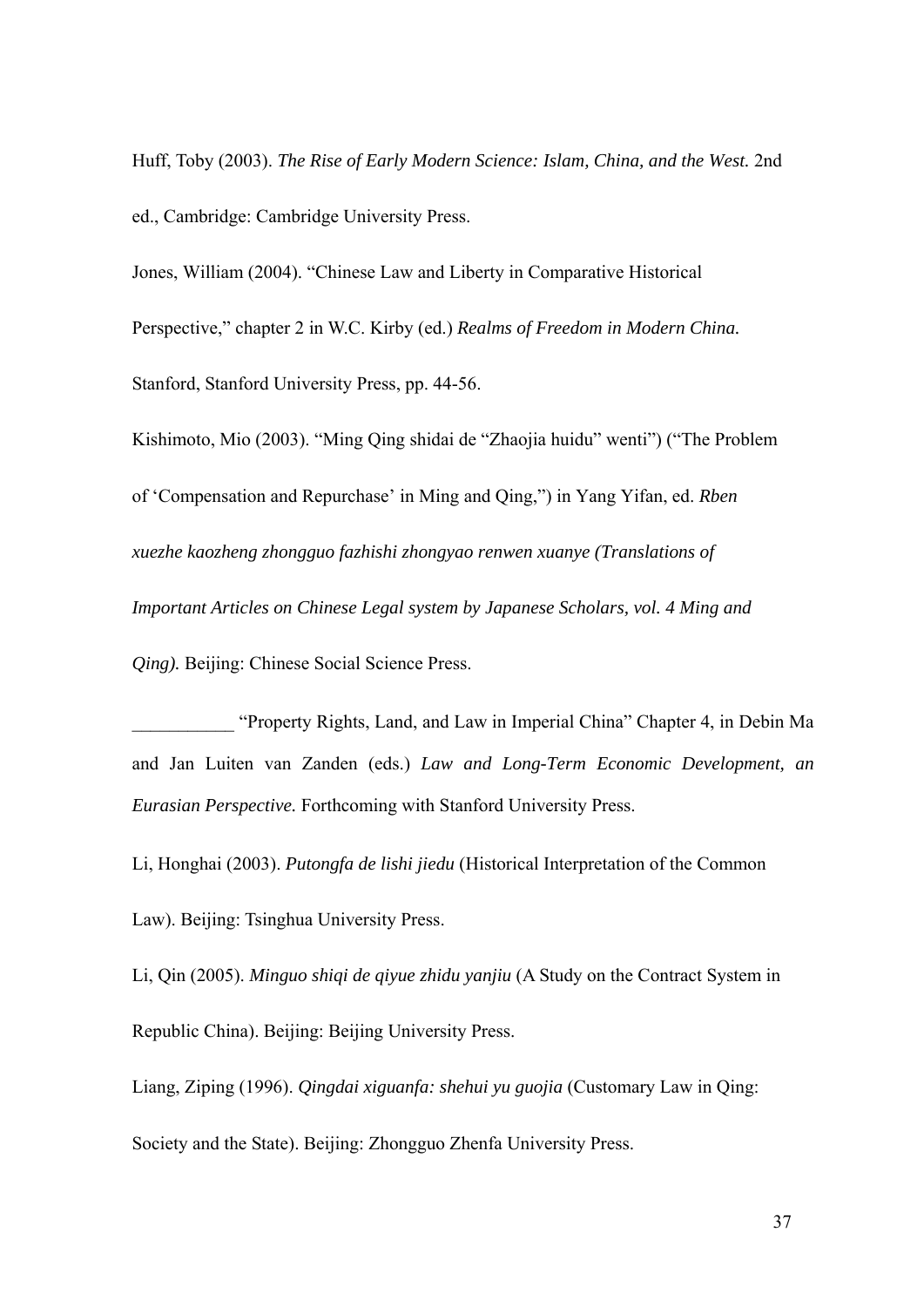*\_\_\_\_\_\_\_\_\_\_\_* (2002). *Xunzhao ziran zhixu zhongde hexie* (In Search of Harmony in Natural Order). Beijing: Beijing Law University Press.

Ma, Debin (2004). "Growth, Institutions and Knowledge, a Review and Reflection on the Historiography of 18th-20th Century China," vol. 44, issue 3, Nov. 2004. *Australia Economic History Review* (special issue on Asia).

\_\_\_\_\_\_\_\_\_\_ (2008). "Economic Growth in the Lower Yangzi Region of China in 1911–1937: A Quantitative and Historical Analysis" *The Journal of Economic History,*  vol. 68, issue 2, June 2008, pp. 355-392.

(2010). Incentives and Information: An Institutional Interpretation of the Chinese State and Great Divergence in the Early Modern Era" LSE Working Paper. Malmendier, U. (2009). "Law and Finance 'at the Origin'" *Journal of Economic Literature,* vol. XLVII, no. 4, pp.1076-1108.

Mokyr, Joel (2002). *The Gifts of Athena, Historical Origin of the Knowledge Economy*. Princeton: Princeton University Press.

North, D., Wallis, J., and Weingast, B. (2009). *Violence and Social Orders, a* 

*Conceptual Framework for Interpreting Recorded Human History.* Cambridge:

Cambridge University Press.

Ocko, J. (1988). "I Will Take It All the Way to Beijing: Capital Appeals in the Qing"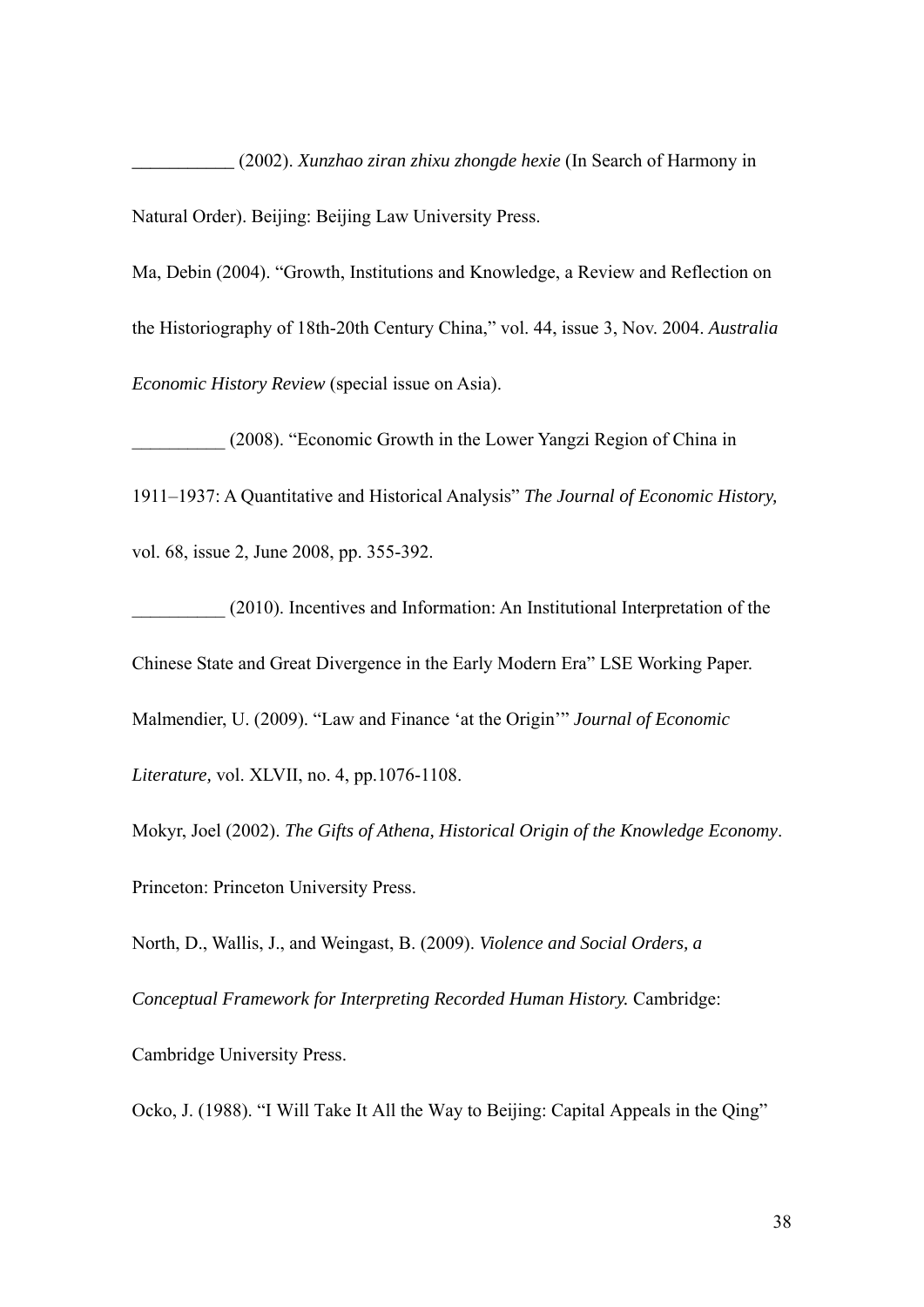*Journal of Asian Studies.* no. 2, 291-315 (May 1988).

Ocko, J. and Gilmartin, D. (2009). "State, Sovereignty, and the People: a Comparison of the 'Rule of Law' in China and India," *Journal of Asian Studies,* vol. 68, no. 1. (Feb.) 2009, 55-133.

Pomeranz, Kenneth (2004). *The Great Divergence, Europe, China, and the Making of the Modern World Economy.* Princeton: Princeton University Press.

Reischauer, Edwin O., and Fairbank, John King (1960). *East Asia, the Great Tradition.*  Boston: Houghton Mifflin Co.

Shiga, Shuzo (1996). "Shindai no Minji Saiban ni Tsuite" (On Civil Adjudication in Qing) *Chugoku Shakai to Bunka* 12: 226-32.

\_\_\_\_\_\_\_\_\_\_ (2002). *Shindai Chugoku no Hou to Saiban* (Law and Adjudication in Qing China) 2nd ed.. Tokyo: Soubunsha.

Shiga, Shuzo; Terada, Hiroaki; Kishimoto, Mio; and Fuma, Susumu (1998). *Ming Qing shiqi de minshi shenpan yu minjian qiyue* (Civil Trials and Civil Contracts in Ming and Qing China), (Wang Yaxin and Liang Zhiping, eds.). Beijing: Law Press.

Stephens, Thomas (1992). *Order and Discipline in China, the Shanghai Mixed Court* 

*1911-27*. Washington: University of Washington Press.

Su, Yegong (2000). *Ming Qing LvDian yu Tianli* (Ming Qing Legal Codes and Statures)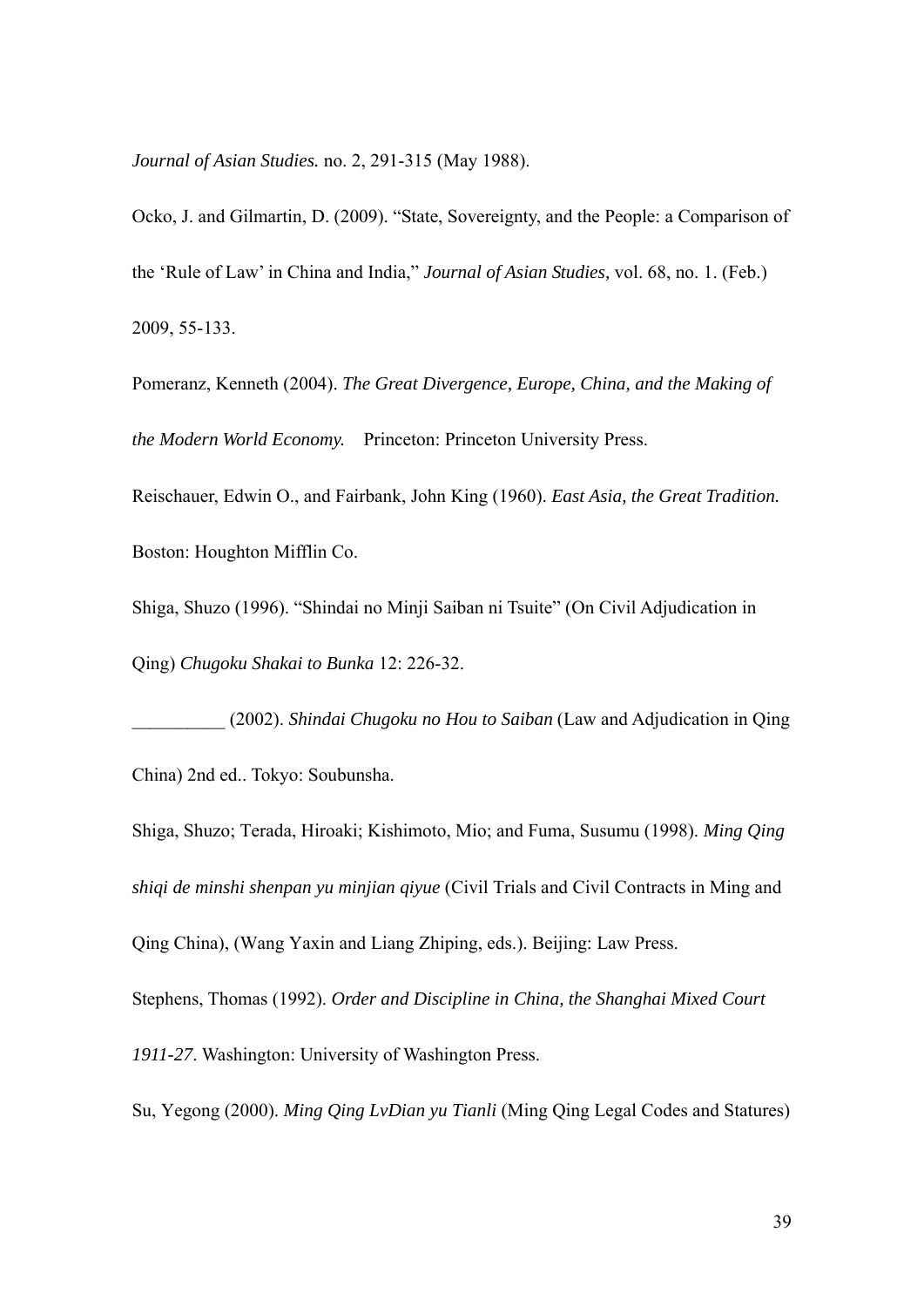Beijing: China Law University Press.

Terada, Hiroaki (1995). "Shindai Minji Shihouron ni Okeru 'Zaihan' tou 'Choutei'" ("Adjudication" and "Conciliation" in Qing Civil Justice – a Response to Philip Huang's recent works). *Chugoku Shigaku,* vol. 5, (1995) pp. 177-213.

\_\_\_\_\_\_\_\_\_\_\_\_ (2004). "Goui to Keiyaku" "Agreement and Contract," chapter 4 in *Hikaushi no Ajia: Shoyu, Keiyaku, Shijyou, Kousei* (Asia in Comparative Perspective: Ownership, Contracts, Markets, Fairness and Justice*).* T. Miura, M. Kishimoto and T. Sekimoto, eds. Tokyo: University of Tokyo Press.

\_\_\_\_\_\_\_\_\_\_\_ (2004b). "Zhongguo Qingdai de mingshi susong yu 'fazhi gouzhu' – yi danxin dangan de yige anli wei suzai" ("Civil Litigation in Qing China and the Construction of Law: a Case Study from Danxin Archives," *Private Law Review,* vol. 3, no. 2, pp. 304-326, Beijing .

\_\_\_\_\_\_\_\_\_\_\_ (2007). "Hi ruuru deki na hou touiu consenputo – shindai chugouko sozai o ni shit e conseppto" (The Non-Rule Based Law – the Case of Qing Chinese Law). *Hougaku Ronshou*, vol. 160, no. 3.4, pp. 51-91, 2007.

Trubek, David (1972). "Max Weber on Law and the Rise of Capitalism" *Wisconsin Law Review,* vol. 1972:720, no.3.

Weber, Max (1951) *The Religion of China, Confucianism and Taoism*. Glencoe, IL: The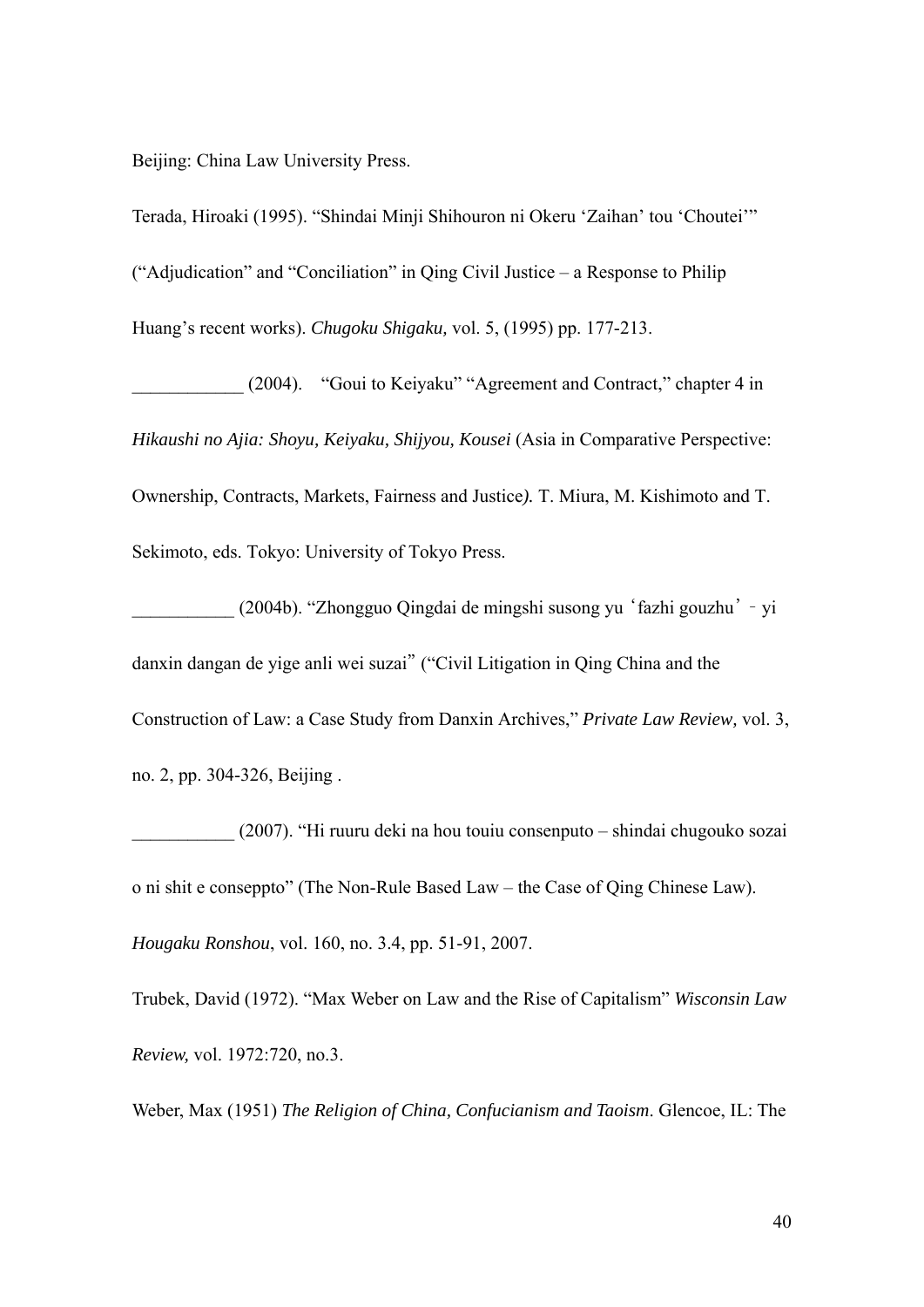Free Press.

\_\_\_\_\_\_\_\_\_\_\_ (1978). *Economy and Society,* vols. I & II. Berkeley: University of California Press.

Zhang, Haiyin (2009). "Ming Qing Shangye Sixiang Fazuan jiqi Zhuanxing Kunjing" (The Development and Transitional Difficulties of Commercial Thought in Ming and Qing China), paper presented at Fudan University, Shanghai China.

Zhang, Zhongqiu (2006). *Zhongxi falv wenhua bijiao yanjiu* (A Comparative Research

on Legal Culture in China and the West). Beijing: China Law University Press.

Zelin, M., Ocko, J., and Gardella, R. (eds.) (2004). *Contract and property in early modern China*. Stanford, Calif.: Stanford University Press.

Zheng, Qin (2003). *Qingdai falv zhidu yanjiu* (A Study on Qing Legal System). Beijing: Beijing Law University Press.

#### Notes

<sup>1</sup> I wish to thank John Drobak, Tirthankar Roy, Billy So, Oliver Volckart, Patrick Wallis, Jan Luiten van Zanden for their helpful comments and discussions.

2 See Weber (1978)*,* vol. II, p. 812 and Trubek (1972), p.721.

 $3$  For a summary of the California school, see Ma 2004. See Pomeranz (2000) on the flexibility of traditional Chinese factor markets.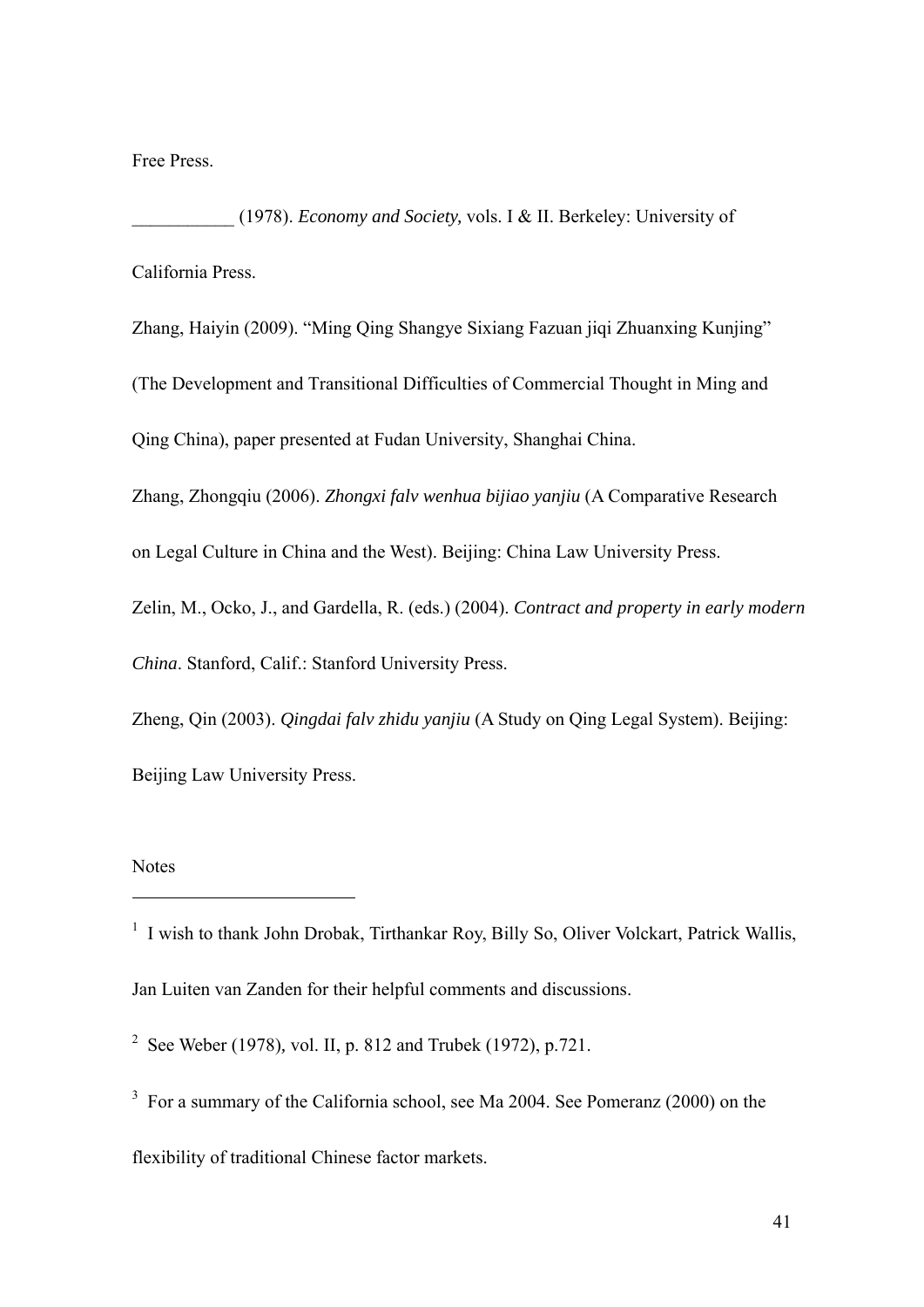<sup>4</sup> For the extent average people used the county level civil trial system, see Susumu Fuma's article in Shiga *et al.* and also Huang (1996).

 $5$  For an illustration of this kind of ruling in action, see Terada's meticulous reproduction of a land dispute in a magistrate's court of late nineteenth-century Qing Taiwan based on 41 archival documents. It shows that the various rulings by different magistrates on this case became intertwined with the intervention of heads of lineage households, and the repeated appeals and maneuvering by the plaintiffs and defendants, including the use of private violence. It only came to an amicable end when both parties agreed to the proposed resolution a year and half later (Terada 2004b). Another more extreme case is recorded in a recent study of the commercial disputes in the highly commercialized Huizhou region of Anhui province in Ming and Qing. According to Han Xouyao, a serious protracted land dispute between two large lineages in the area broke out and lasted across generations for 128 years (from 1423 to 1551). There were numerous trials and rulings by the county and prefecture courts and incidences of violent conflicts. In spite of the official ruling from the prefecture court, the disputes only ended with the drafting of a "truce" agreement signed by the two lineages and witnessed by middle men and the village elder (pp. 93-117).

 $6$  Cited in Li Qin, 2005, p. 47. The redistributive impulse of legal ruling is well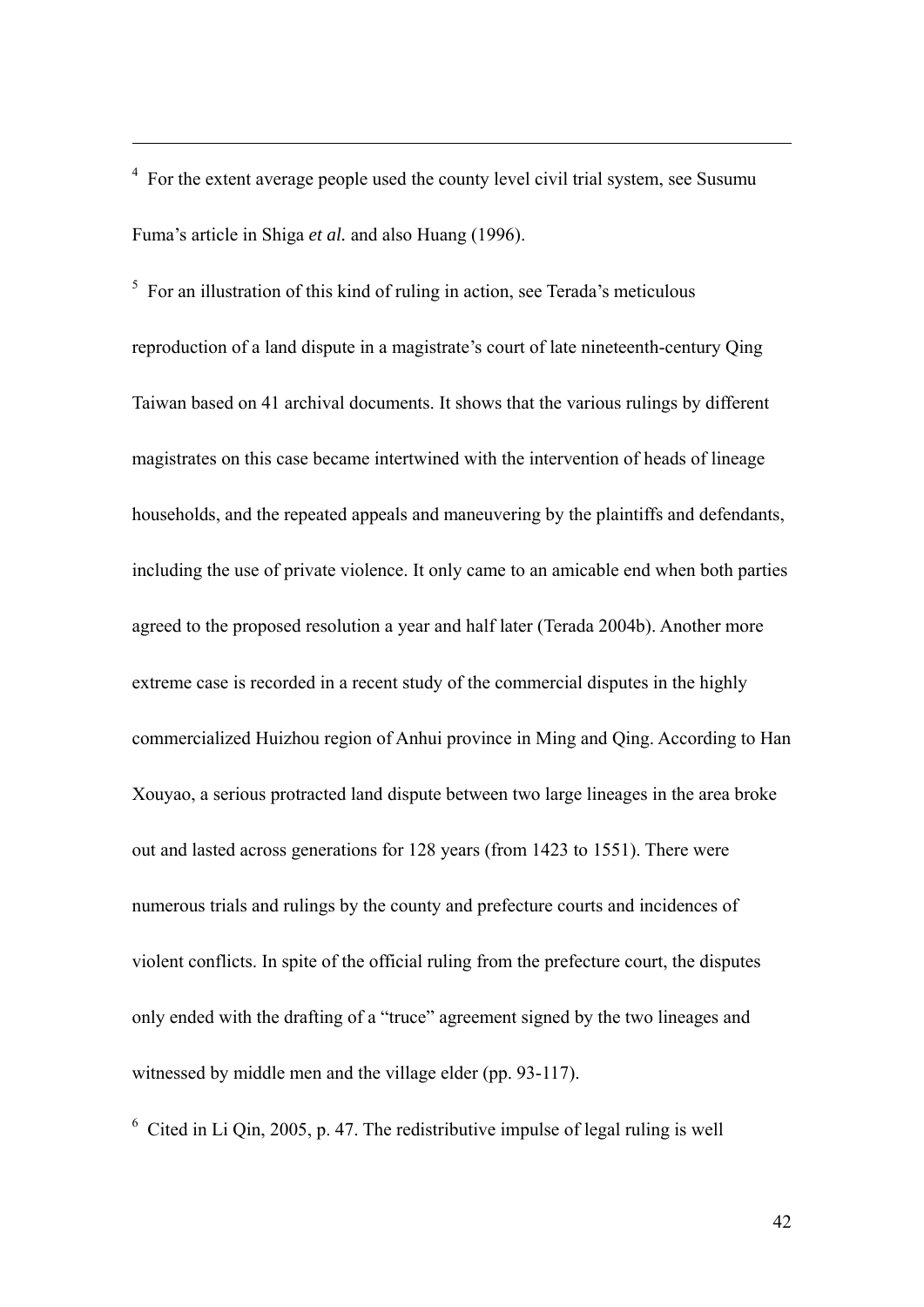reflected in the magistrates' mindset on the local customs of land sales as studied by Mio Kishimoto (2003). In many regions, sellers of land often requested post-sales compensation from their buyers, especially after the rise in land prices after sales. This practice led to widespread abuse, with sellers requesting compensation at amounts and durations far beyond the customary rule or the original terms of the agreement. Resorting to excuses of sickness, old age, hunger, bad harvest, and sometimes blatant extortion, some sellers turned this compensation request into an annual event (often around the Chinese New Year). In fact, as summarized by Kishimoto, there was a systematic tendency for magistrates' rulings to lean towards requesting the relatively wealthy land buyers to compensate the poor in spite of the original agreement.

 $\frac{7}{7}$  Zelin's argument of strong property rights and contract enforcement is also based on the fact that Qing's formal criminal code contains statutes relevant for civil and commercial matters. See Zelin 2004, p.19-23.

<sup>8</sup> See Ocko 1988 for the appeals procedure. For the very high cost of litigation at a magistrate's court, see Deng Jianpeng 2006, chapter 2.

<sup>9</sup> Shiga attributed the non-adjudicative legal regime in traditional China to the absence of an "adversary" culture in traditional China, unlike ancient Greece. See Shiga 2002, p.368. This cultural explanation seems difficult to reconcile with the motto held by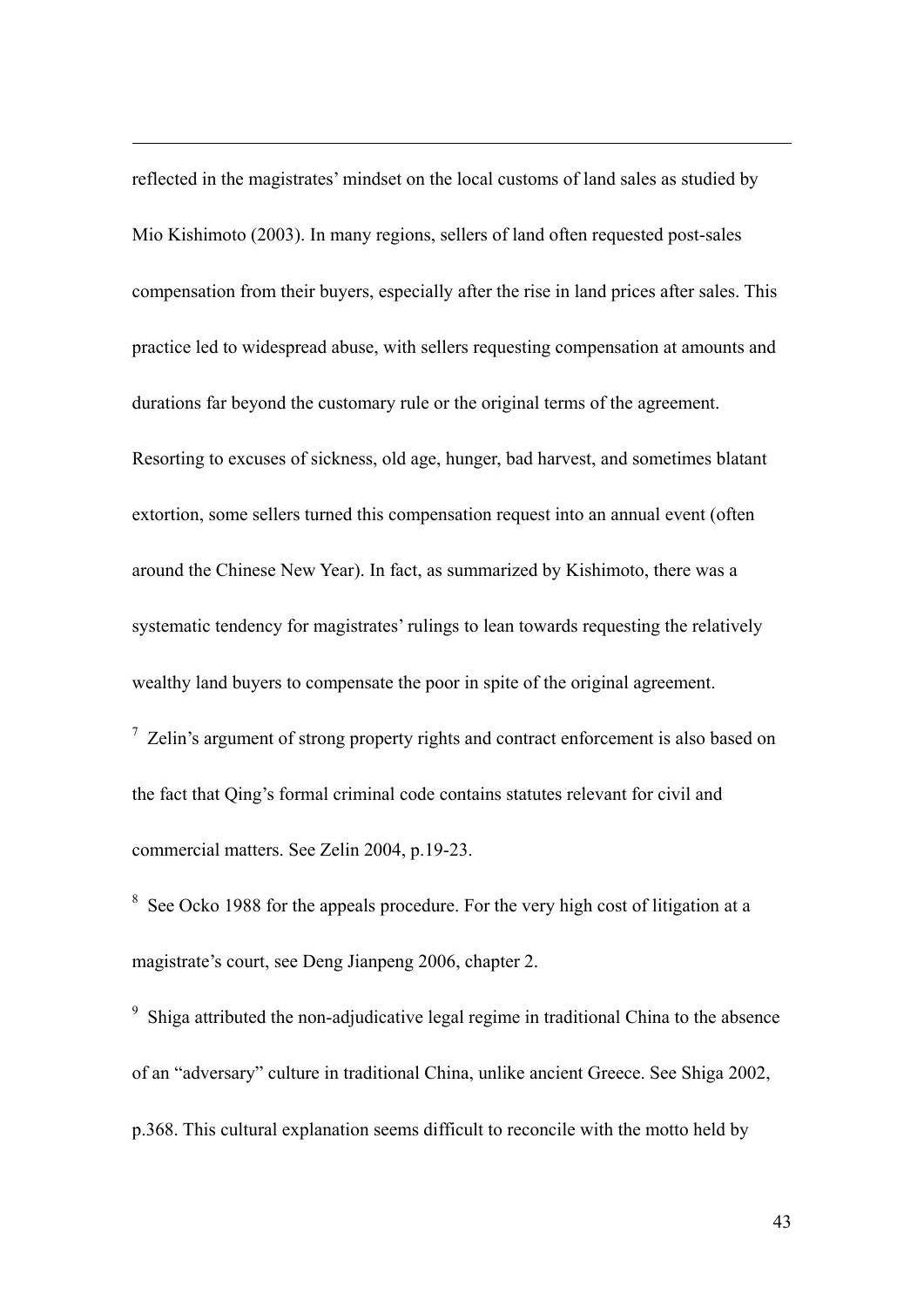victory-driven litigation masters in Ming and Qing China: "to win one hundred legal suits out of one hundred" (Chiu 2003).

 $10<sup>10</sup>$  For a narrative on the political structure in traditional China and non-alignment of the imperial rulers and property class, see Ma 2010 and also Deng 2006.

 $11$  Shiga, for example, documented in detail the sanctioning of the power of capital punishment to lineage leaders over their own members, subject to official review (2002, chapter 2). For the power of corporal punishment in villages and guilds, see Han 2004, chapter 2 and Weber 1951, chapter 4.

 $12$  See Chang Chung-li for the enormous wealth accumulated by Chinese gentry bureaucrats. For the widespread practice of buying official titles by wealthy families, see Deng 2006, p.68-69. Zhang Haiyin's study of merchant manuals also records the pervasive fear of bureaucrats in Qing China among merchants, pp. 237-8.

 $13$  See Deng 2006, chapter 1, for various examples of how property rights in land were often identified with the payment of state land taxes. Bourgon 2006 makes similar points. For an illustration of the nature of property rights in land, see Kishimoto (forthcoming).

 $14$  The introduction of a Western legal regime in East Asia started with the Meiji reform in Japan. In China, this was delayed until after the turn of the twentieth century, when